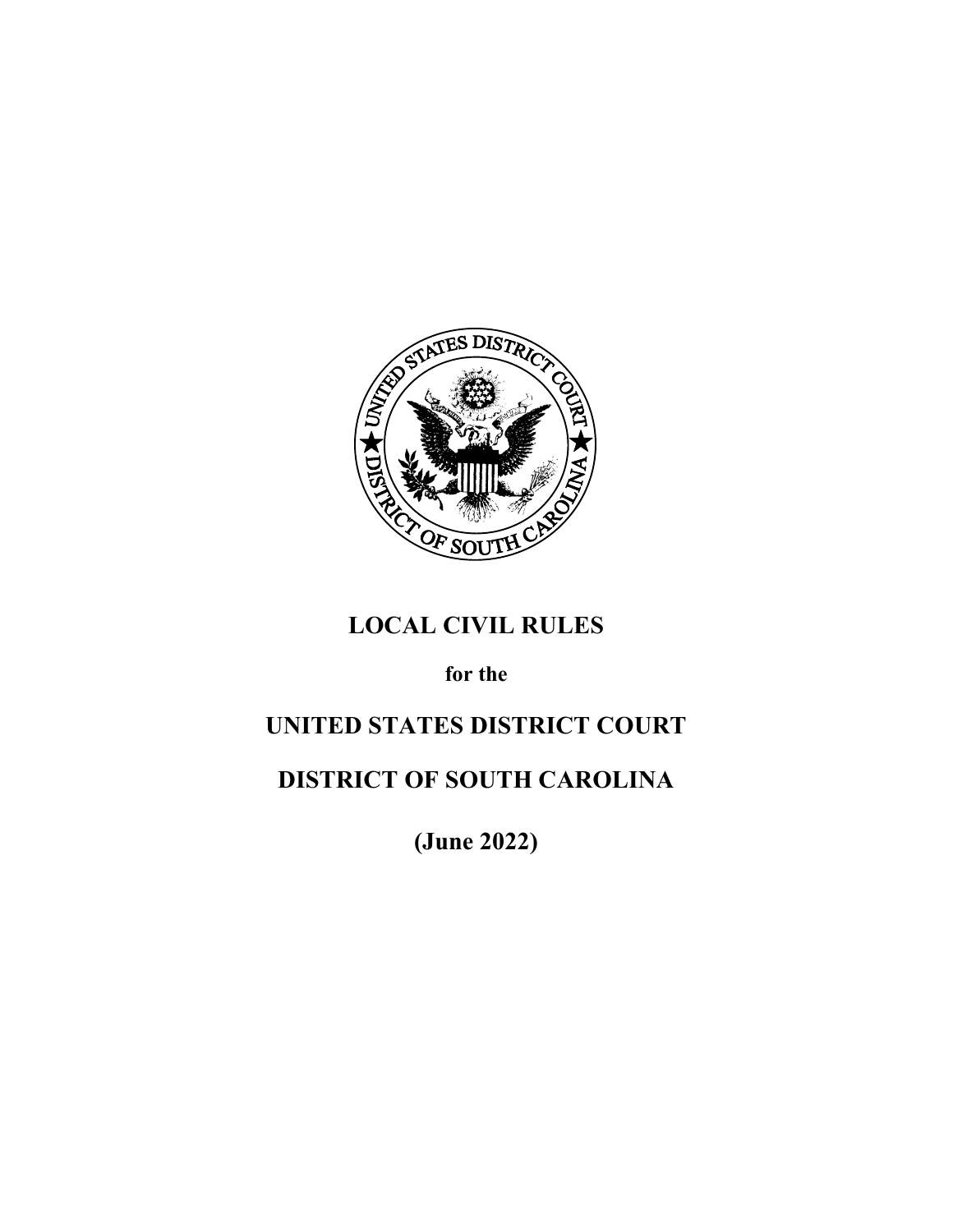### TABLE OF CONTENTS

|                |       | SCOPE AND PURPOSE OF LOCAL CIVIL RULES           |  |
|----------------|-------|--------------------------------------------------|--|
|                | 1.01  |                                                  |  |
|                | 1.02  |                                                  |  |
|                | 1.03  |                                                  |  |
|                | 1.04  |                                                  |  |
|                | 1.05  |                                                  |  |
|                | 1.06  |                                                  |  |
|                |       | DIVISION ASSIGNMENT AND TRANSFER                 |  |
|                | 3.01  |                                                  |  |
| <b>SUMMONS</b> |       |                                                  |  |
|                | 4.01  |                                                  |  |
|                |       | SERVICE AND FILING OF PLEADINGS AND OTHER PAPERS |  |
|                | 5.01  |                                                  |  |
|                | 5.02  |                                                  |  |
|                | 5.03  |                                                  |  |
|                | 5.04  |                                                  |  |
|                | 5.05  | Service of Documents by Electronic Means by      |  |
|                |       |                                                  |  |
|                | 5.06  | Substitution, Correction, and Removal of         |  |
|                |       |                                                  |  |
|                |       | <b>MOTIONS TO ALTER TIME</b>                     |  |
|                | 6.01  |                                                  |  |
|                | 6.02  |                                                  |  |
|                |       | PLEADINGS ALLOWED: FORM OF MOTIONS               |  |
|                | 7.01  |                                                  |  |
|                | 7.02  |                                                  |  |
|                | 7.03  |                                                  |  |
|                | 7.04  |                                                  |  |
|                | 7.05  |                                                  |  |
|                | 7.06  |                                                  |  |
|                | 7.07  |                                                  |  |
|                | 7.08  |                                                  |  |
|                | 7.09  |                                                  |  |
|                | 7.10  |                                                  |  |
| <b>TIME</b>    |       |                                                  |  |
|                | 12.01 |                                                  |  |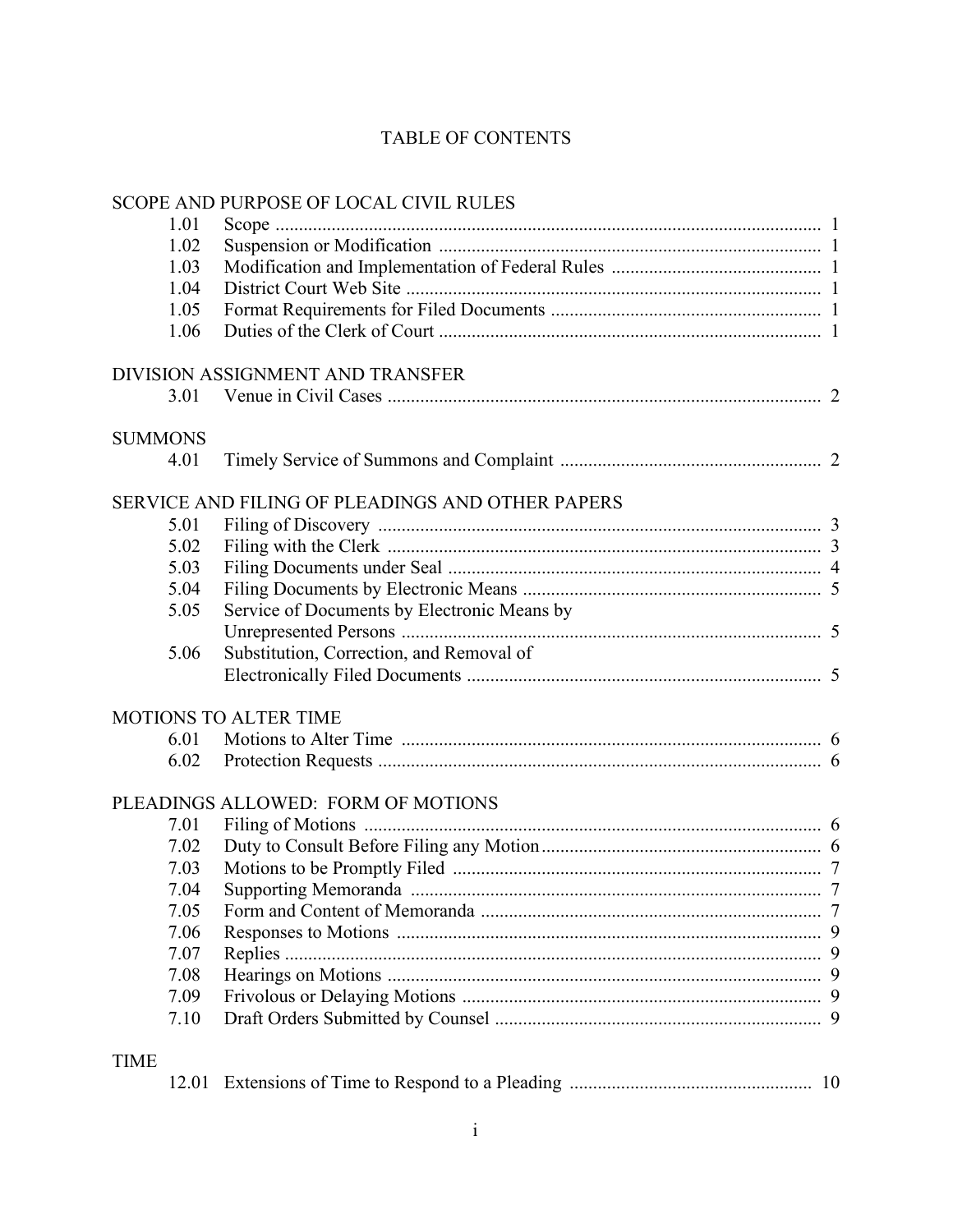## PRETRIAL CONFERENCES, SCHEDULING, AND MANAGEMENT

|       | 16.03 Alternative Dispute Resolution Statement             |  |
|-------|------------------------------------------------------------|--|
|       |                                                            |  |
| 16.04 |                                                            |  |
|       |                                                            |  |
|       |                                                            |  |
|       |                                                            |  |
|       | 16.08 Duties of the Parties, Representatives, and          |  |
|       |                                                            |  |
| 16.09 |                                                            |  |
|       |                                                            |  |
|       |                                                            |  |
|       |                                                            |  |
|       |                                                            |  |
|       |                                                            |  |
|       |                                                            |  |
|       |                                                            |  |
|       | MINORS AND INCOMPETENT PARTIES                             |  |
|       |                                                            |  |
|       |                                                            |  |
|       |                                                            |  |
|       |                                                            |  |
|       | GENERAL PROVISIONS GOVERNING DISCOVERY; DUTY OF DISCLOSURE |  |
|       |                                                            |  |
|       |                                                            |  |
|       |                                                            |  |
|       | 26.04 Pretrial Discovery for Civil Actions Exempted from   |  |
|       |                                                            |  |
|       |                                                            |  |
|       | 26.06 Supplementation of Civil Pretrial Briefs and         |  |
|       |                                                            |  |
| 26.07 |                                                            |  |
|       |                                                            |  |
|       |                                                            |  |
|       |                                                            |  |
|       |                                                            |  |
|       | STIPULATIONS REGARDING DISCOVERY PROCEDURES                |  |
|       |                                                            |  |
|       |                                                            |  |
|       | DEPOSITIONS UPON ORAL EXAMINATION                          |  |
| 30.01 |                                                            |  |
|       |                                                            |  |
|       |                                                            |  |
|       |                                                            |  |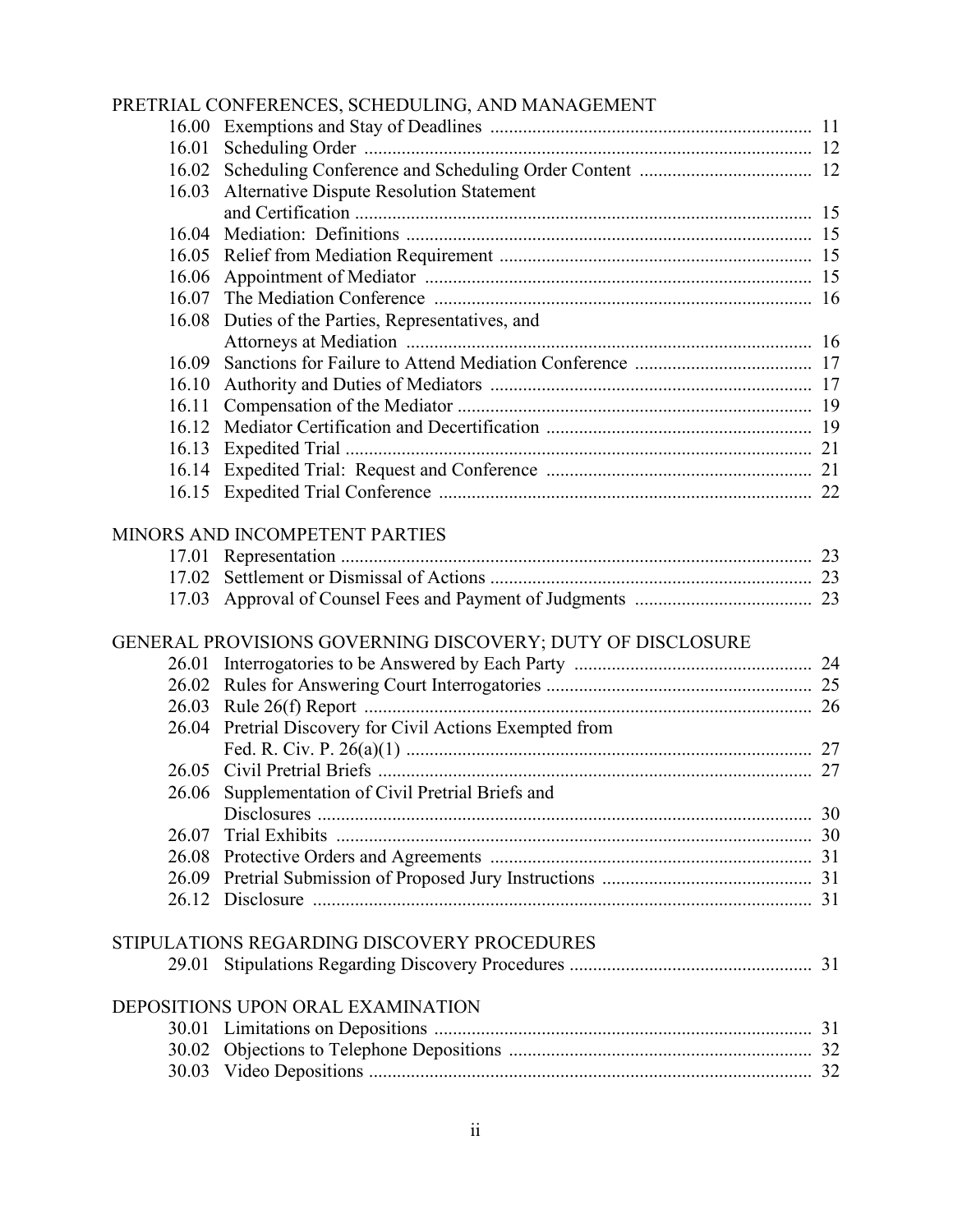| <b>SELECTION OF JURORS</b> |                                                            |    |
|----------------------------|------------------------------------------------------------|----|
|                            |                                                            |    |
|                            |                                                            |    |
| 47.03                      |                                                            |    |
|                            |                                                            |    |
|                            |                                                            |    |
|                            |                                                            |    |
|                            | NUMBER OF JURORS - PARTICIPATION IN VERDICT                |    |
|                            |                                                            |    |
|                            | <b>JUDGMENTS AND COSTS</b>                                 |    |
|                            |                                                            |    |
|                            |                                                            |    |
|                            |                                                            |    |
|                            |                                                            |    |
|                            | DISTRICT COURTS AND CLERKS                                 |    |
|                            |                                                            | 38 |
|                            | STAY OF PROCEEDINGS TO ENFORCE A JUDGMENT                  |    |
| 62.01                      |                                                            |    |
|                            | 62.02 Stay must Ordinarily be Sought in the First Instance |    |
|                            |                                                            |    |
|                            | <b>SEIZURE OF PERSON OR PROPERTY</b>                       |    |
|                            |                                                            |    |
|                            |                                                            |    |
|                            | <b>TEMPORARY RELIEF ORDER</b>                              |    |
|                            |                                                            |    |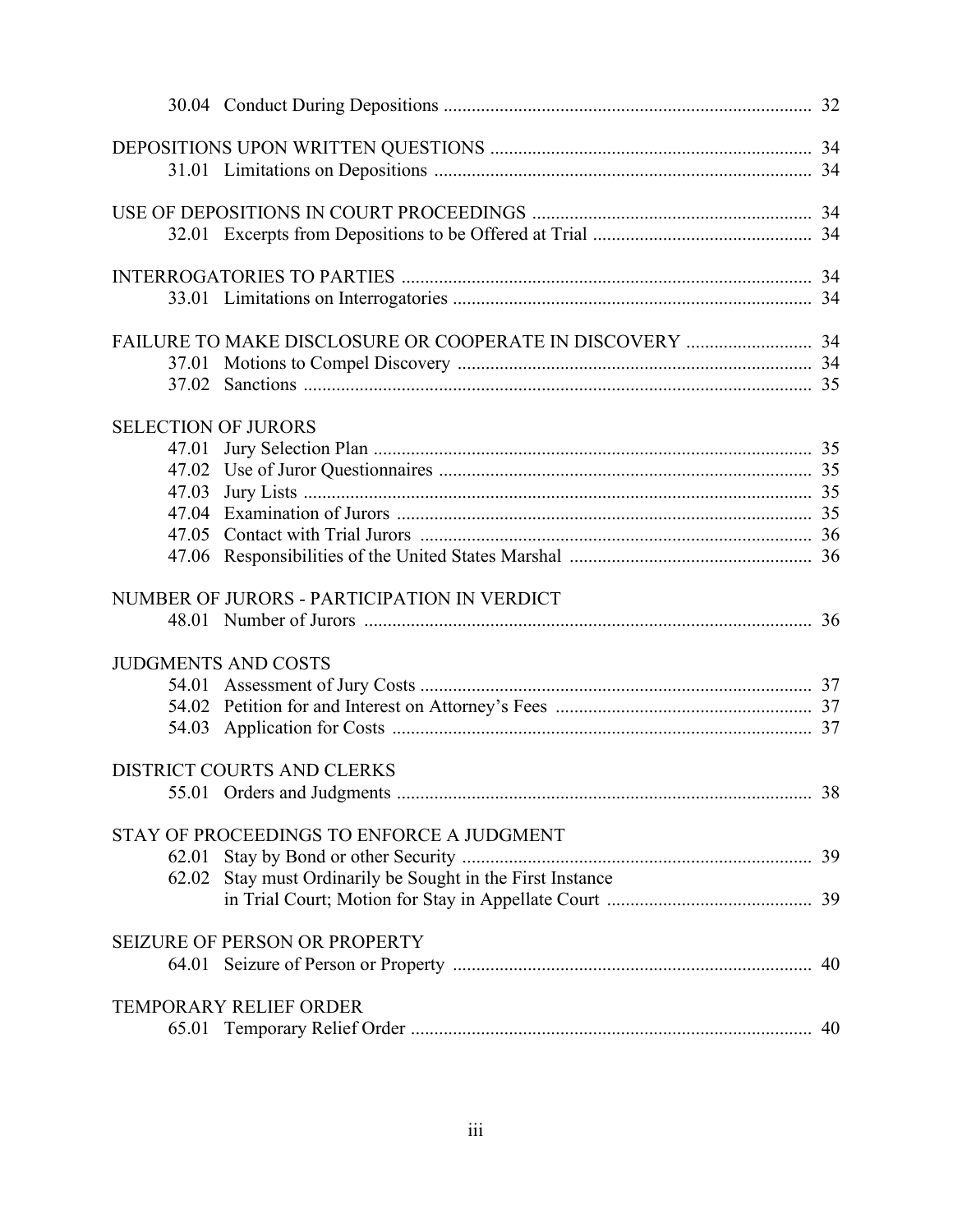| <b>DEPOSIT IN COURT</b> |                                                       |  |
|-------------------------|-------------------------------------------------------|--|
|                         | 67.01 Deposit of Registry Funds in Interest-Bearing   |  |
|                         |                                                       |  |
|                         | <b>CONDEMNATION OF PROPERTY</b>                       |  |
|                         |                                                       |  |
|                         | UNITED STATES MAGISTRATE JUDGES                       |  |
|                         |                                                       |  |
|                         |                                                       |  |
|                         | 73.03 Special Provisions for Consent for Reference of |  |
|                         |                                                       |  |
|                         | nuu ny njemien count                                  |  |

### RULES BY DISTRICT COURT

### ATTORNEYS AND STUDENT PRACTICE

| 83.I.04 Representation by Local Counsel Who Must            |  |
|-------------------------------------------------------------|--|
|                                                             |  |
| 83.I.05 Appearances by Attorneys not Admitted in            |  |
|                                                             |  |
| 83.I.06 Pleadings, Service, and Attendance by Local Counsel |  |
|                                                             |  |
|                                                             |  |
|                                                             |  |
|                                                             |  |
| EXHIBITS AND COURT REPORTERS                                |  |
|                                                             |  |
|                                                             |  |
| <b>FAIR TRIAL DIRECTIVES</b>                                |  |
|                                                             |  |
|                                                             |  |
|                                                             |  |
|                                                             |  |
|                                                             |  |
| <b>REMOVAL PROCEDURES</b>                                   |  |
|                                                             |  |
|                                                             |  |
|                                                             |  |
|                                                             |  |
|                                                             |  |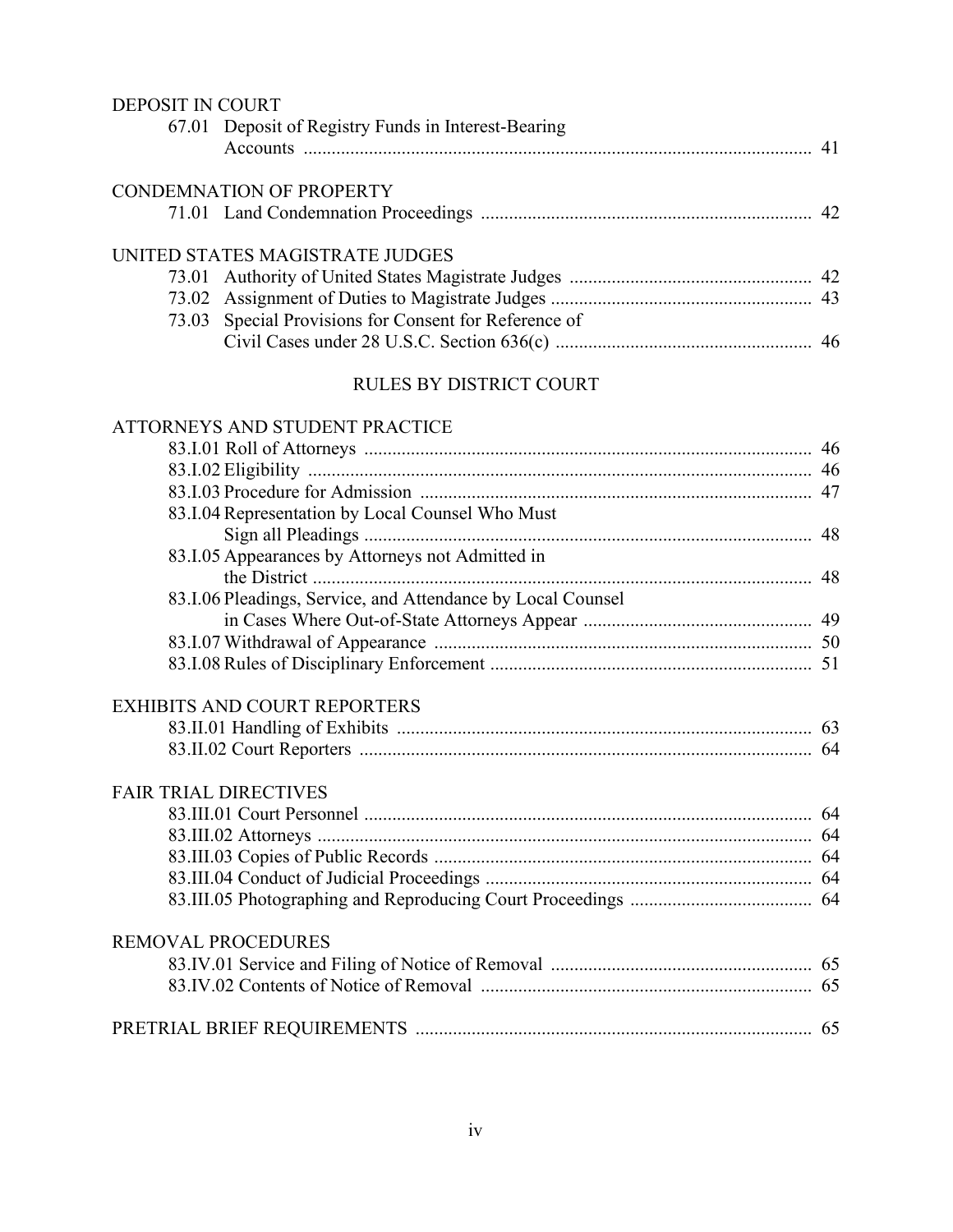| <b>CONDUCT OF TRIAL</b>                                        |  |
|----------------------------------------------------------------|--|
|                                                                |  |
|                                                                |  |
|                                                                |  |
|                                                                |  |
|                                                                |  |
| <b>SOCIAL SECURITY CASES</b>                                   |  |
|                                                                |  |
|                                                                |  |
|                                                                |  |
|                                                                |  |
|                                                                |  |
|                                                                |  |
|                                                                |  |
|                                                                |  |
|                                                                |  |
|                                                                |  |
| <b>ACTIONS FILED BY PRISONERS</b>                              |  |
|                                                                |  |
| 83. VIII.02 Procedure for State, Federal, and Local Prisoners  |  |
|                                                                |  |
|                                                                |  |
|                                                                |  |
| 83. VIII.05 Federal, State, and Local Prisoners Seeking Relief |  |
|                                                                |  |
| 83. VIII.06 State and Local Prisoners Seeking Relief           |  |
|                                                                |  |
|                                                                |  |
| <b>BANKRUPTCY PRACTICE</b>                                     |  |
|                                                                |  |
|                                                                |  |
|                                                                |  |
|                                                                |  |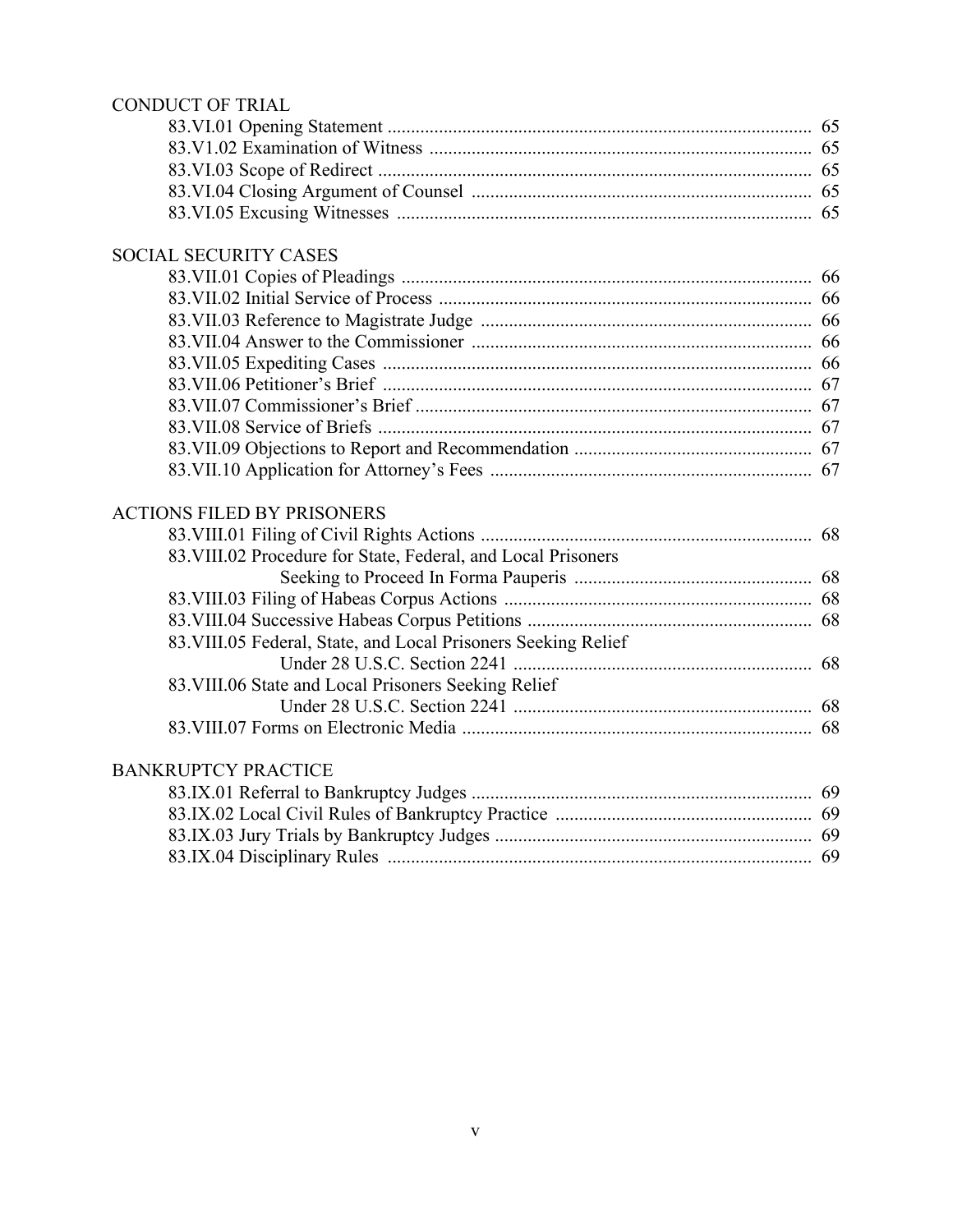#### SCOPE AND PURPOSE OF LOCAL CIVIL RULES

1.01: *Scope*. These Local Civil Rules of practice shall govern the conduct of the United States District Court for the District of South Carolina, except when the conduct of this court is governed by federal statutes and rules. These rules shall be cited as follows: "Local Civ. Rule (D.S.C.)." Local civil rule numbers correspond to the Federal Rules of Civil Procedure.

1.02: *Suspension or Modification*. For good cause shown in a particular case, the court may suspend or modify any Local Civil Rule.

1.03: *Modification and Implementation of Federal Rules*.

[Deleted effective December 1, 2000.]

- 1.04: *District Court Web Site.* The district court maintains a Web site [\(www.scd.uscourts.gov\)](http://www.scd.uscourts.gov/) from which the following may be obtained:
	- (A) Federal and local rules of procedure.
	- (B) Court location and contact information.
	- (C) Standard forms and orders.
	- (D) Judicial preferences.

1.05: *Format Requirements for Filed Documents.* The following format is required for all pleadings, motions, and supporting memoranda:

- (A) Minimum one-inch margins on all sides.
- (B) Times New Roman, Arial, or Courier New font.
- (C) Minimum 12-point type for caption, text, and footnotes.
- (D) Only page numbers and document identification footers may appear in margins or smaller than 12-point type.
- (E) Double space text except in indented quotations and footnotes.

1.06: *Duties of the Clerk of Court*. Duties assigned or authority given to the clerk of court by these rules may be performed or exercised by the clerk of court or his or her designee(s).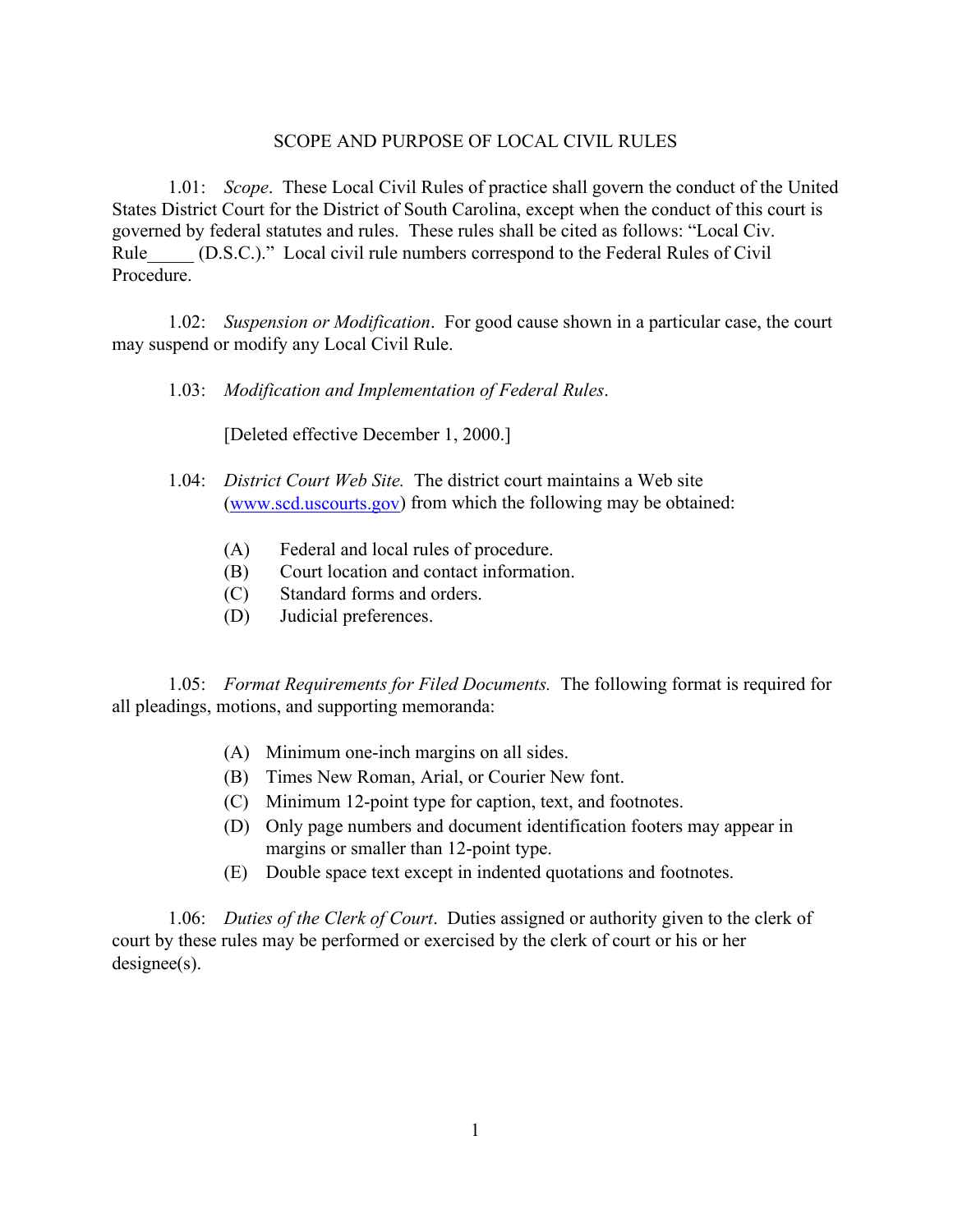#### DIVISION ASSIGNMENT AND TRANSFER

- 3.01: *Venue in Civil Cases*.
	- (A) *Division Assignment*. Except for actions raising prisoner issues<sup>1</sup> and Social Security cases,<sup>2</sup> all civil cases must be assigned to that division of the district:
		- (1) Where any natural defendant resides, where a substantial part of the events or omissions giving rise to the claim occurred, or where any corporate/other organization defendant does business relating to the events or omissions alleged.
		- (2) If none of the criteria in  $(A)(1)$  applies, then where any natural plaintiff resides or where any corporate/other organization plaintiff does business relating to the events or omissions alleged.
		- (3) If none of the criteria in  $(A)(1)$  or  $(A)(2)$  applies, then where any corporate/other organization defendant resides.3
	- (B) *Endorsement and Certification*. Counsel must endorse on the complaint the division where the case is assignable. The endorsement of counsel as to the division where such case is assignable will constitute a certification by counsel that the case is properly assigned in compliance with this rule.
	- (C) *Transfer Between Divisions*. Any case may be transferred for case management or trial from one division to another division on motion of any party for good cause shown or *sua sponte* by the court.

#### SUMMONS

4.01: *Timely Service of Summons and Complaint.* If a pleading asserting a claim is not served on each party against whom a claim is asserted within 90 days after the pleading is filed, the party filing the pleading shall, within the same period, file a status report advising the court of the identity of the party not served and why service has not been effected. This report shall be served on all previously served parties.

<sup>1</sup> *See* Local Civ. Rule 83.VIII.01 (D.S.C.) *et seq*.

<sup>2</sup> *See* Local Civ. Rule 83.VII.01 (D.S.C.) *et seq*.

<sup>3</sup> *See* 28 U.S.C. § 1391(c).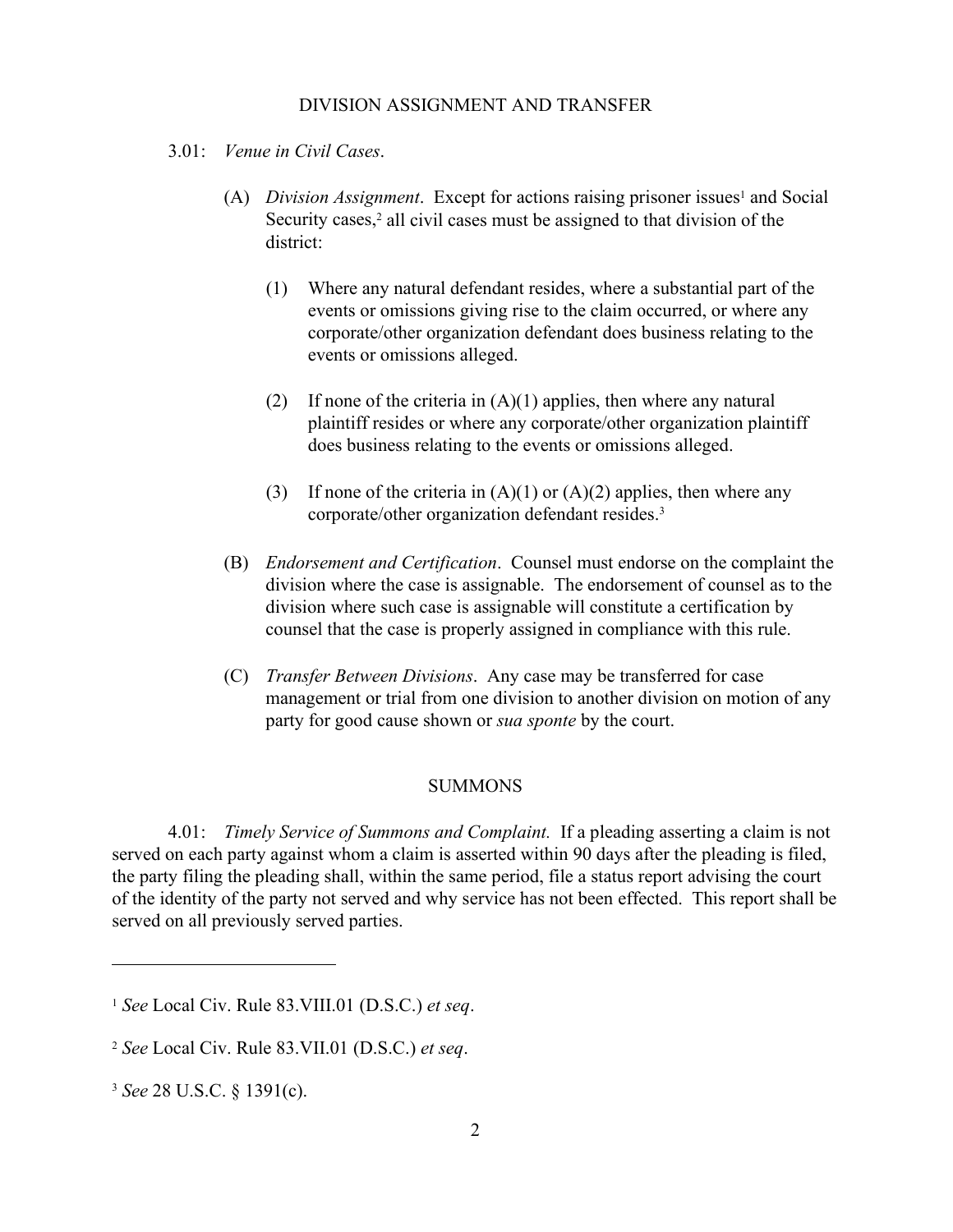#### SERVICE AND FILING OF PLEADINGS AND OTHER PAPERS

5.01: *Filing of Discovery*. Interrogatories under Fed. R. Civ. P. 33 and responses thereto, requests under Fed. R. Civ. P. 34 and responses thereto, and requests for admissions under Fed. R. Civ. P. 36 and responses thereto (collectively "discovery material") shall be served upon other counsel or parties, but shall not be filed with the court. Transcripts of depositions taken under Fed. R. Civ. P. 30 or 31 (collectively "deposition") shall not be filed with the court. The party responsible for serving the discovery material or taking the deposition shall retain the original and become the custodian thereof.

If relief is sought with respect to any discovery material or deposition, a copy of the relevant portion of the discovery material or deposition shall be filed with the court contemporaneously with the filing or presentation of the request for relief. *See* Local Civ. Rules 7.04, 7.06 (D.S.C.).

If discovery material or depositions are to be used at trial or are necessary to resolution of a pretrial motion that might result in a final order on any issue, the portions to be used shall be filed with the court at the outset of the trial or at the filing of the motion insofar as their use can be reasonably anticipated.

When discovery material or depositions are needed for appeal purposes and are not in the record, upon application and order of the court, the necessary discovery material or depositions shall be filed with the district court.

#### 5.02: *Filing With the Clerk*.

- (A) This court utilizes an Electronic Case Filing System (ECF) twenty-four (24) hours a day, seven (7) days a week, for receiving and storing documents filed in electronic form. Documents must be filed, signed, and verified by electronic means to the extent and in the manner authorized by the court's ECF Policies and Procedures Manual and other related user manuals. A document filed by electronic means in compliance with this rule constitutes a written document for the purposes of applying these Local Rules, the Federal Rules of Civil Procedure, and the Federal Rules of Criminal Procedure.
- (B) Non-electronic (paper) filing is authorized only in limited circumstances as explained by the ECF Policies and Procedures Manual. The court is normally open to accept non-electronic filings on all days except Saturdays, Sundays, and federal holidays. Closure on any other days will be as ordered by the court and posted on the court's website. Non-electronic documents may be filed with the Court Services section of the office of the clerk of court at the Matthew J. Perry, Jr. United States Courthouse at 901 Richland Street in Columbia; the United States District Courthouse at 85 Broad Street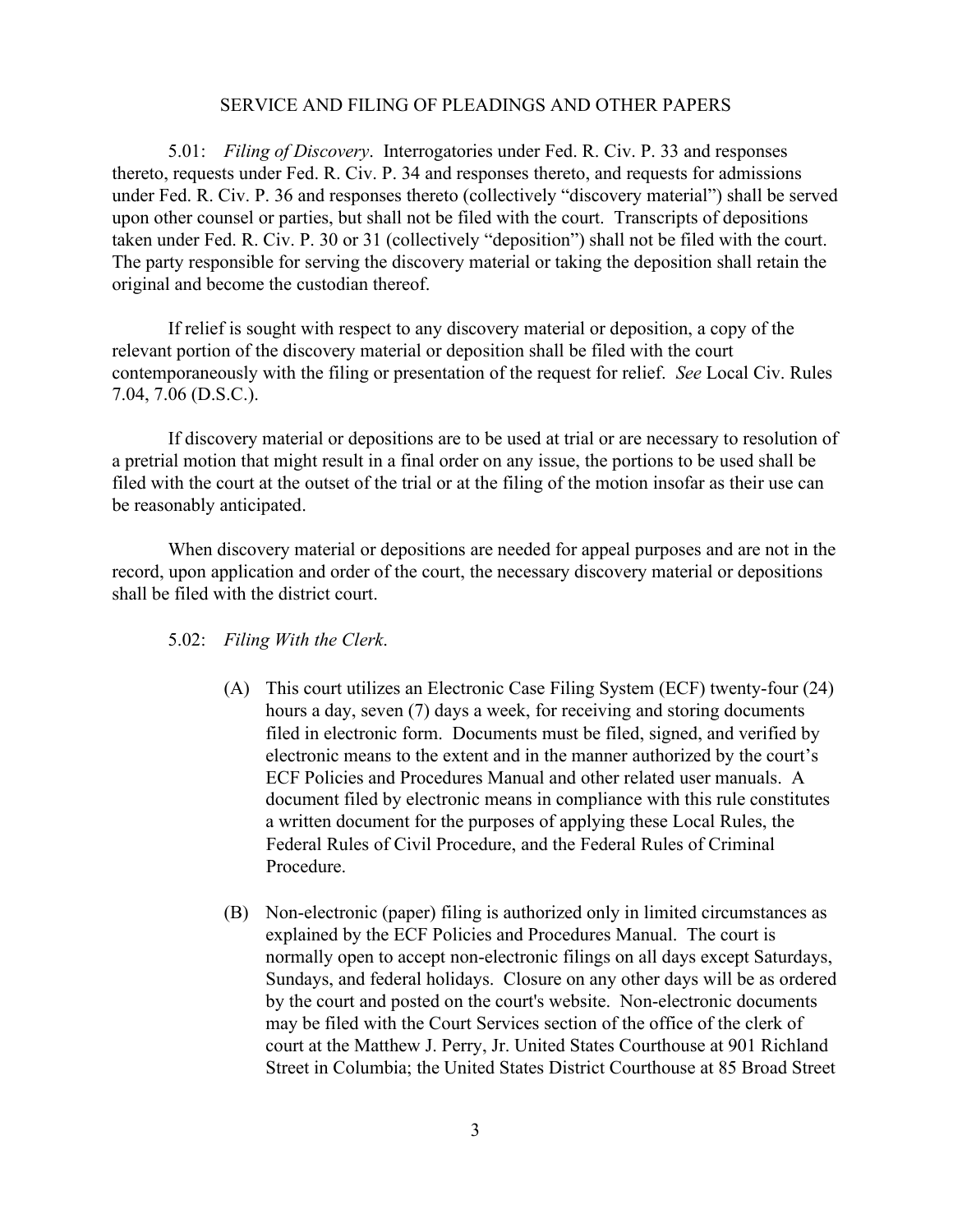in Charleston; the Carroll A. Campbell, Jr. United States Courthouse at 250 East North Street in Greenville; and the McMillan Federal Building at 401

West Evans Street in Florence between the hours of 8:30 a.m. and 4:30 p.m. on a day the court is open.

If for any reason it is necessary to file non-electronic documents between the hours of 4:30 p.m. and 12:00 midnight for documents due that day, such emergency filings can be accomplished if the party making the request contacts the clerk of court during the hours of 8:30 a.m. to 4:30 p.m. to make arrangements to accept the after-hours filing. The clerk of court is authorized to accept the entire document, or a portion thereof, by having the party fax the document to a designated fax number. The party must also subsequently deliver the original document to the office of the clerk of court by 9:30 a.m. on the first day that the court is open following the request. Documents received under this procedure shall be filed as of the date the facsimile copy was received by the court.

5.03: *Filing Documents Under Seal.* Absent a requirement to seal in the governing rule, statute, or order, any party seeking to file documents under seal shall follow the mandatory procedure described below. Failure to obtain prior approval as required by this rule shall result in summary denial of any request or attempt to seal filed documents. Nothing in this rule limits the ability of the parties, by agreement, to restrict access to documents that are not filed with the court. *See* Local Civ. Rule 26.08 (D.S.C.).

- (A) A party seeking to file documents under seal shall file and serve a "Motion to Seal" accompanied by a memorandum, *see* Local Civ. Rule 7.04 (D.S.C.), and the attachments set forth below in (B) and (C). The memorandum shall (1) identify, with specificity, the documents or portions thereof for which sealing is requested; (2) state the reasons why sealing is necessary; (3) explain (for each document or group of documents) why less drastic alternatives to sealing will not afford adequate protection; and (4) address the factors governing sealing of documents reflected in controlling case law. *E.g., Ashcroft v. Conoco, Inc*., 218 F.3d 288, 302 (4th Cir. 2000); *In re Knight Publ'g Co.*, 743 F.2d 231, 235 (4th Cir. 1984).
- (B) The motion shall be accompanied by (1) a non-confidential, descriptive index of the documents at issue and (2) counsel's certification of compliance with this rule.
- (C) A separately sealed attachment labeled "Confidential Information to be Submitted to Court in Connection with Motion to Seal" shall be submitted with the motion. The sealed attachment shall contain the documents at issue for the court's *in camera* review and shall not be filed. The court's docket shall reflect that the motion and memorandum were filed and were supported by a sealed attachment submitted for *in camera* review.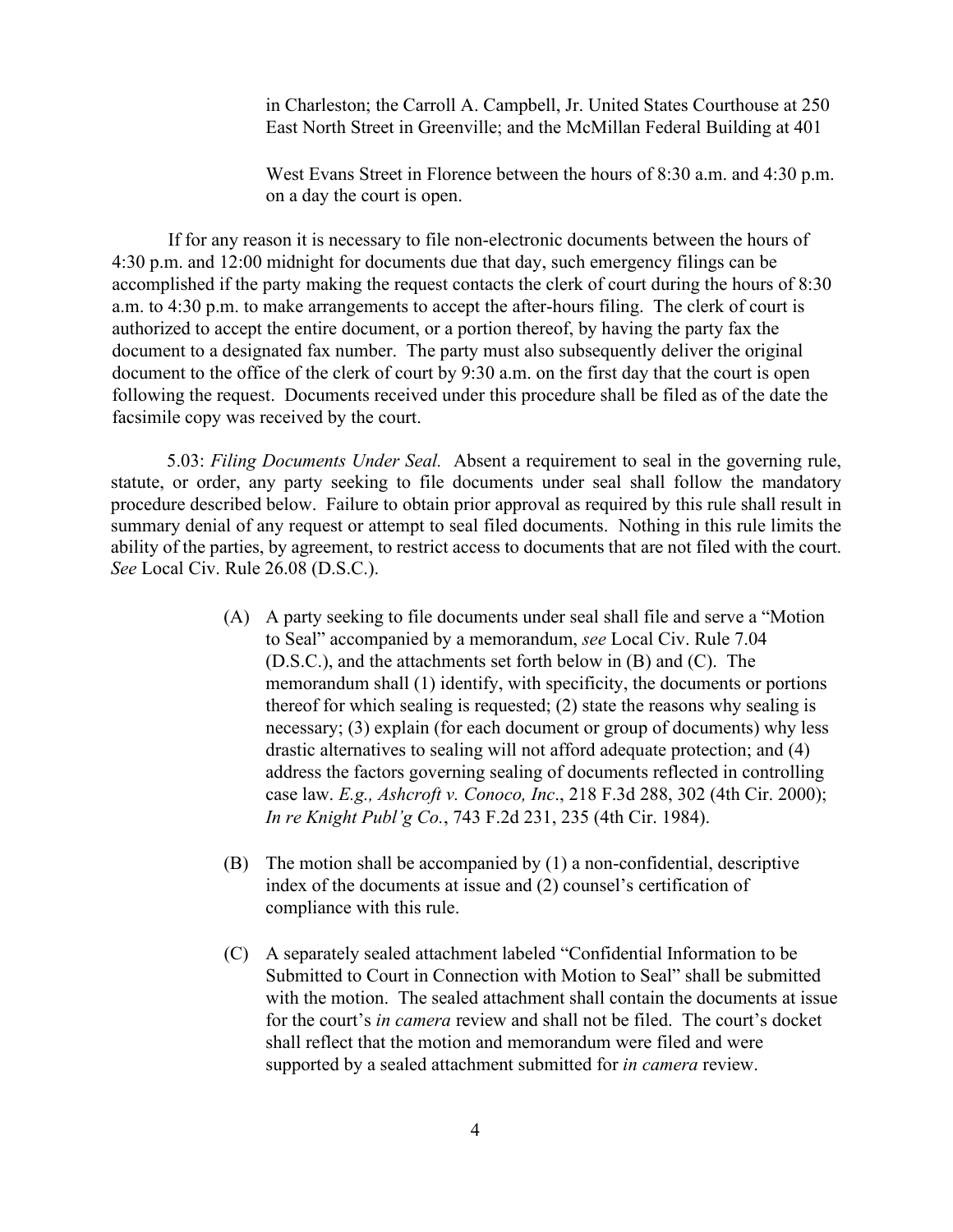- (D) The clerk of court shall provide public notice of the motion to seal in the manner directed by the court. Absent direction to the contrary, this may be accomplished by docketing the motion in a manner that discloses its nature as a motion to seal.
- (E) No settlement agreement filed with the court shall be sealed pursuant to the terms of this rule.
- 5.04: *Filing Documents by Electronic Means.*

[Deleted effective November 15, 2013; Incorporated into Local Civ. Rule 5.02(A) (D.S.C.).]

5.05: *Service of Documents by Electronic Means by Unrepresented Persons.* A person not represented by an attorney may not serve documents by electronic means unless provided and authorized by the court's ECF Policies and Procedures Manual and other related user manuals.

5.06: *Substitution, Correction, and Removal of Electronically Filed Documents*. Nothing in this rule precludes the clerk of court (1) on request of the filing party, from accepting and substituting a corrected document that properly redacts or removes any personal identifiers or other information protected from disclosure by statute, rule, regulation, or policy and procedures officially adopted by this district or (2) on request of a party with the consent of all other parties, from accepting and substituting a redacted document for a previously filed document for any other reason. All other requests to redact the content of a previously filed document, or to remove it from the docket, shall be granted only upon motion and order.<sup>4</sup>

<sup>4</sup> Nothing in this rule limits the authority of the clerk of court to correct filing entries or require parties to file or submit corrected documents to conform to the formatting, technical, or other requirements of this district's electronic filing procedures.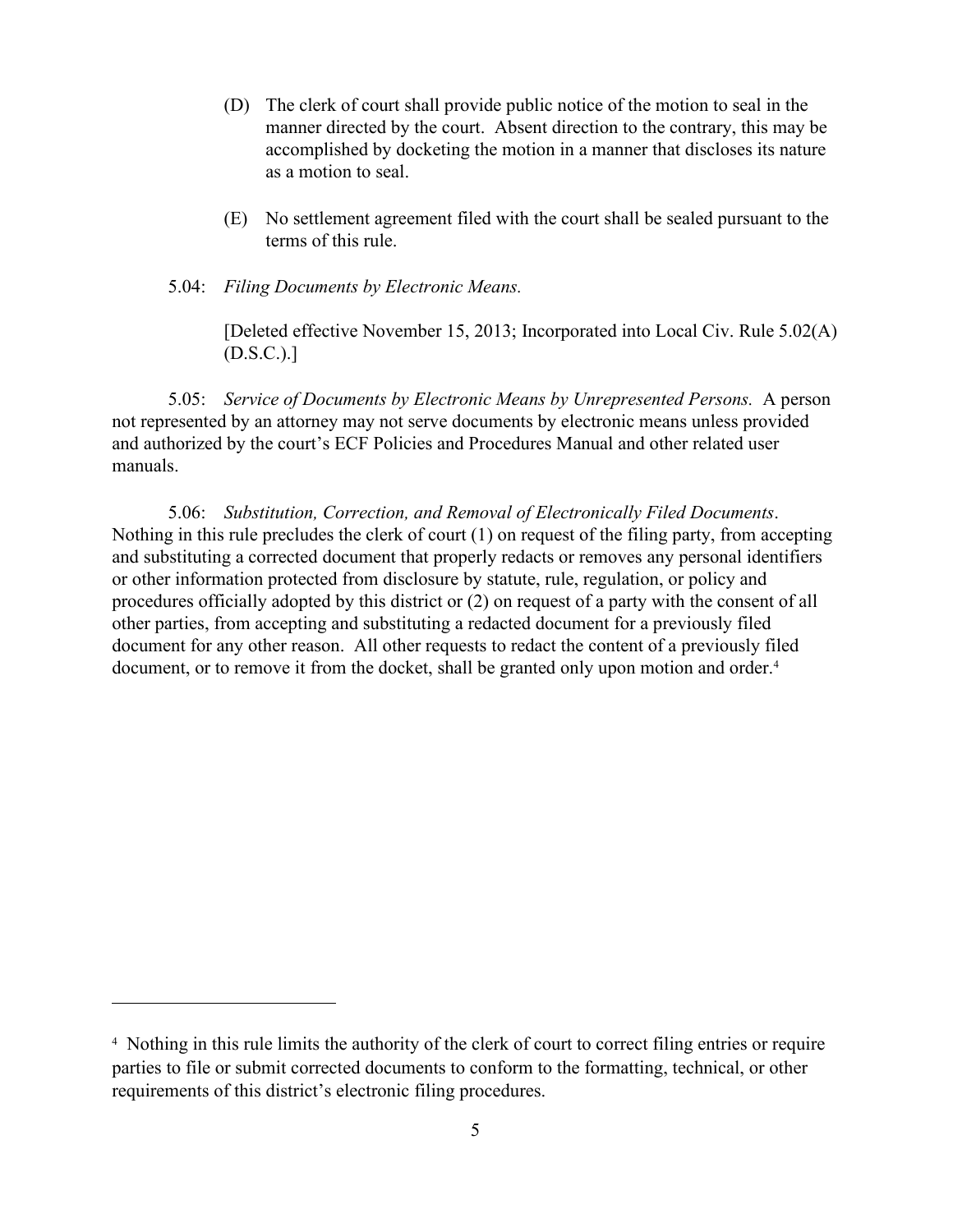#### MOTIONS TO ALTER TIME

6.01: *Motions to Alter Time.* Requests for enlargement or shortening of time (except as otherwise allowed by consent under Local Civ. Rules 12.01, 29.01, 37.01 (D.S.C.)) must be by motion and accompanied by an affidavit or other statement giving the reasons therefor.

Motions for extension should also include the following information: (1) the date of the current deadline; (2) whether the deadline has previously been extended; (3) the number of additional days requested, as well as the proposed date of the new deadline; and (4) whether the extension requested would affect other deadlines.<sup>5</sup> If the request for an extension of time would affect more than one deadline in the scheduling order, a proposed amended scheduling order in the form used by the assigned judge, including all deadlines not then expired, shall be attached to the motion.

Motions for extension of time for completion of discovery will be granted only in unusual cases and upon a showing that the parties have diligently pursued discovery during the originally specified period. This showing requires a specification of the discovery (including depositions by witness name and date) that has been completed and the depositions (including witness name) and other discovery that remain to be completed.

6.02: *Protection Requests*. A request for protection from trial or other appearance shall be directed to the judge to whom an action is assigned. Such requests should (1) identify the action(s) in which protection is sought by short caption and civil action number; (2) identify the dates and reasons for which protection is sought; (3) provide any other information relevant to the request; and (4) comply with any other requirements imposed by the judge to whom the action is assigned.

#### PLEADINGS ALLOWED: FORM OF MOTIONS

7.01: *Filing of Motions*. All motions shall be filed with the court.

7.02: *Duty to Consult Before Filing Any Motion*. Absent exemption in the governing federal or local civil rule or as set forth below, all motions shall contain an affirmation by the movant's counsel that prior to filing the motion he or she conferred or attempted to confer with opposing counsel and attempted in good faith to resolve the matter contained in the motion. If a conference could not be held despite an attempt to do so, counsel shall explain why such

<sup>&</sup>lt;sup>5</sup> Scheduling orders generally allow a minimum amount of time between the various deadlines listed in Local Civ. Rules 16.01, 16.02 (D.S.C.) to ensure the orderly progress of the case. (For example, sufficient time is required between the motion deadline and trial date to brief and resolve any motion.)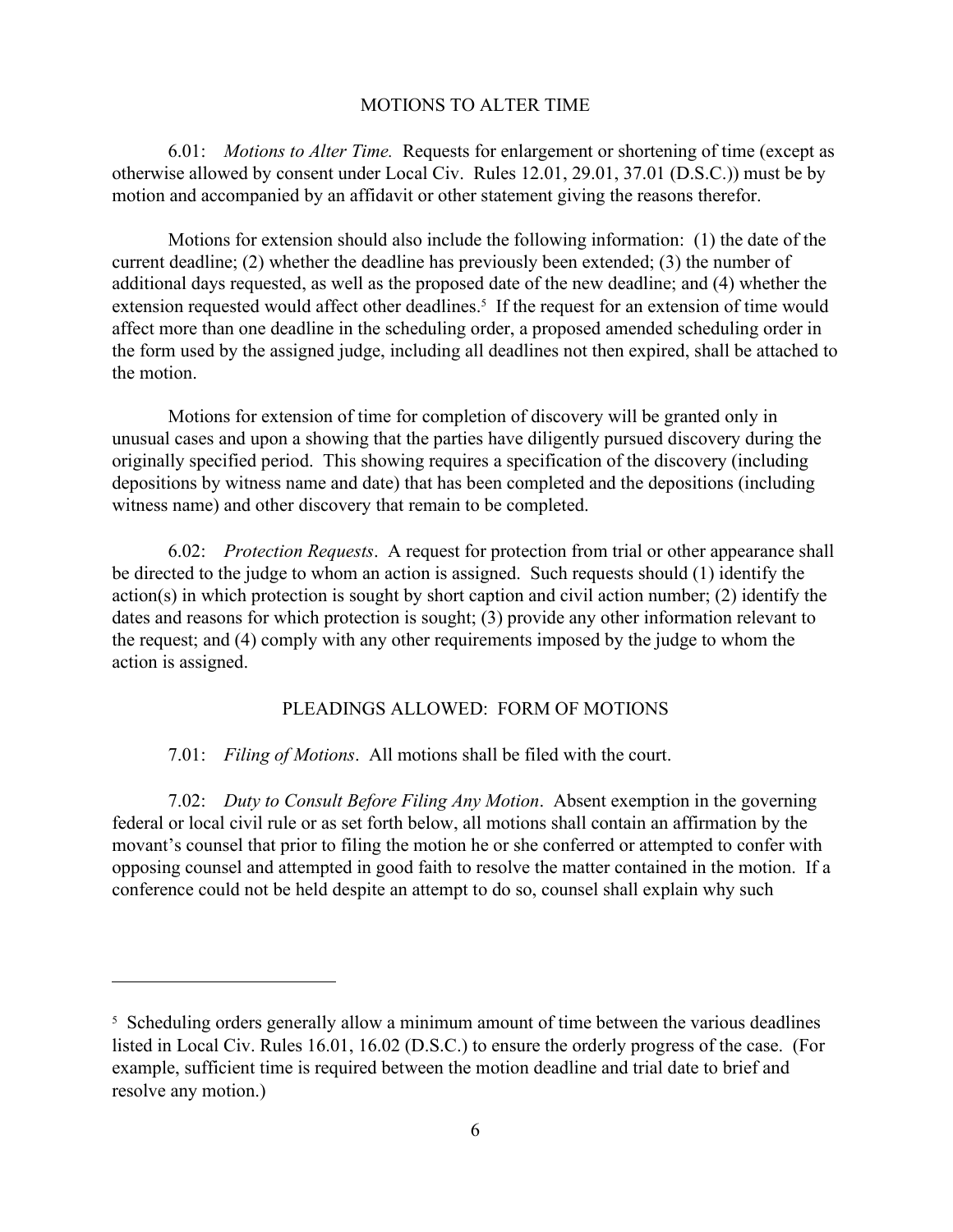conference could not be held. Counsel is under no duty to consult with a *pro se* litigant. The following motions are excluded from this rule:

- (A) Motion to dismiss.
- (B) Motion for summary judgment.
- (C) Motion for new trial or judgment as a matter of law.
- (D) Other similar dispositive motions.
- (E) Motions filed in real estate mortgage foreclosure cases.
- (F) Motion to stay under Local Civ. Rule 16.00(C) (D.S.C.).

7.03: *Motions to Be Promptly Filed*. Attorneys are expected to file motions immediately after the issues raised thereby are ripe for adjudication.

7.04: *Supporting Memoranda*. All motions made other than in a hearing or trial or to compel discovery shall be timely filed with an accompanying supporting memorandum that shall be filed and made part of the public record. However, unless otherwise directed by the court, a supporting memorandum is not required if a full explanation of the motion as set forth in Local Civ. Rule 7.05 (D.S.C.) is contained within the motion and a memorandum would serve no useful purpose. Where appropriate, motions shall be accompanied by affidavits or other supporting documents.

Any motion to compel discovery shall set forth the grounds for the motion, including a statement explaining why the discovery should be had within the context of the action (where the motion challenges objections) or the relevant dates of service and facts demonstrating noncompliance or supporting a challenge to the sufficiency of the response. Legal authorities need not be included in the statement unless unusual legal issues are present or a privilege has been asserted. Relevant portions of the discovery material shall be filed with the motion. *See*  Local Civ. Rules 5.01, 37 (D.S.C.).

7.05: *Form and Content of Memoranda*.

- (A) A memorandum shall contain the following:
	- (1) A concise summary of the nature of the case.
	- (2) A concise statement of the facts that pertain to the matter before the court for ruling with reference to the location in the record.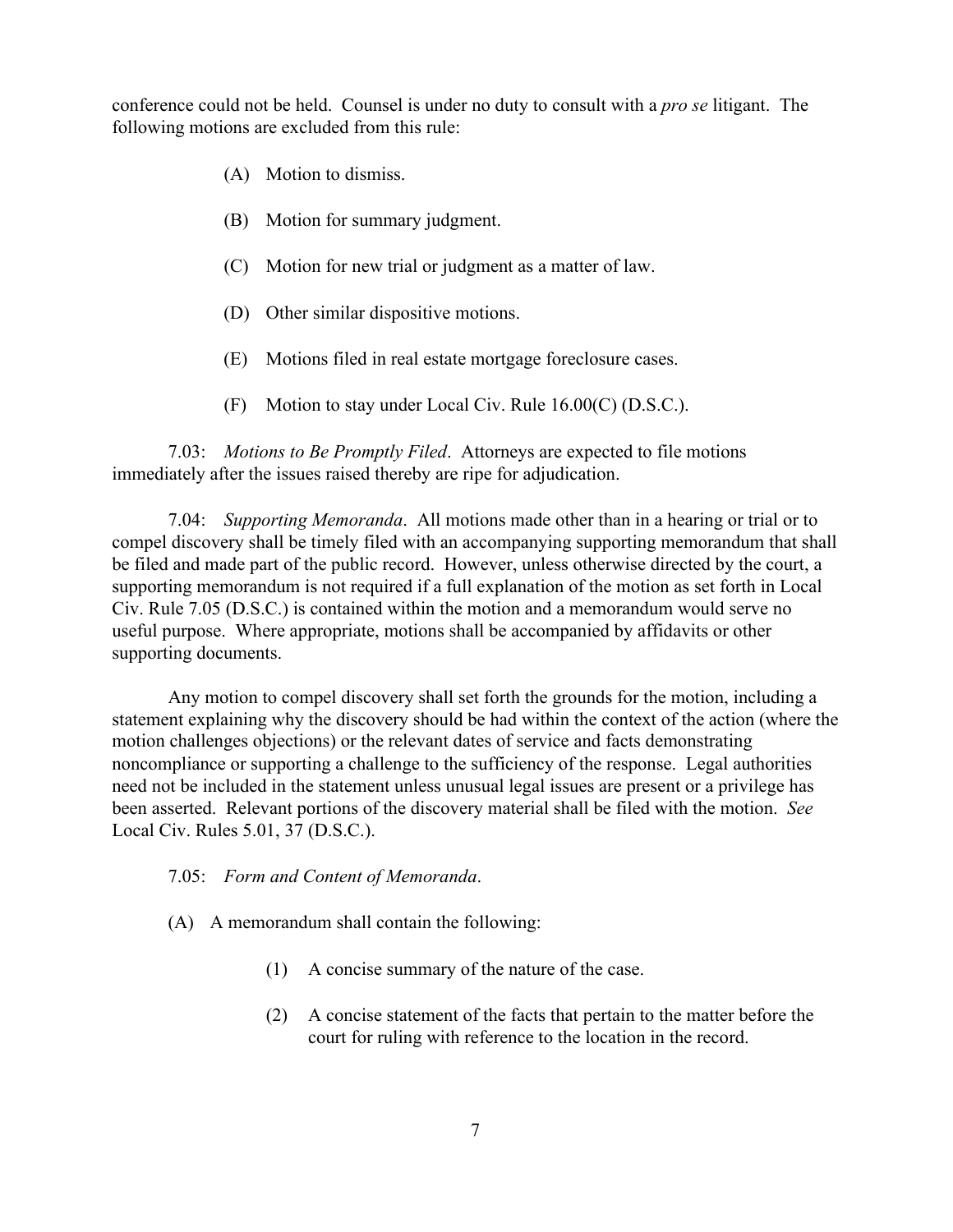- (3) The argument (brevity is expected) relating to the matter before the court for ruling with appropriate citations.
- (4) Where the memorandum opposes a motion for summary judgment, a concise statement of the material facts in dispute with reference to the location in the record.
- (5) Any special content required by any federal or local civil rule governing the subject matter of the motion.<sup>6</sup>
- (B) Unless an exception is granted by the court, no memorandum shall exceed:
	- (1) Thirty-five (35) double-spaced pages, in the case of an initial brief of any party (Local Civ. Rules 7.04, 7.06 (D.S.C.)).
	- (2) Fifteen (15) double-spaced pages, in the case of any reply (Local Civ. Rule 7.07 (D.S.C.)).

The page limitation is exclusive of affidavits, supporting documentation, and copies of authority required to be attached by Local Civ. Rule 7.05(C) (D.S.C.).

- (C) Attachments to memoranda shall include the following:
	- (1) Exhibits. Docket entries for all attachments must include a descriptive name (for example, "Dep. of Bill Jones," not "Exhibit 2"). Each attachment (including exhibits) shall be filed as a separate attachment to the main document.
	- (2) Copies of any unpublished decisions not readily available online and decisions published in the various specialized reporting services,

<sup>&</sup>lt;sup>6</sup> Additional content and timing requirements for specific motions are addressed in separate rules relating to the subject matter of the motion. *E.g.*, Local Civ. Rule 5.03 (D.S.C.) (Filing Documents under Seal); Local Civ. Rule 6.01 (D.S.C.) (Motion for Enlargement or Shortening of Time); Local Civ. Rule 6.02 (D.S.C.) (Protection Requests); Local Civ. Rule 7.04 (D.S.C.) (second paragraph addressing motion to compel discovery); Local Civ. Rule 16.00(C) (D.S.C.) (Stay of Deadlines and Entry of Scheduling Orders); Local Civ. Rule 17.02 (D.S.C.) (minor settlements); Local Civ. Rule 30.04(C) (D.S.C.) (Conduct During Depositions – motion required within seven days of directing a witness not to respond); Local Civ. Rule 83.I.05 (D.S.C.) (Appearances by Attorneys not Admitted in the District); and Local Civ. Rule 83.I.07 (D.S.C.) (Withdrawal of Appearance). *See also* Local Civ. Rule 12.01 (D.S.C.) (Extensions of Time to Respond to a Pleading).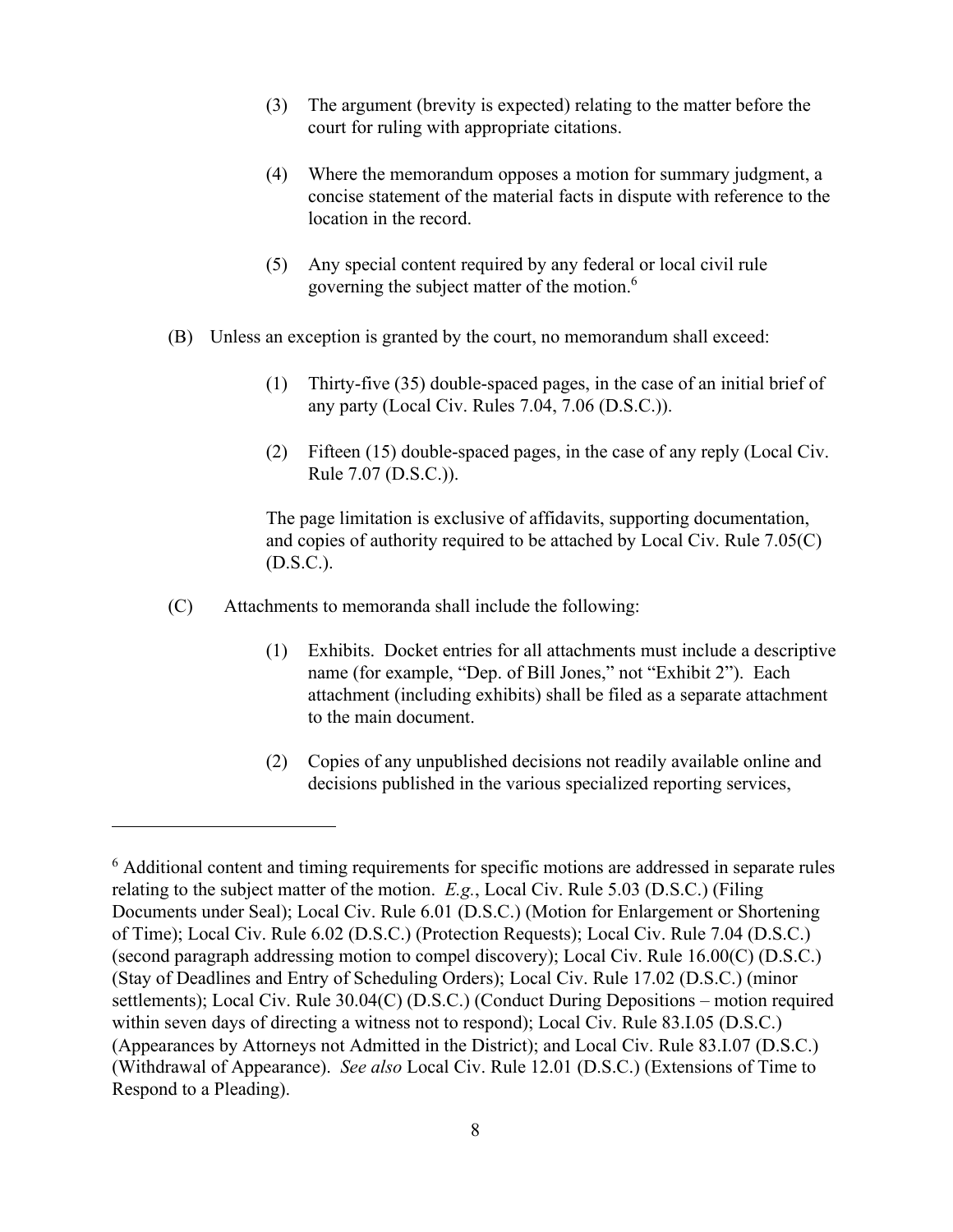journals, or law reviews (for example, CCH Tax Reports, Labor Reports, UCC Reporting Service, etc.).

7.06: *Responses to Motions*. Any memorandum or response of an opposing party must be filed with the court within fourteen (14) days of the service of the motion unless the court imposes a different deadline. If no memorandum in opposition is filed within fourteen (14) days of the date of service, the court will decide the matter on the record and such oral argument as the movant may be permitted to offer, if any.

Any response supported by discovery material shall specify with particularity the portion of the discovery material relied upon in support of counsel's position, summarize the material in support of counsel's position, and attach relevant portions of the discovery material or deposition. *See* Local Civ. Rule 5.01 (D.S.C.).

Each response to a motion to compel discovery shall include a statement explaining why the discovery should not be had in the context of that action. Legal authorities need not be included in the statement unless unusual legal issues are present or a privilege has been asserted.

7.07: *Replies*. Replies to responses are discouraged. However, a party desiring to reply to matters raised initially in a response to a motion or in accompanying supporting documents shall file the reply within seven (7) days after service of the response, unless otherwise ordered by the court.

7.08: *Hearings on Motions*. Hearings on motions may be ordered by the court in its discretion. Unless so ordered, motions may be determined without a hearing.

7.09: *Frivolous or Delaying Motions*. Where the court finds that a motion is frivolous or filed for delay, sanctions may be imposed against the party or counsel filing such motion.

7.10: *Draft Orders Submitted by Counsel*.

- (A) *Matters to Which Applicable*. This rule is applicable to all draft orders or proposed findings and conclusions submitted by counsel.
- (B) *General Standards.* The court may request proposed orders from counsel in compliance with the standards set forth below and by the Fourth Circuit and United States Supreme Court:7

<sup>7</sup> *Anderson v. City of Bessemer*, 470 U.S. 564, 571-73 (1985); *Aiken County v. BSP Div. of Envirotech Corp.*, 866 F.2d 661, 676-77 (4th Cir. 1989).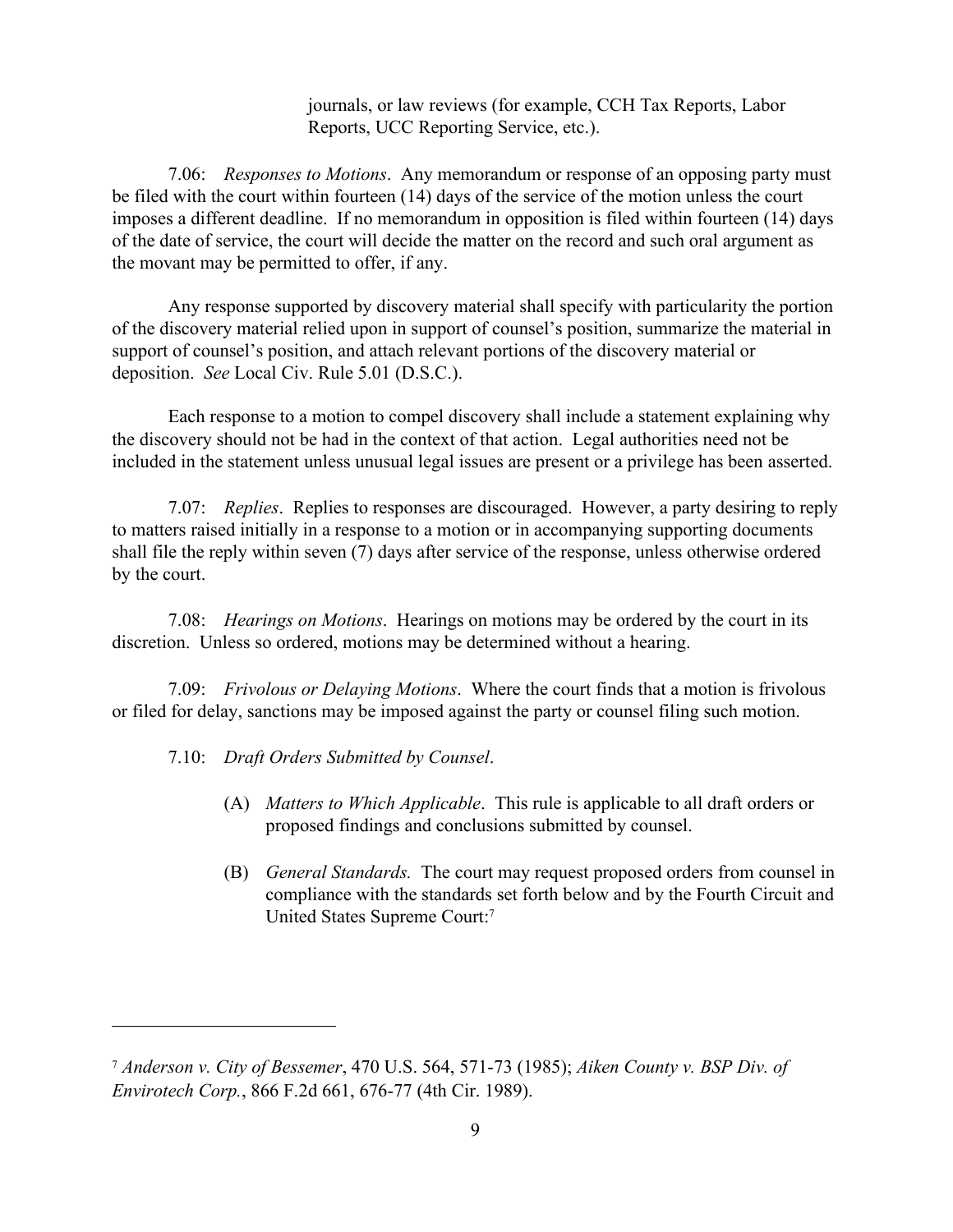- (1) Whenever practicable, the court will provide oral or written guidance in the form of a tentative ruling, outline of matters to be addressed, or ruling as to matters not to be included.
- (2) Any tentative ruling of the court pursuant to Local Civ. Rule 7.10(B)(1) (D.S.C.) will remain subject to modification until the final order is signed.
- (3) Proposed orders will make reference to supporting evidence (for example, by name of witness or exhibit number) where applicable.
- (4) Copies of proposed orders will be provided to all counsel of record at the same time and in the same manner as provided to the court; provided, however*,* that if the court requests proposed findings and conclusions to be submitted before trial, the court may postpone the required exchange until after trial.
- (5) Unless otherwise ordered, opposing counsel will have fourteen (14) days from receipt in which to comment to the court on the proposed order. Comment may be provided by letter.
- (6) Counsel is encouraged to submit proposed orders to the court in electronic form.

#### TIME

12.01: *Extensions of Time to Respond to a Pleading.* A party may grant in writing one extension to any pleading asserting a claim, provided the extension does not exceed the lesser of twenty-one (21) days or the number of days within which the response was originally due. Further extensions may be sought by motion. *See* Local Civ. Rule 6.01 (D.S.C.) (Motions to Alter Time), Local Civ. Rule 29.01 (D.S.C.) (Stipulations Regarding Discovery Procedures), and Local Civ. Rule 37.01 (D.S.C.) (Motions to Compel Discovery).

#### PRETRIAL CONFERENCES, SCHEDULING, AND MANAGEMENT

In order to accommodate the requirements of Fed. R. Civ. P. 16 (scheduling conferences and orders) and to facilitate compliance with Fed. R. Civ. P. 26(a)(1) (required initial disclosures) and 26(f) (conference of the parties and report to the court) in cases not exempted below, this district adopts the procedures set out in Local Civ. Rules 16.01-16.02 (D.S.C.) below.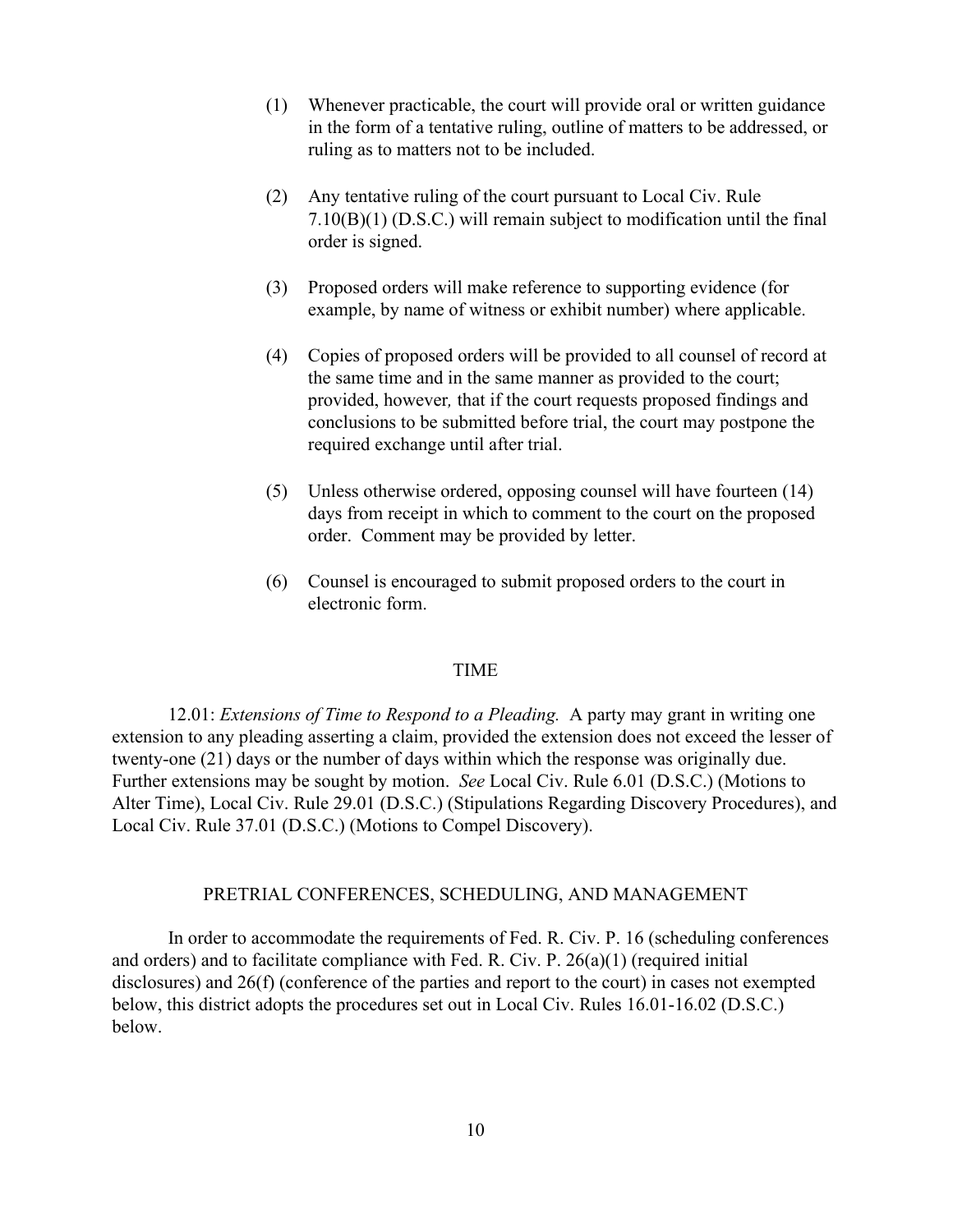#### 16.00: *Exemptions and Stay of Deadlines*.

- (A) *Exempt Actions.* Scheduling orders generally will not be entered in any action listed in Fed. R. Civ. P.  $26(a)(1)(B)$  (categories of actions exempted from the federal rule initial disclosure and conference requirements). To the extent discovery is appropriate in any action covered by Fed. R. Civ. P.  $26(a)(1)(B)$ , it shall be governed by Local Civ. Rule  $26.04$  (D.S.C.) absent entry of a specific scheduling order.
- (B) *Non Exempt Pro Se Actions.* In any action not covered by Fed. R. Civ. P. 26(a)(1)(B)(iii) and in which a party is proceeding without counsel ("*pro se*"), the court's initial order shall address whether the Fed. R. Civ. P. 26(f) conference or any other federal or local rule requirements addressed in Local Civ. Rules 16.01-16.02 (D.S.C.) are waived.<sup>8</sup> Except to the extent the requirements are waived, orders in *pro se* actions shall address all deadlines listed in Local Civ. Rules 16.01-16.02 (D.S.C.).
- (C) *Stay of Deadlines and Entry of Scheduling Orders*. The court may stay entry of the scheduling order(s) and all federal and local civil rule disclosure and conference requirements pending resolution of a motion to remand or to dismiss or other dispositive motion. Any party desiring a stay on this basis shall file a separate motion to stay. No consultation or separate memorandum is required.

<sup>&</sup>lt;sup>8</sup> Due to the special concerns raised by oral communications between counsel and unrepresented litigants, it is the general practice in this district to waive the Fed. R. Civ. P. 26(f) conference requirement when any party is proceeding *pro se. See also* Local Civ. Rule 7.02 (D.S.C.) (no consultation requirement in *pro se* actions). Because these concerns are not present as to written communications or submissions, it is the general practice in this district not to waive the disclosure requirements of Fed. R. Civ. P. 26(a)(1)-(3), the report requirement of Fed. R. Civ. P. 26(f), and the various requirements of Local Civ. Rule 26 (D.S.C.) in a *pro se* action to which they otherwise apply. *See* Fed. R. Civ. P. 26(a)(1)(B) (exempting prisoner *pro se* actions from the 26(a)(1) requirements absent order to the contrary); Local Civ. Rule 26.03(D) (D.S.C.) (addressing submission of Fed. R. Civ. P. 26(f) report when the conference requirement is waived).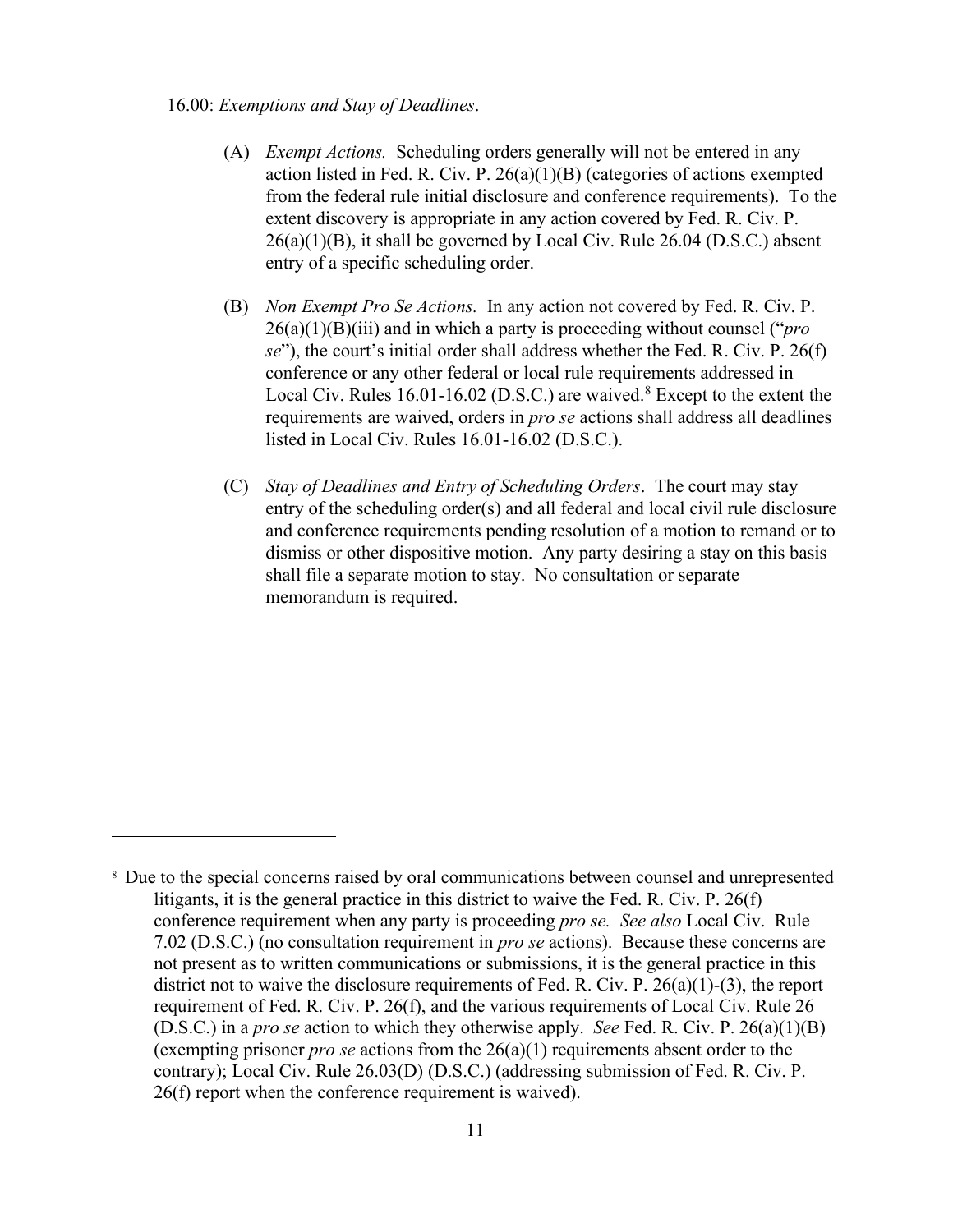#### 16.01: *Scheduling Order*.

- (A) Upon the appearance of a defendant, and to the extent the requirements of Fed. R. Civ. P.  $26(a)(1)$  and (f) are not otherwise waived by the court or by Fed. R. Civ. P. 26(a)(1)(B), the court shall issue a tentative scheduling order that shall require a Fed. R. Civ. P. 26(f) conference and report and shall become binding absent objection after such report.<sup>9</sup>
- (B) The order shall include the following:
	- (1) Notice to counsel that Local Civ. Rule 26.03 (D.S.C.) lists additional queries to be answered in the Fed. R. Civ. P. 26(f) report and that the court's general practices as to scheduling orders and conferences are addressed by Local Civ. Rule 16.02 (D.S.C.).
	- (2) Any special instructions for submission of the Fed. R. Civ. P. 26(f) report requested by the assigned judge.
	- (3) Information regarding the availability of alternative dispute resolution and whether mediation is required.
	- (4) A directive that plaintiff's counsel shall initiate scheduling of the Fed. R. Civ. P. 26(f) conference with all counsel known to plaintiff regardless of whether they have filed appearances.
	- (5) The notice of right to consent to trial before a magistrate judge as discussed in Local Civ. Rules 73.02(B)(1), 73.03 (D.S.C.).

#### 16.02: *Scheduling Conference and Scheduling Order Content*.

(A) *Conference with the Assigned Judge*. It is the normal practice in this district to issue the scheduling order based on the information received from the Fed. R. Civ. P. 26(f) report to the court, including the disclosures required by Local Civ. Rule 26.03 (D.S.C.), without further conference. If one or more parties believe a conference is justified by the particular circumstances of the case, they shall so inform the assigned judge by letter as soon as practicable.

<sup>&</sup>lt;sup>9</sup> Pursuant to Fed. R. Civ. P. 26(a)(1), the parties may, by stipulation, agree not to make some or all of the Rule 26(a)(1) initial disclosures. If such a stipulation is made, it shall be confirmed in writing between the parties. *See* Local Civ. Rule 29.01 (D.S.C.).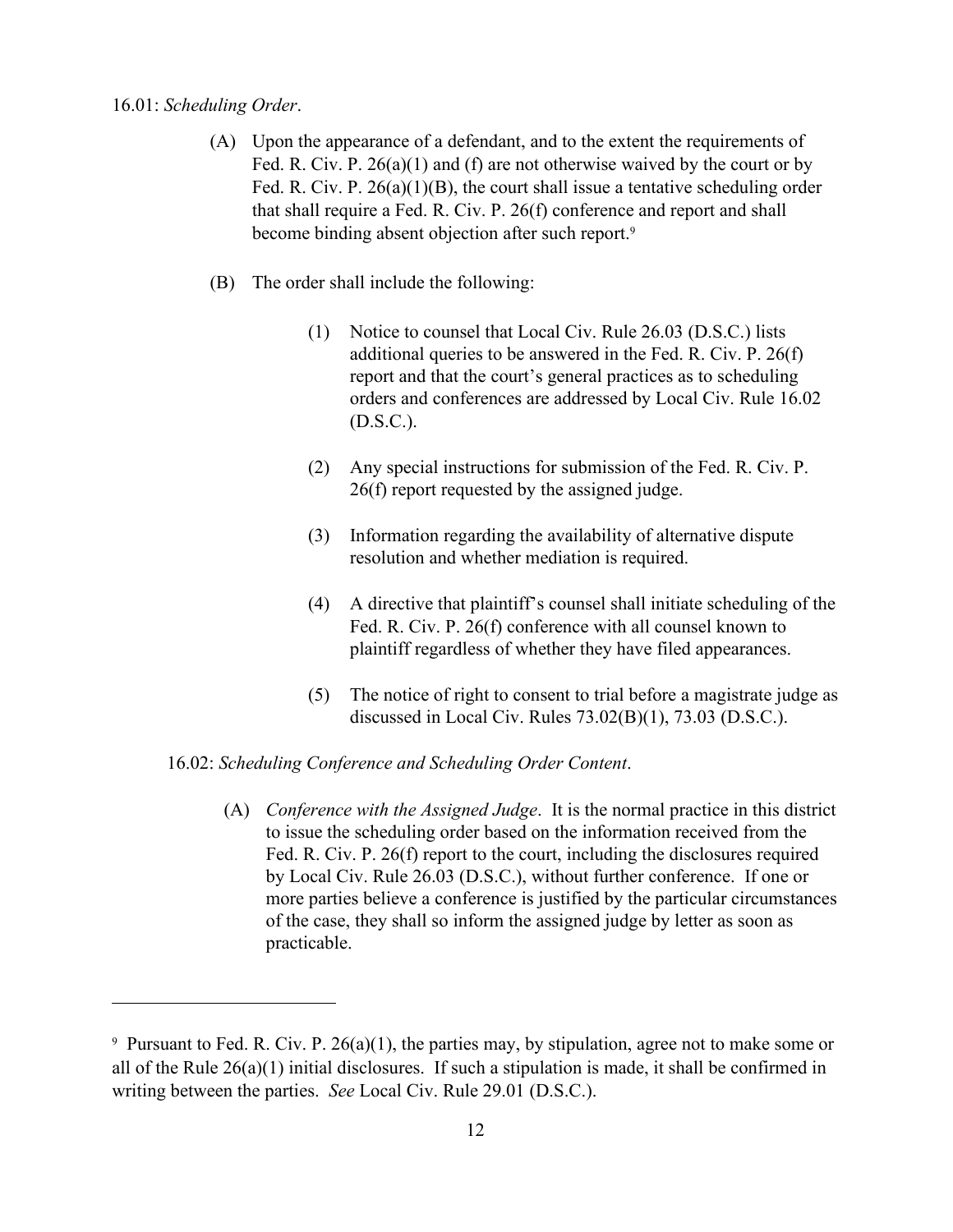- (B) *Trial Date*. Unless otherwise directed by the court, all cases shall be ready for trial on the date set for jury selection. Therefore, for scheduling purposes under the Federal Rules of Civil Procedure and the Local Civil Rules of this district, the jury selection date shall be deemed the trial date.
- (C) *Content of Scheduling Order*. "[A]s soon as practicable, but in any event within the earlier of 90 days after any defendant has been served with the complaint or 60 days after any defendant has appeared" (Fed. R. Civ. P. 16(b)(2)), the court shall issue a scheduling order setting deadlines for the following:
	- (1) Completion of Fed. R. Civ. P. 26(f) conference of the parties (to be held no later than forty-five (45) days after the appearance of a defendant).
	- (2) Exchange of Fed. R. Civ. P. 26(a)(1) required initial disclosures (to be made no later than fourteen (14) days after the Fed. R. Civ. P. 26(f) conference).
	- (3) Filing Fed. R. Civ. P. 26(f) report to the court (to be filed no later than fourteen (14) days after the Fed. R. Civ. P. 26(f) conference).
	- (4) Filing motions to join parties and to amend pleadings (Fed. R. Civ. P.  $16(b)(3)$ ).
	- (5) Exchange of Fed. R. Civ. P. 26(a)(2) expert witness disclosures and filing any related disclosure and certification required by the scheduling order.<sup>10</sup>
	- (6) Service of affidavits of records custodian witnesses proposed to be presented by affidavit at trial (*See* Fed. R. Evid. 803(6), 902(11), or 902(12) and Local Civ. Rule 16.02(D)(3) (D.S.C.)).
	- (7) Completion of discovery (Fed. R. Civ. P. 16(b)(3)) and filing certification of consultation with client and opposing counsel as to the use of alternative dispute resolution as required by Local Civ. Rule 16.03 (D.S.C.).

<sup>&</sup>lt;sup>10</sup> Most of the judges in this district require that parties file a document identifying the expert witnesses and certifying that the required disclosures have been made. This is intended to preclude disputes at trial as to whether disclosures were made. The disclosures themselves should not be filed absent order to the contrary.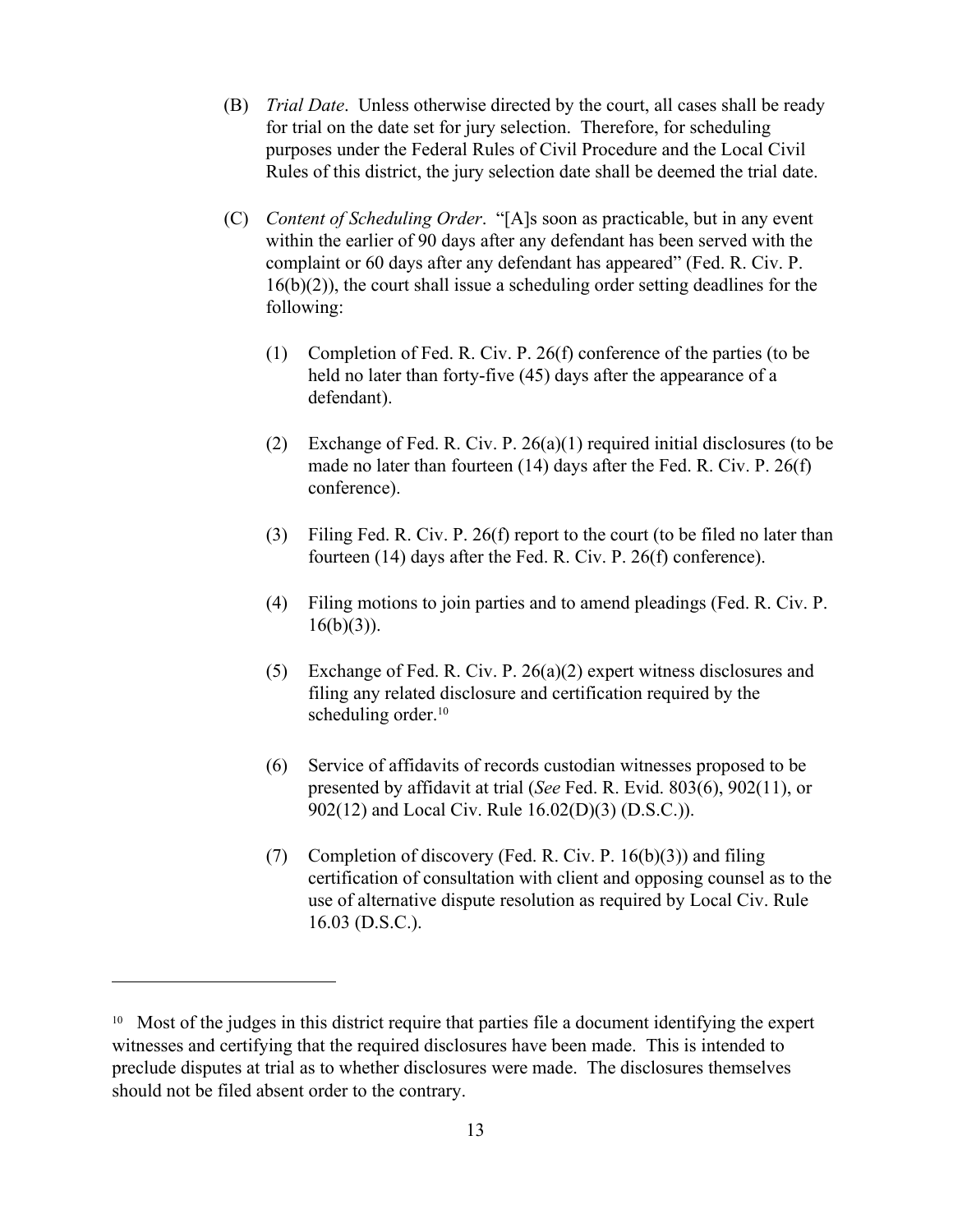- (8) Conclusion of alternative dispute resolution conference, if any.
- (9) Filing dispositive motions (Fed. R. Civ. P. 16(b)(3)).
- (10) Filing and exchanging Fed. R. Civ. P. 26(a)(3) pretrial disclosures.
- (11) Filing and exchanging Fed. R. Civ. P. 26(a)(3) objections, any objections to use of a deposition designated by another party, and any deposition counter-designations under Fed. R. Civ. P. 32(a)(4).
- (12) Meeting, marking, and exchanging exhibits and completing a final exhibit list with objections noted. *See* Local Civ. Rule 26.07 (D.S.C.) (instructions relating to exhibits).
- (13) Submission of Local Civ. Rule 26.05 (D.S.C.) pretrial brief to the court.
- $(14)$  Jury selection.<sup>11</sup>

All disclosures shall be supplemented in a timely manner. In the event an action is carried over to a later trial term after pretrial disclosures are made and pretrial briefs are filed, the parties should file and serve any supplementation in a like period of time prior to the new trial term, but need not file and serve disclosures or briefs that are merely duplicative.

#### (D) *Timeliness of Requests and Disclosures*.

- (1) Discovery requests are timely if served in time for the response to be served by the discovery deadline set by the scheduling order.
- (2) Witnesses who are not timely identified may be excluded. All witnesses should be identified as early in the discovery process as is feasible. Witnesses identified within the last twenty-eight (28) days of the discovery period will be presumed not to be timely identified, absent a showing of good cause.
- (3) Affidavits of records custodians that a party intends to offer for authentication in lieu of live testimony shall be served no fewer than thirty (30) days before the close of discovery unless otherwise ordered.

 $11$  The trial term commences on the date of jury selection whether the action is to be tried with or without a jury. Trial terms may last from one to two months. Absent a contrary instruction from the court, an action should be ready for trial on the date set for jury selection.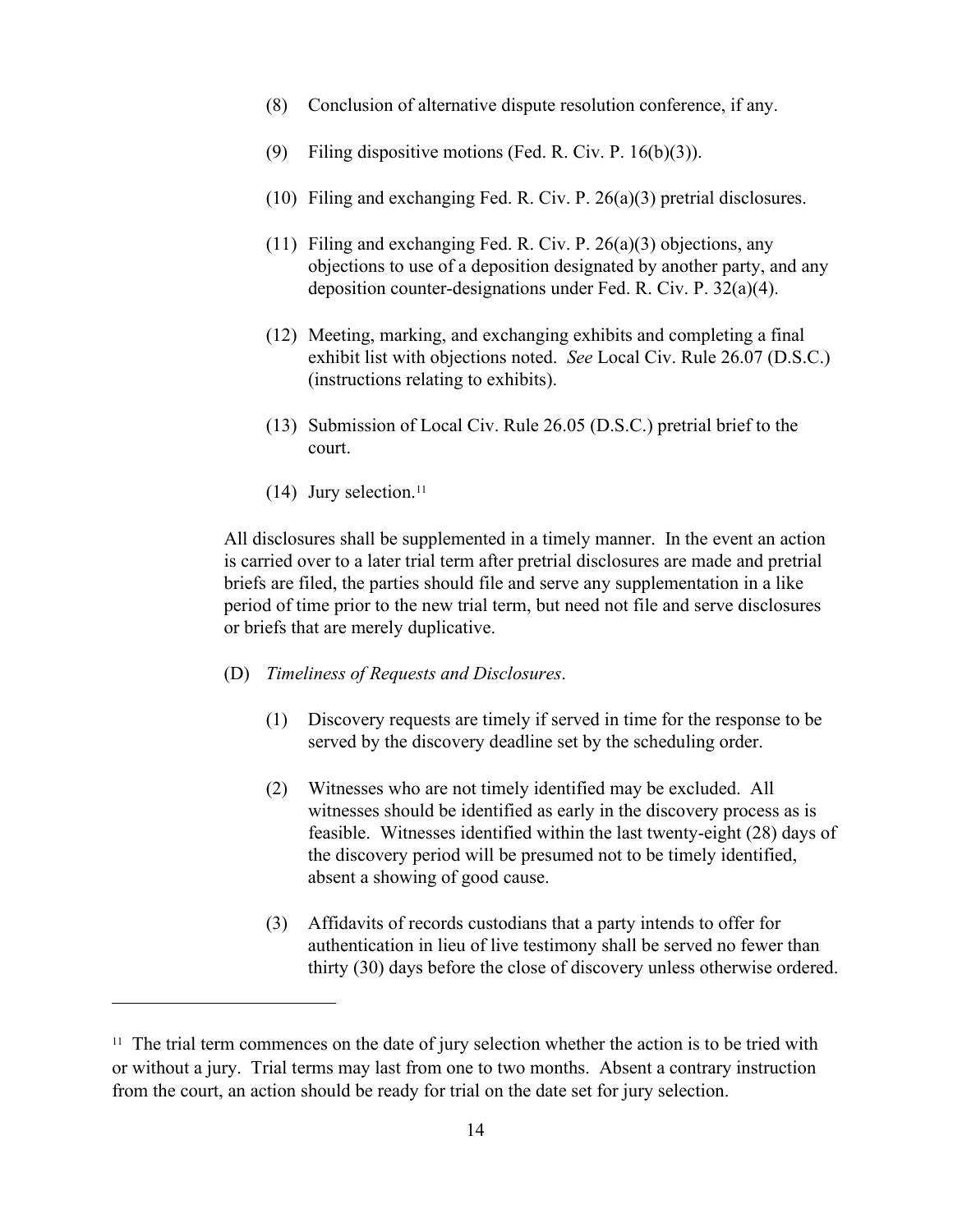Objections to such affidavits must be made within fourteen (14) days after the service of the disclosure unless otherwise ordered. *See* Local Civ. Rule  $16.02(C)(6)$  (D.S.C.).

16.03: *Alternative Dispute Resolution ("ADR") Statement and Certification.* Within the time set forth in the scheduling order (Local Civ. Rule 16.02(C)(7) (D.S.C.)), counsel for each party shall file and serve a statement certifying that counsel has (1) provided the party with any materials relating to ADR that were required to be provided by the Local Civ. Rule 16.01 (D.S.C.) scheduling order, (2) discussed the availability of ADR mechanisms with the party, and (3) discussed the advisability and timing of ADR with opposing counsel.

16.04: *Mediation: Definitions*.

- (A) *Mediation*. An informal process in which a third-party mediator facilitates settlement discussions between parties. Any settlement is voluntary. In the absence of settlement, the parties lose none of their rights to trial by judge or jury.
- (B) *Mediator*. A neutral person who acts to encourage and facilitate the resolution of a pending civil action. The mediator has no authority to make a decision or impose a settlement. Mediators are normally compensated by the parties. *See* Local Civ. Rule 16.11 (D.S.C.).

16.05: *Relief From Mediation Requirement*. Parties may request relief from any mediation requirement by motion, and relief shall be freely given for good cause shown.

16.06: *Appointment of Mediator*.

- (A) *Eligibility*. A mediator may be a person who meets either of the following requirements:
	- (1) Is a certified mediator under Local Civ. Rule 16.12 (D.S.C.).
	- (2) Is not a certified mediator but in the opinion of all of the parties is otherwise qualified by training or experience to mediate all or some of the issues in the action.
- (B) *Roster of Certified Mediators*. The clerk of court shall maintain a roster of mediators certified under Local Civ. Rule 16.12 (D.S.C.) who are willing to serve in the district. A certified mediator shall notify the court if the mediator desires to be added or deleted. The roster shall be available to the public.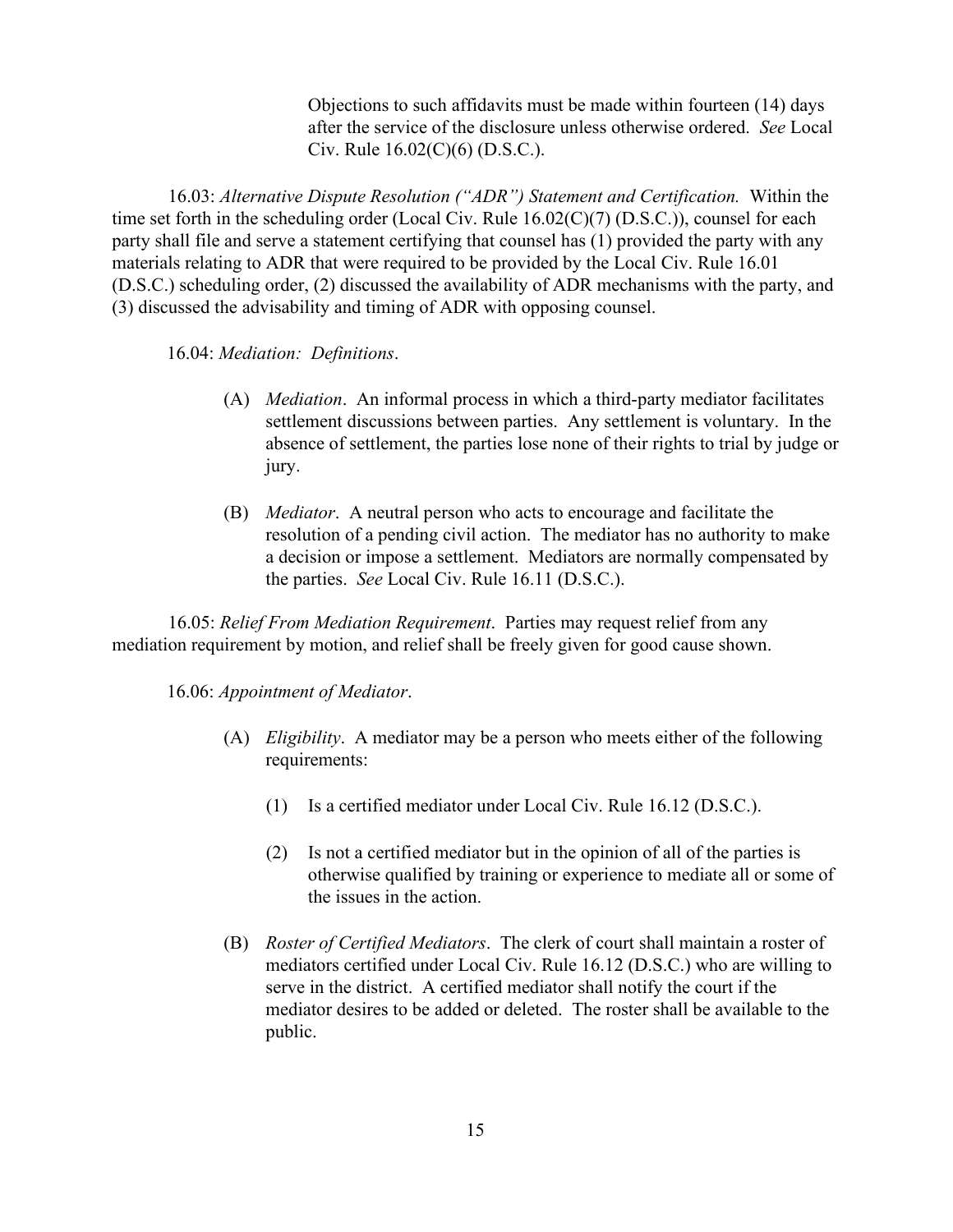- (C) *Selection of a Mediator by Agreement of the Parties*. Unless otherwise ordered, the parties must select a mediator at least twenty-one (21) days prior to the deadline for mediation.
- (D) *Appointment of Mediator by the Court*. If the parties cannot agree upon the selection of a mediator, plaintiff's attorney shall file a motion requesting appointment of a mediator.
- (E) *Disqualification of Mediator*. Any party may move the court for an order disqualifying the mediator. If the motion is granted and the mediator is disqualified, an order shall be entered appointing a replacement mediator.
- 16.07: *The Mediation Conference*.
	- (A) *When the Conference is to be Held*. Unless otherwise ordered, the initial mediation conference shall be held within twenty-eight (28) days of the agreement upon or order appointing a mediator. Unless otherwise ordered, mediation shall be completed within twenty-eight (28) days after the initial mediation conference.
	- (B) *Discovery, Motions, and Trial*. The case will not be called for trial during the period allotted for completion of mediation as set by these rules or court order. Extensions of time allotted for mediation shall be obtained from the court only on a showing of good cause. Except by order of the court, the mediation conference shall not be cause for delay of other proceedings in the case, including the completion of discovery, the filing and hearing of motions, or any other matter that would delay the trial of the case following the period allotted for mediation.
	- (C) *Privacy*. Mediation conferences are private and reserved for the parties and their representatives. Other persons may attend only with the permission of all the parties and the mediator.
- 16.08: *Duties of the Parties, Representatives, and Attorneys at Mediation*.
	- (A) *Attendance*. The following persons shall attend a mediation conference in person unless otherwise ordered by the court or agreed upon by the parties and mediator:
		- (1) The mediator.
		- (2) All individual parties; or an officer, director, or employee having full authority to settle the claim for a corporate party; or in the case of a governmental agency, a representative of that agency with full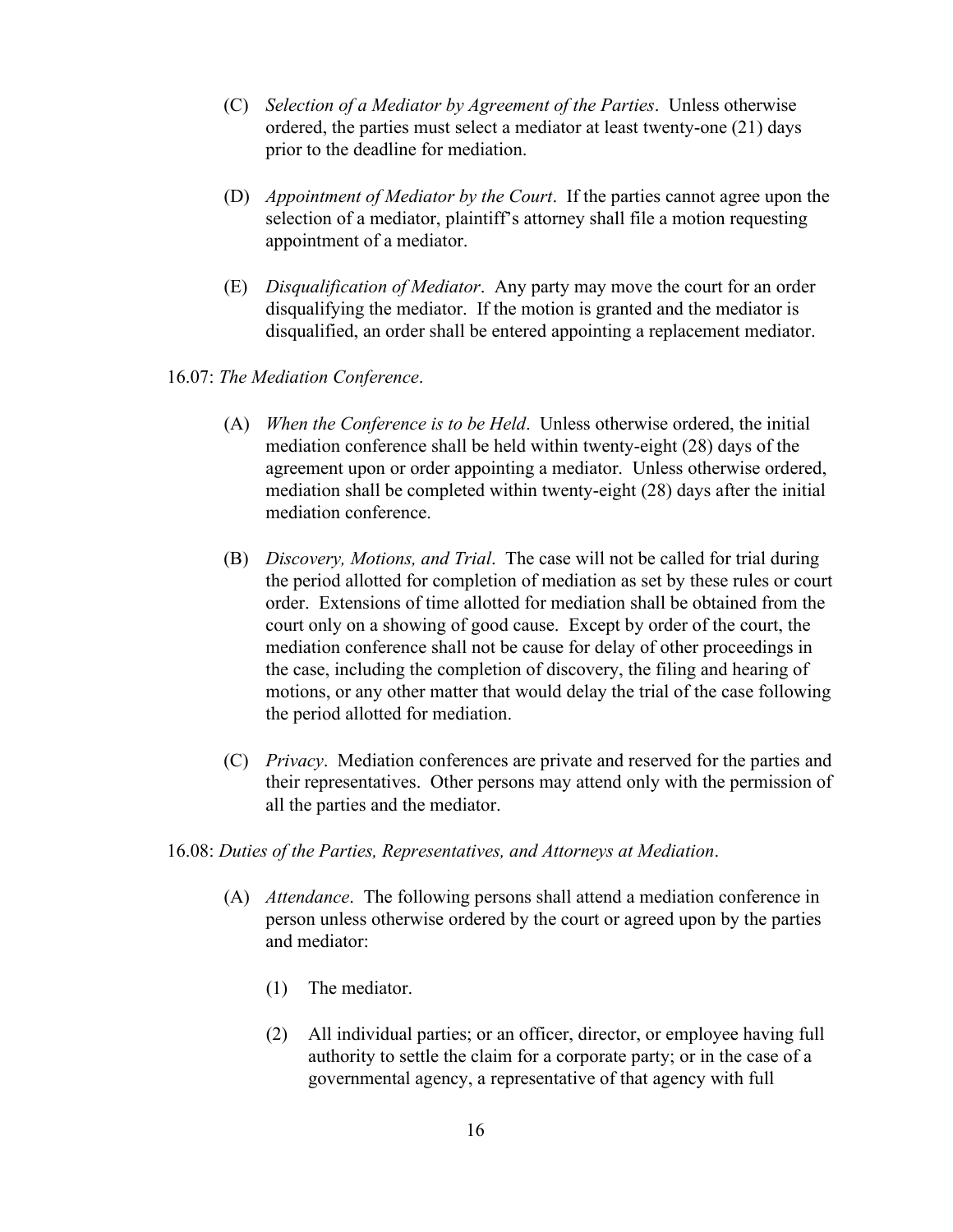authority to negotiate on behalf of the agency and recommend settlement to the appropriate decision-making body of the agency.

- (3) The party's counsel of record, if any.
- (4) For any insured party against whom a claim is made, a representative of the insurance carrier who is not the carrier's outside counsel and who has full authority to settle the claim.
- (B) *Identification of Matters in Dispute*. The mediator may require, prior to the scheduled mediation conference, that the parties provide brief memoranda setting forth their positions with regard to the issues that need to be resolved. Each memorandum should be no more than five (5) pages in length unless permitted by the mediator. With the consent of all parties, such memoranda may be mutually exchanged by the parties.
- (C) *Confidentiality*. Communications during the mediation conferences shall be confidential. The parties, their attorneys, and other persons present shall maintain the confidentiality of the mediation and shall not rely on, introduce, or attempt to introduce as evidence in any arbitral, judicial, or other proceeding, any event, document, or communication relating in any way to the mediation.
- (D) *Finalizing Agreement*. If agreement is reached, the parties shall, before the adjournment of the mediation, reduce the agreement to writing and sign it along with their attorneys. If the agreement executed by the parties and their attorneys in mediation envisions the execution of a more formal agreement, the mediator shall assign one of the parties' attorneys to prepare the formal agreement and such papers to be filed with the court as may be necessary. Such documents shall be executed by the parties within fourteen (14) days of the date of the mediation conference. A copy shall be forwarded to the mediator.

16.09: *Sanctions for Failure to Attend Mediation Conference*. If a person fails to attend a duly ordered mediation conference without good cause, the court may impose upon the party or the party's principal any lawful sanctions, including, but not limited to, the payment of attorney's fees, mediator's fees, and expenses incurred by persons attending the conference, and any other sanction authorized by Rule 37(b) of the Federal Rules of Civil Procedure.

16.10: *Authority and Duties of Mediators*.

(A) *Authority of Mediators*. The mediator shall at all times be authorized to control the conference and the procedures to be followed.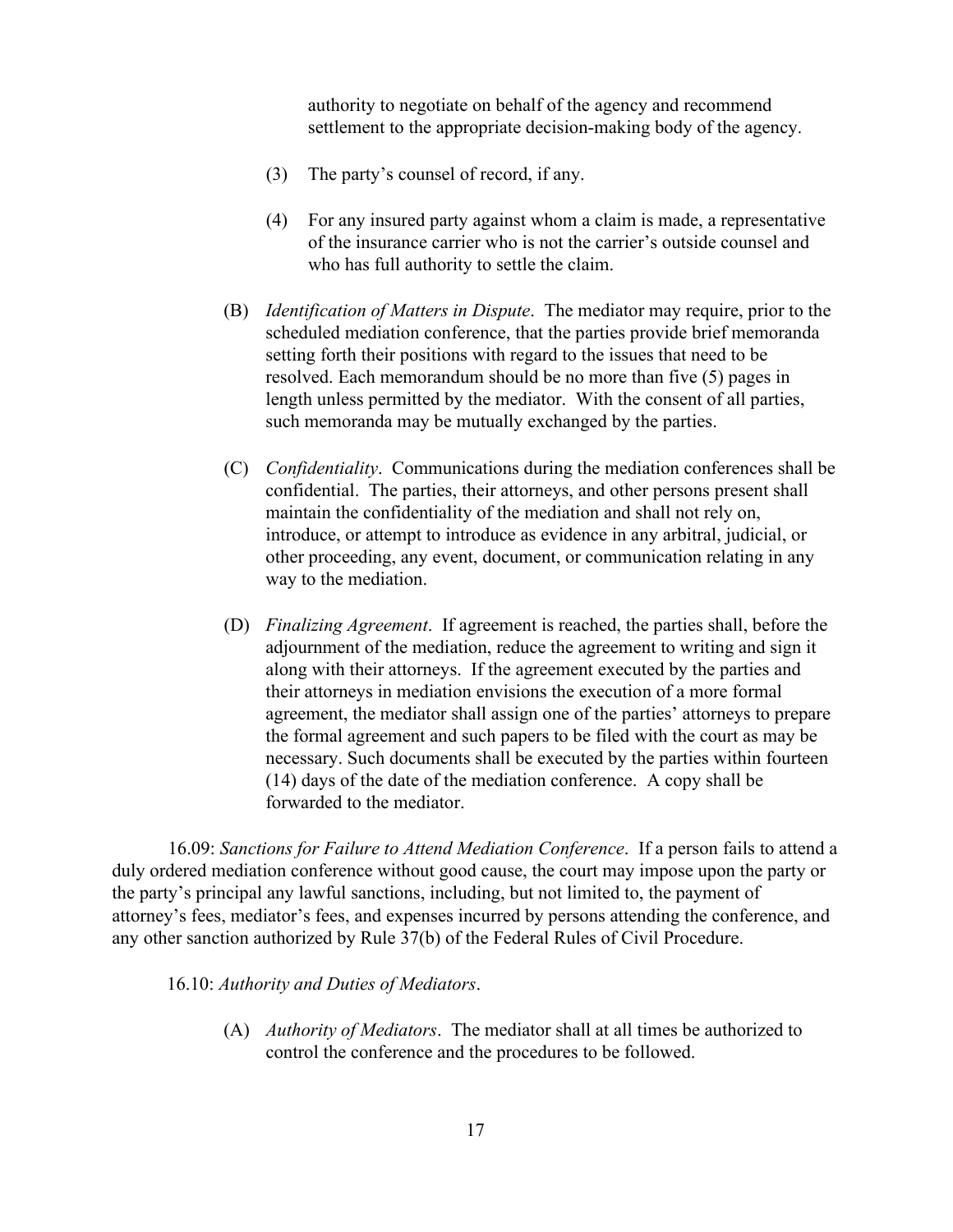- (B) *Duties*. The mediator shall set up the mediation conference. The mediator shall define and describe the following to the parties at the beginning of the conference:
	- (1) The process of mediation.
	- (2) The difference between mediation and other forms of conflict resolution.
	- (3) The fact that the mediation conference is not a trial; the mediator is not a judge, jury, or arbitrator; and the parties retain the right to trial if they do not reach a settlement.
	- (4) The inadmissibility of conduct and statements as evidence in any arbitral, judicial, or other proceeding.
	- (5) The circumstances under which the mediator may meet alone with either of the parties or with any other person.
	- (6) Whether and under what conditions communications with the mediator will be held in confidence during the conference.
	- (7) The duties and responsibilities of the mediator and the parties.
	- (8) The fact that any agreement will be reached by mutual consent of the parties.
	- (9) The costs of the mediation conference.
- (C) *Private Consultation/Confidentiality*. The mediator may meet and consult separately with any party or parties or their counsel during the conference. Confidential information disclosed to a mediator by parties or by witnesses in the course of mediation shall not be divulged by the mediator.
- (D) *No Waiver of Privilege*. No communication by a party or attorney to the mediator in private session shall operate to waive any attorney-client, work product, or other privilege.
- (E) *Mediator Not to Be Called as Witness*. Except when ordered by the court for exceptional circumstances shown, the mediator shall not be listed or called as a witness or be compelled by subpoena or otherwise to divulge any records or to testify in regard to the mediation in any adversary proceeding or judicial forum. All records, reports, and other documents received or created by the mediator while serving in that capacity shall be confidential.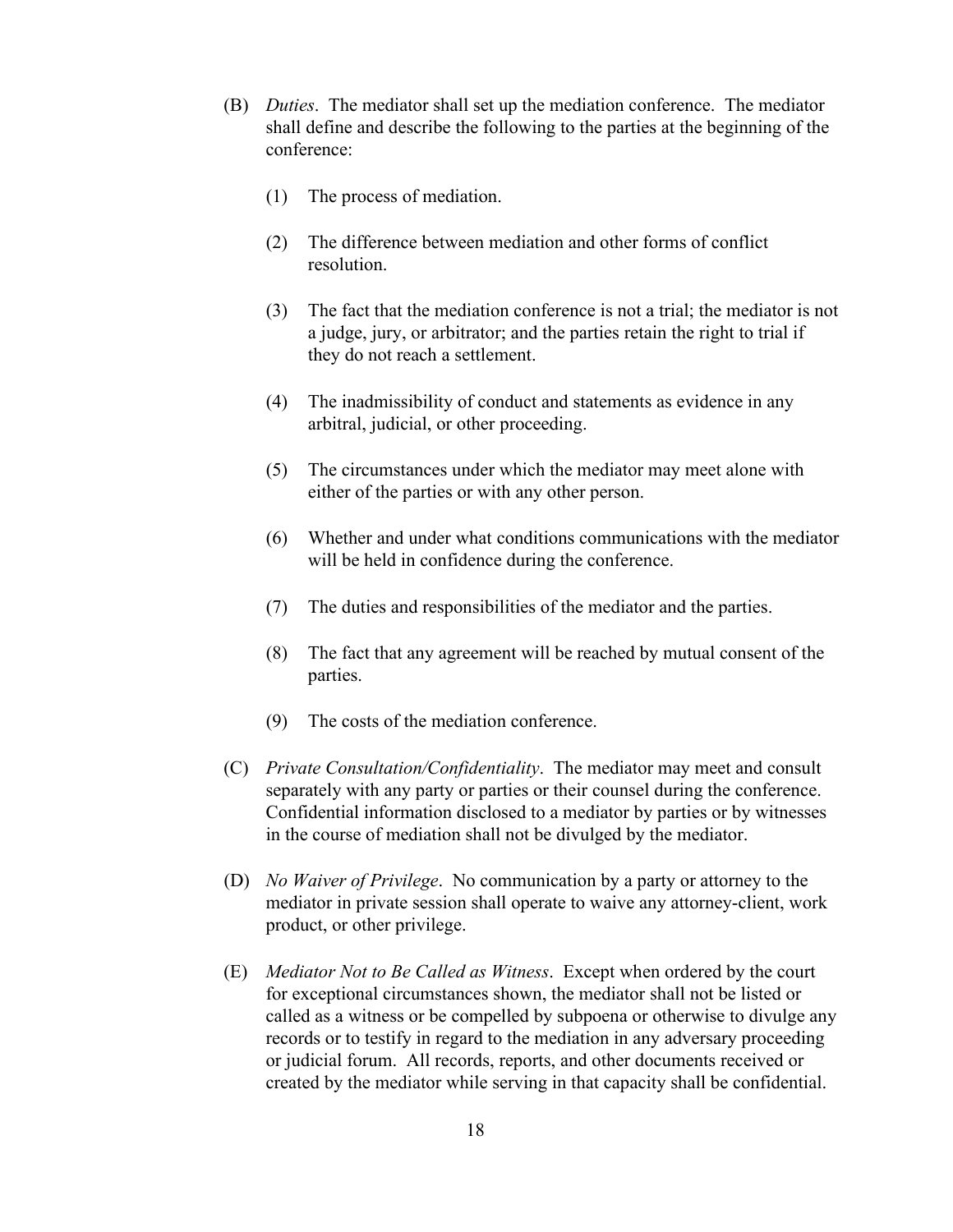- (F) *Duty of Impartiality*. The mediator has a duty to be impartial and to advise all parties of any circumstances bearing on possible bias, prejudice, or partiality.
- (G) *Declaring Impasse*. It is the duty of the mediator to determine when an impasse exists in the mediation or when the mediation should end. A mediation cannot be unilaterally ended without the permission of the mediator.
- (H) *Reporting Results of Conference*. The mediator shall, within twenty-eight (28) days of conclusion of the mediation, forward a completed Alternative Dispute Resolution Tracking Form to the attention of the ADR Program Director.
- (I) *Statistical Data*. The clerk of court may require additional statistical data from the mediator or parties.
- (J) *Immunity*. The mediator shall not be liable to any person for any act or omission in connection with any mediation conducted under these rules.
- 16.11: *Compensation of the Mediator*.
	- (A) *By Agreement*. When the mediator is stipulated to by the parties, compensation shall be agreed upon between the parties and the mediator.
	- (B) *By Court Order*. When the mediator is appointed by the court, the mediator shall be compensated by the parties at an hourly rate set by agreement of the parties or by the appointing court.
	- (C) *Payment of Compensation by the Parties*. Unless otherwise agreed to by the parties or ordered by the court, fees for the mediation conference shall be paid in equal shares per party. Payment shall be due upon conclusion of the conference unless other arrangements are made with the mediator, or unless a party advises the mediator of his or her intention to file a motion to be exempted from payment of mediation fees pursuant to Local Civ. Rule 16.11(D) (D.S.C.).
	- (D) *Indigent Cases*. A party may move before the court to be exempted from payment of mediation fees based upon indigency. Applications for indigency shall be made and considered by the court before the mediation conference has been scheduled. *See* Local Civ. Rule 16.12(F) (D.S.C.).

16.12: *Mediator Certification and Decertification*. The clerk of court may receive applications for certifications of persons to serve as mediators. Approval shall require the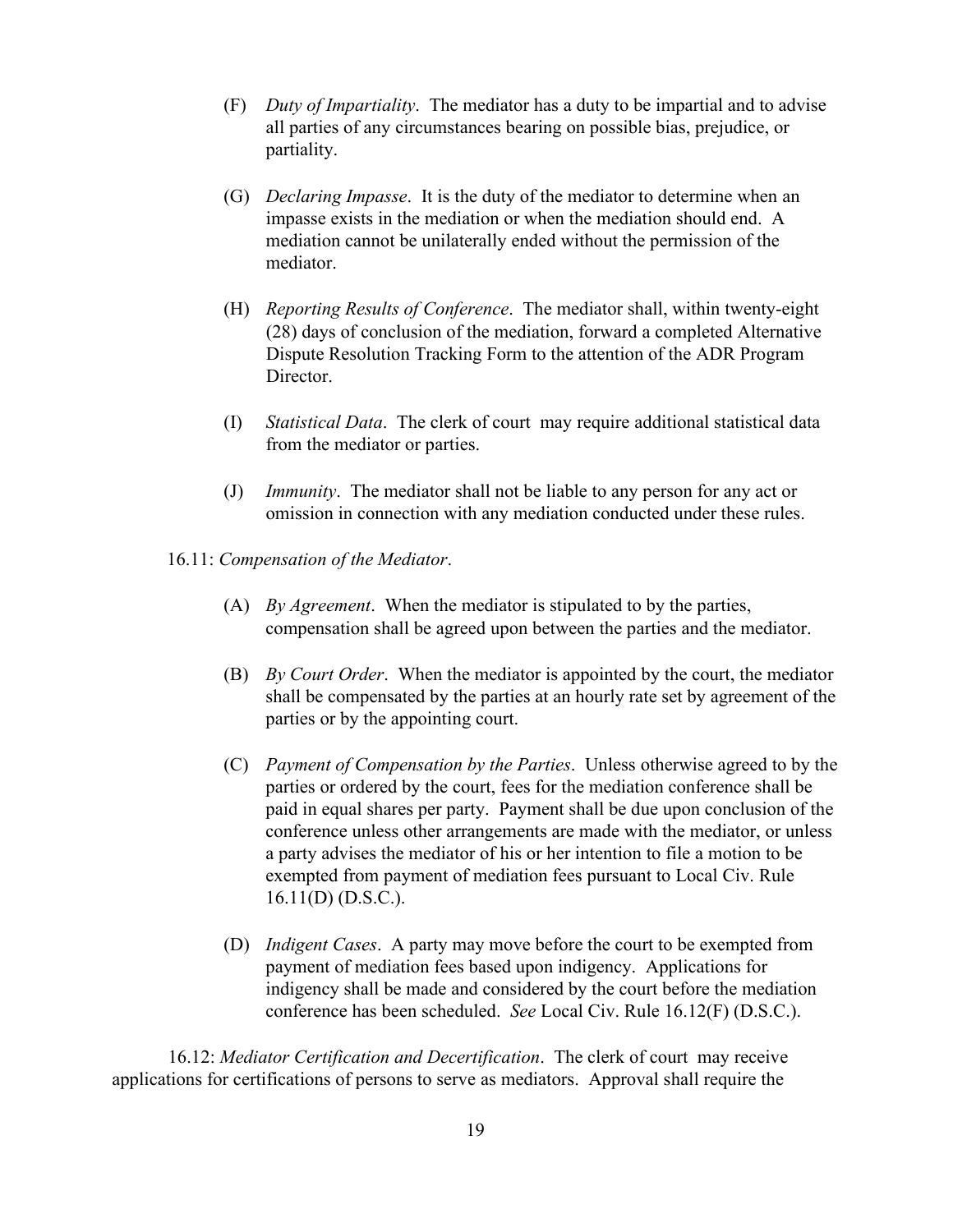consent of at least one district judge. The application shall be on a form approved by the clerk of court. For certification, a person must:

- (A) Be admitted to practice law in this state, in the highest court of another state, or of the District of Columbia and meet the following qualifications:
	- (1) Have practiced law for at least five (5) years.
	- (2) Have received a juris doctorate degree or its equivalent from a law school approved by the American Bar Association or the South Carolina Supreme Court under Rule 402(c)(3), South Carolina Appellate Court Rules, as now in force or as hereafter modified.
	- (3) Be a member in good standing in each jurisdiction where he or she is admitted to practice law.
	- (4) Not have been, within the last five (5) years:
		- (a) Disbarred or suspended from the practice of law.
		- (b) Denied admission to a bar for character or ethical reasons.
		- (c) Publicly reprimanded or publicly disciplined for professional conduct.
	- (5) If not a member of the South Carolina Bar, agree to be subject to the Rules of Professional Conduct, Rule 407, South Carolina Appellate Court Rules, as now in force or as hereafter modified; to the Rules for Lawyer Disciplinary Enforcement Rule 413, South Carolina Appellate Court Rules, as now in force or as hereafter modified; and/or Local Civ. Rule 83 (D.S.C.), to the same extent as an active member of the South Carolina Bar practicing before this court.
- (B) Have completed a civil mediation training program approved by the South Carolina Supreme Court or its designee, or this district court, or any other equivalent training program or experience.
- (C) Demonstrate familiarity with the statutes, rules, and practice governing mediation conferences in the District of South Carolina.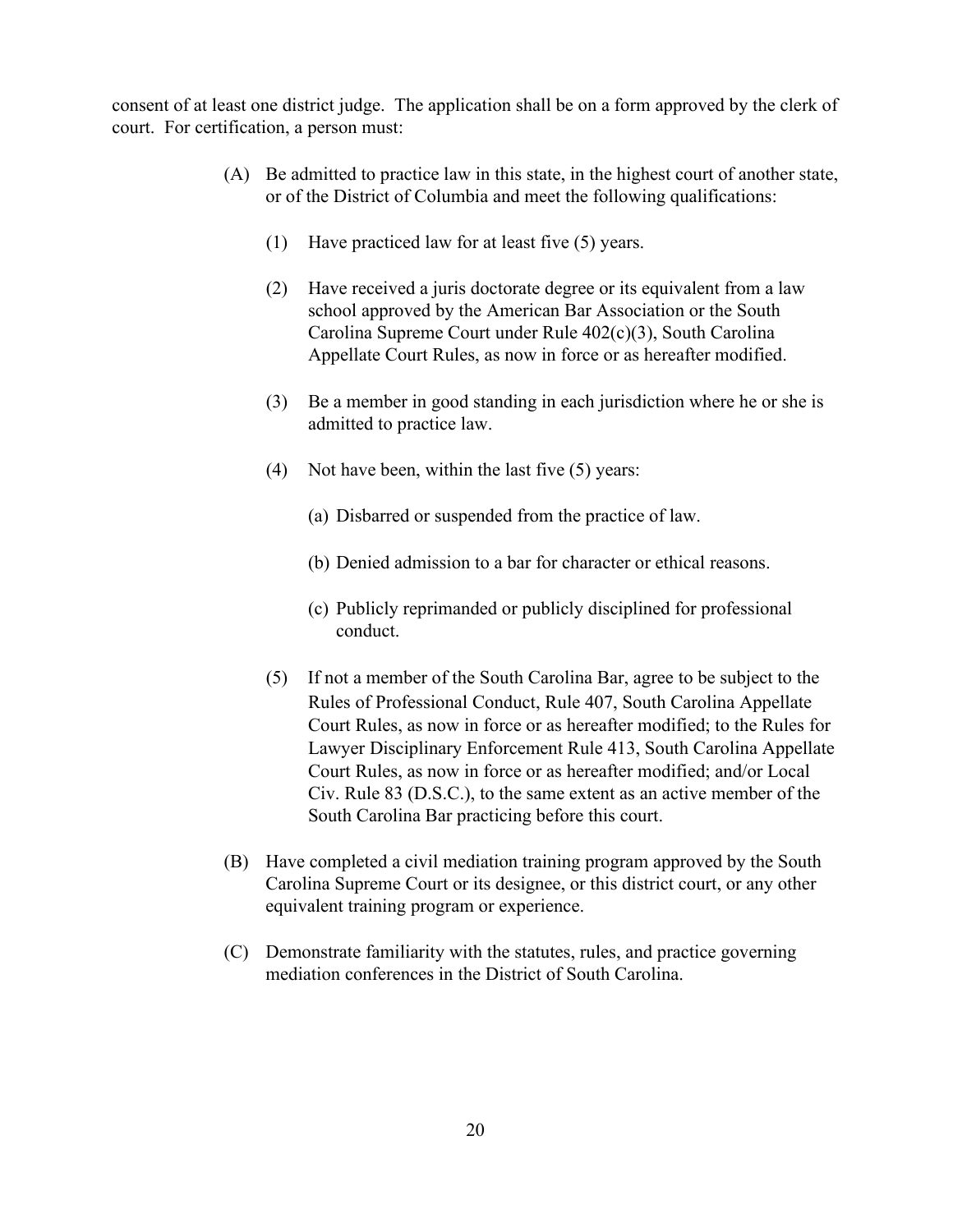- (D) Be of good moral character and adhere to any ethical standards applicable to attorneys or mediators practicing before this court or in the courts of the State of South Carolina.<sup>12</sup>
- (E) Pay any administrative fees established for mediators by the District of South Carolina.
- (F) Agree to provide mediation to indigents without pay (or with pro rata reduction in fees to be paid if fewer than all parties are indigent).

It is the duty of every person approved as a mediator to notify the clerk of court of any change in his or her ability to satisfy all requirements for mediators set forth above.

Certification may be revoked or not renewed at any time it is shown to the satisfaction of the chief judge that a mediator no longer meets the above qualifications or has not faithfully observed these rules.

16.13: *Expedited Trial*. The following procedure is established to encourage the expeditious trial of matters likely to require a minimum of preparation time and judicial involvement before trial. Expedited trial generally will mean trial between three (3) and eight (8) months after joinder of the issues.

16.14: *Expedited Trial: Request and Conference*.

- (A) Counsel may, at any time, request the court to set the case for an expedited trial.
- (B) The request should specify the anticipated scope of discovery and time required for completion, the number and type of any anticipated pretrial motions, and the anticipated date by which the matter can be ready for trial. Unless the request is included with the Fed. R. Civ. P. 26(f) report (as supplemented by Local Civ. Rule 26 (D.S.C.)), counsel shall confer with opposing counsel regarding the above matters, and the nature of any differences shall be set forth in the request for expedited trial.

<sup>&</sup>lt;sup>12</sup> This court hereby adopts and incorporates standards established for mediators practicing in the courts of South Carolina as may be currently in existence or hereafter adopted or modified. Mediators who violate these rules or applicable ethical standards are subject to discipline under the procedures set out in Local Civ. Rule 83 (D.S.C.) for discipline of attorneys.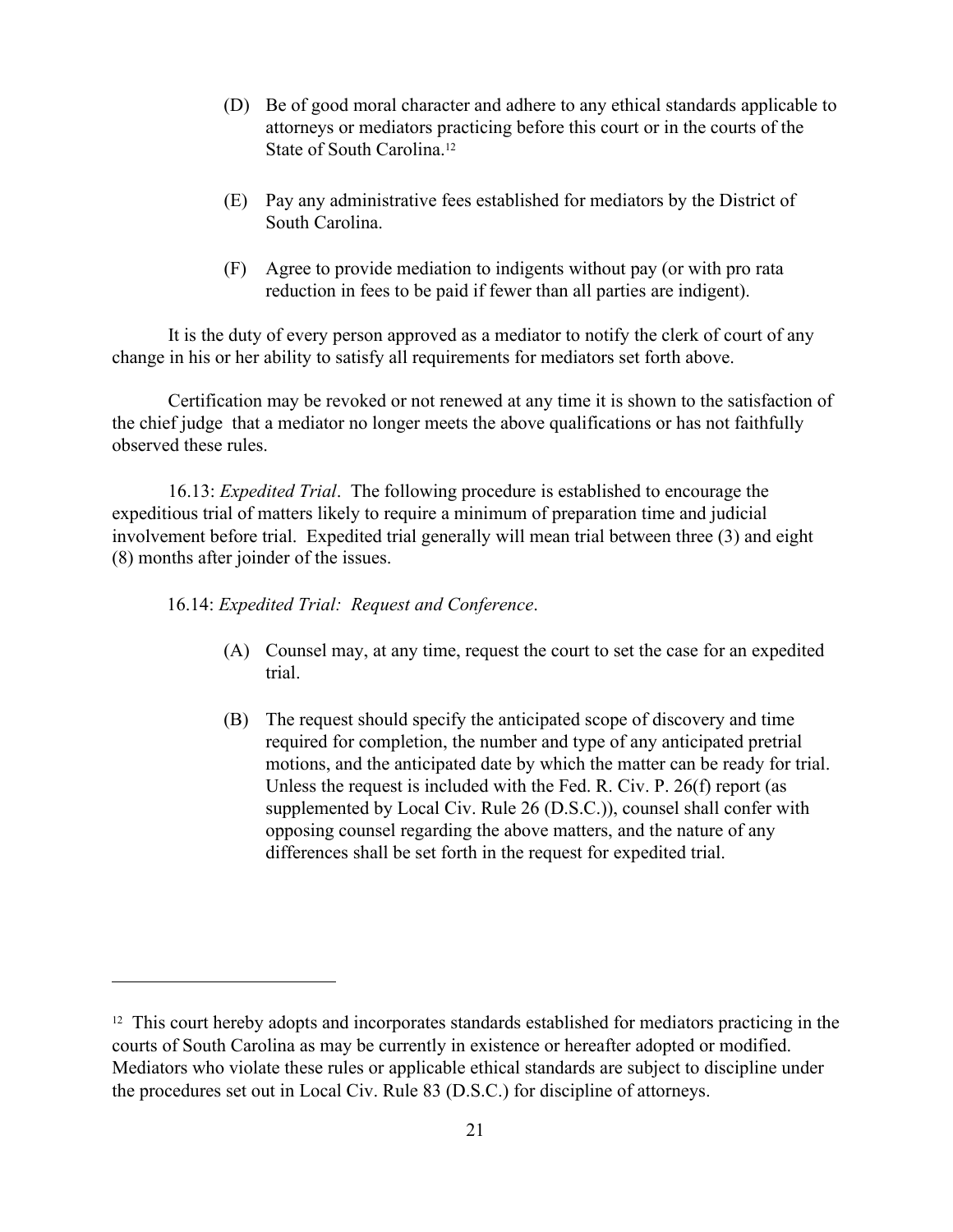- (C) Upon receipt of the request, the court will consider the same and may schedule a conference<sup>13</sup> on the request. The court may, however, act on the request on the basis of correspondence and/or documents in the file.
- (D) Opposing counsel may submit additional information in favor of or opposing expedited trial at or before the conference, including additional information by way of answers to the Fed. R. Civ. P. 26(f) report to the court. *See* Local Civ. Rule 26.03 (D.S.C.).

16.15: *Expedited Trial Conference*. The following matters should be considered at the conference:

- (A) Whether the case is appropriate for expedited trial.
- (B) Limitations on discovery.
- (C) Limitations on motions (including limitation of supporting memoranda).
- (D) Limitations on witnesses.
- (E) Appropriateness of mediation.
- (F) The trial date.
- (G) Modifications to the pretrial brief requirements.
- (H) Any other appropriate matters.

<sup>&</sup>lt;sup>13</sup> The conference may be conducted in person or by telephone.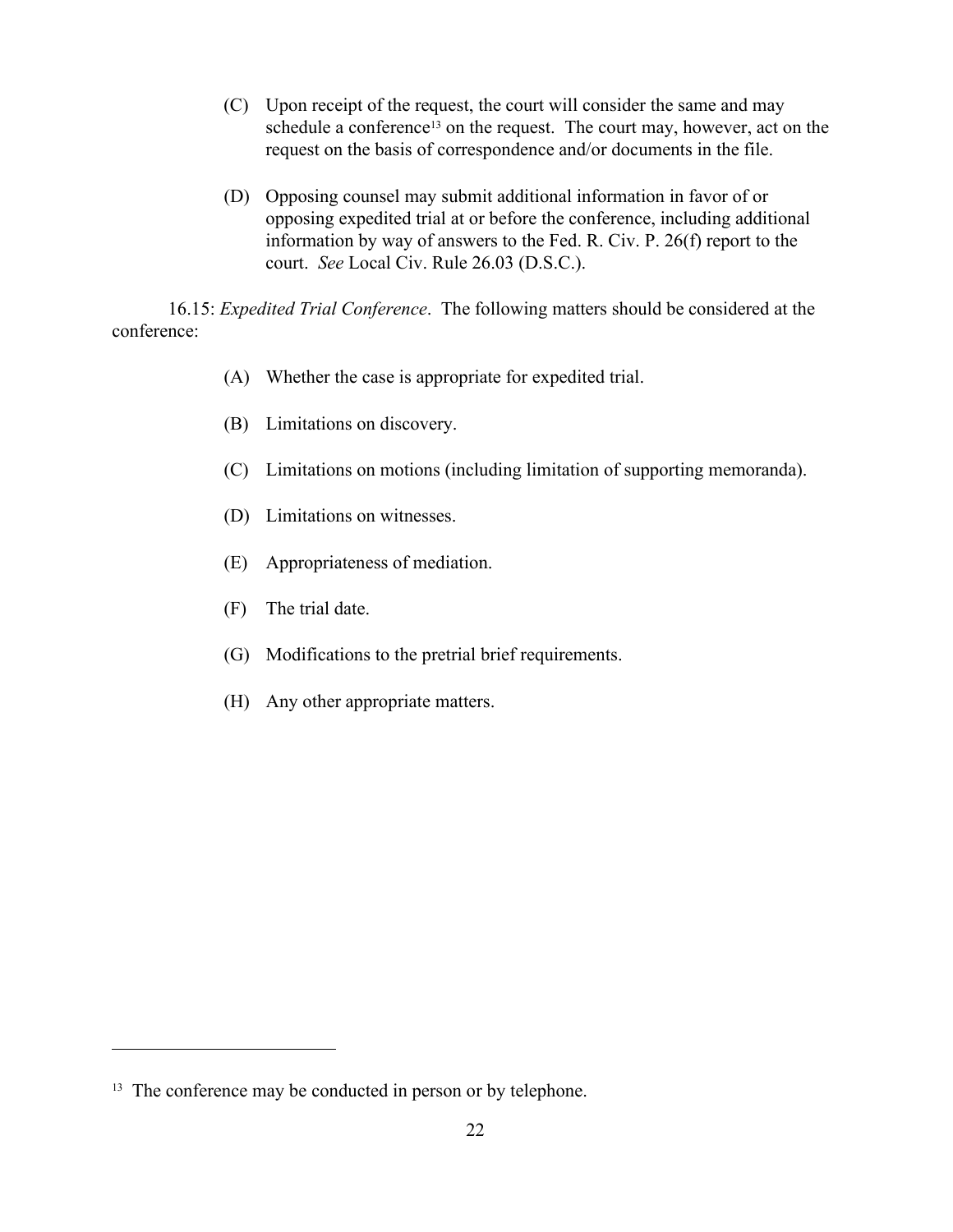#### MINORS AND INCOMPETENT PARTIES

17.01: *Representation*. Representation of minor and incompetent parties in a civil action shall be in accordance with Fed. R. Civ. P. 17(C). Appointments of guardians ad litem by any state court shall satisfy the requirements of the Federal Rules of Civil Procedure unless the court finds that the interests of the parties so represented are not adequately protected in this court.

17.02: *Settlement or Dismissal of Actions*. No civil action to which a minor or incompetent person is a party shall be compromised, settled, discontinued, or dismissed without an order of approval entered by the court. It shall be the responsibility of counsel for the minor or incompetent parties to prepare a proposed order of approval for submission to the court. The order of approval shall bear the written consent of (1) counsel for all the parties to the action; (2) the legal representative(s) of minor or incompetent parties; and (3) in the case of minors, at least one of the natural parents or persons standing *in loco parentis*. Unless otherwise ordered by the court, the order of approval shall contain statements as to all the following:

- (A) That all parties are properly represented and are properly before the court, that no questions exist as to misjoinder or nonjoinder of parties, and that the court has jurisdiction over the subject matter and the parties.
- (B) If the minor or incompetent parties are plaintiffs, a summary of contentions sufficient to show that the complaint states a claim upon which relief can be granted; if the minor or incompetent parties are defendants, a statement of contentions sufficient to show that no affirmative defenses could clearly be raised in bar of recovery.
- (C) A summary of services rendered by counsel for the minor or incompetent parties, along with an opinion as to the fairness and reasonableness of the settlement, if any.
- (D) In cases involving claims for personal injuries asserted by minor or incompetent parties, an estimate of actual and foreseeable medical, hospital, and related expenses, and a statement by an examining physician setting forth the nature and extent of the plaintiff's injuries, extent of recovery, and prognosis.

17.03: *Approval of Counsel Fees and Payment of Judgments*. In its order of approval, the court shall approve or fix the amount of the fee to be paid to counsel for the minor or incompetent parties and make appropriate provision for the payment thereof. The order of approval shall also provide the manner in which judgments, if any, are to be paid and may make specific provisions for the payment of medical, hospital, and similar expenses when allowed by applicable law.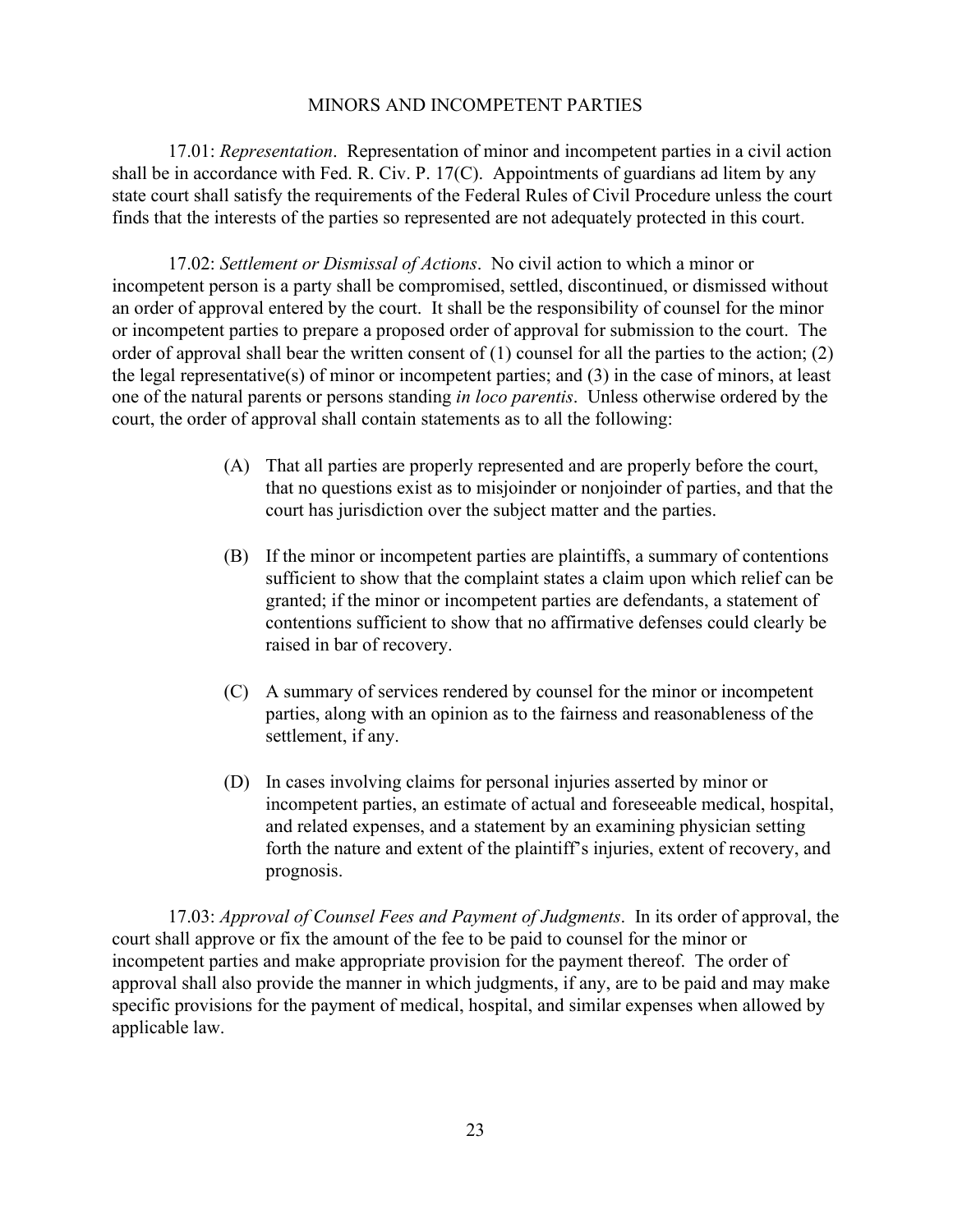#### GENERAL PROVISIONS GOVERNING DISCOVERY; DUTY OF DISCLOSURE

[Former local civil rule requirements as to automatic disclosures were significantly modified in compliance with Federal Rule changes effective December 1, 2000. The former local civil rule exemptions from automatic disclosure and expert witness disclosure requirements were eliminated.]

26.01: *Interrogatories to Be Answered by Each Party.* Answers to the interrogatories set out below are used for purposes of assigning cases and shall be filed with the court and served on all parties at the time a party first appears. In removed cases, the removing defendant shall file these responses with the removal papers. All other parties shall file responses no later than fourteen (14) days after service of the notice of removal. If a party fails to file the required responses on time, the clerk of court shall draw the requirement to the attention of the party (or counsel) and allow fourteen (14) days to file responses. The clerk of court shall have the authority to extend the time for responding. Absent order to the contrary, categories of actions listed in Fed. R. Civ. P. 26(a)(1)(B) are exempt from the requirements of this rule. Compliance with this rule satisfies the requirements of Fed. R. Civ. P. 7.1. The following information is required:

- (A) State the full name, address, and telephone number of all persons or legal entities who may have a subrogation interest in each claim and state the basis and extent of that interest.
- (B) As to each claim, state whether it should be tried jury or nonjury and why.
- (C) State whether the party submitting these responses is a publicly-owned company and separately identify (1) any parent corporation and any publiclyheld corporation owning ten percent (10%) or more of the party's stock; (2) each publicly-owned company of which it is a parent; and (3) each publiclyowned company in which the party owns ten percent (10%) or more of the outstanding shares.
- (D) State the basis for asserting the claim in the division in which it was filed (or the basis of any challenge to the appropriateness of the division). *See* Local Civ. Rule 3.01 (D.S.C.).
- (E) Is this action related in whole or in part to any other matter filed in this district, whether civil or criminal? If so, provide (1) a short caption and the full case number of the related action; (2) an explanation of how the matters are related; and (3) a statement of the status of the related action. Counsel should disclose any cases that *may be* related regardless of whether they are still pending. Whether cases *are* related such that they should be assigned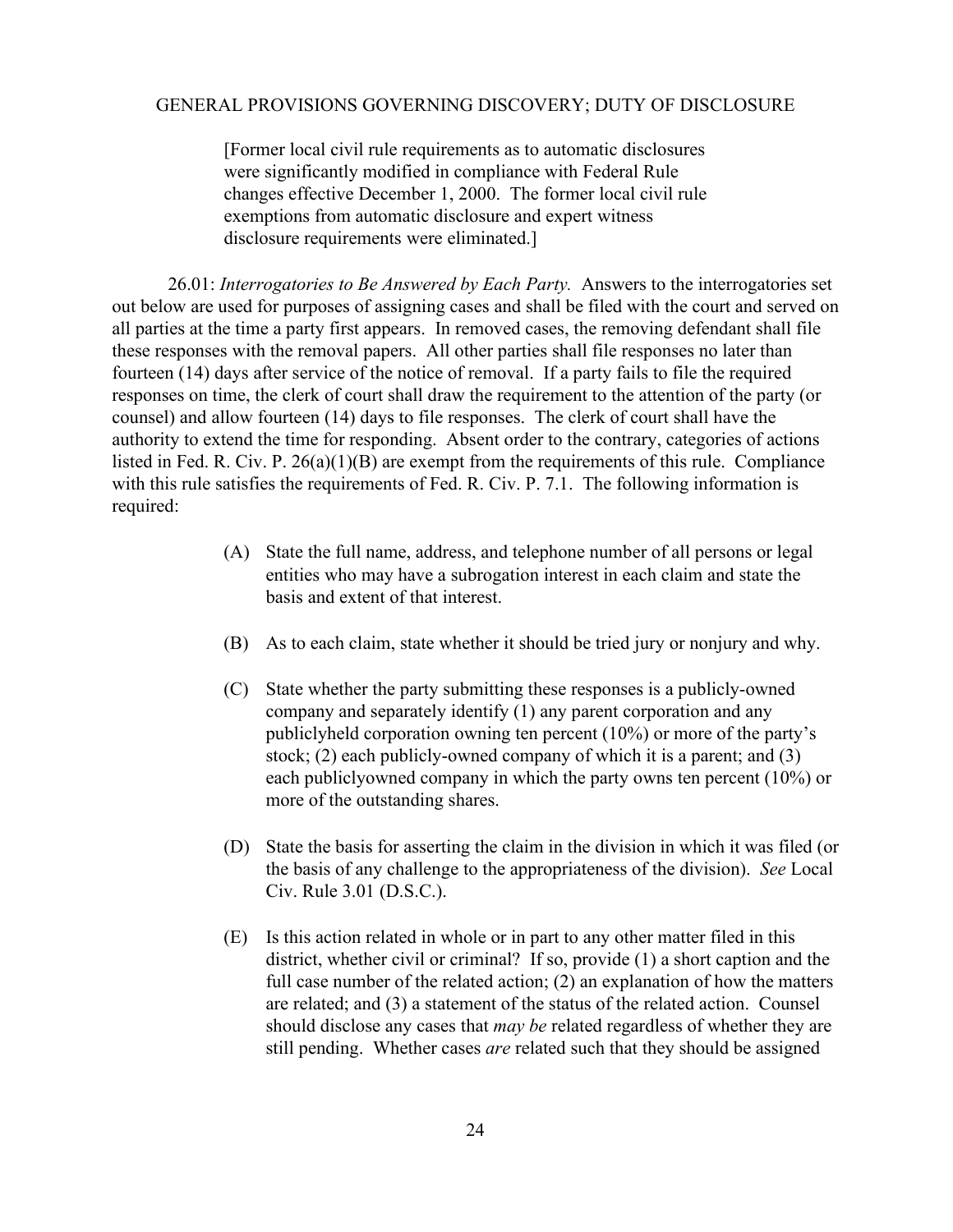to a single judge will be determined by the clerk of court based on a determination of whether the cases arise from the same or identical

transactions, happenings, or events; involve the identical parties or property; or for any other reason would entail substantial duplication of labor if heard by different judges.<sup>14</sup>

- (F) [*Defendants only*.] If the defendant is improperly identified, give the proper identification and state whether counsel will accept service of an amended summons and pleading reflecting the correct identification.
- (G) [*Defendants only*.] If you contend that some other person or legal entity is, in whole or in part, liable to you or the party asserting a claim against you in this matter, identify such person or entity and describe the basis of their liability.

26.02: *Rules for Answering Court Interrogatories.* The following rules shall be adhered to in responding to the foregoing interrogatories and completing the Fed. R. Civ. P. 26(f) report:

- (A) Only a signature by counsel is required if the party is represented; no party verification is required.
- (B) Each interrogatory shall be set forth immediately prior to the answer thereto.
- (C) Answers shall identify all attorneys representing a party by full name, district court identification number, firm name, mailing address, telephone, facsimile number, and e-mail address.
- (D) In the event any question cannot be fully answered after the exercise of reasonable diligence, the party shall furnish as complete an answer as possible and shall supplement as soon as is feasible.
- (E) Responses pursuant to Local Civ. Rules 26.01, 26.03 (D.S.C.) may be relied on and used in the same manner as discovery responses obtained under the Federal Rules of Civil Procedure.

<sup>&</sup>lt;sup>14</sup> This information is required in addition to completion of the "related cases" block on the JS44 Civil Cover Sheet. Although the civil cover sheet requires only that parties disclose *pending* related cases, this interrogatory and this district's assignment procedures require disclosure of *any prior or pending* related case whether civil or criminal. Therefore, both categories should be disclosed in response to this interrogatory as well as on the JS44 Civil Cover Sheet.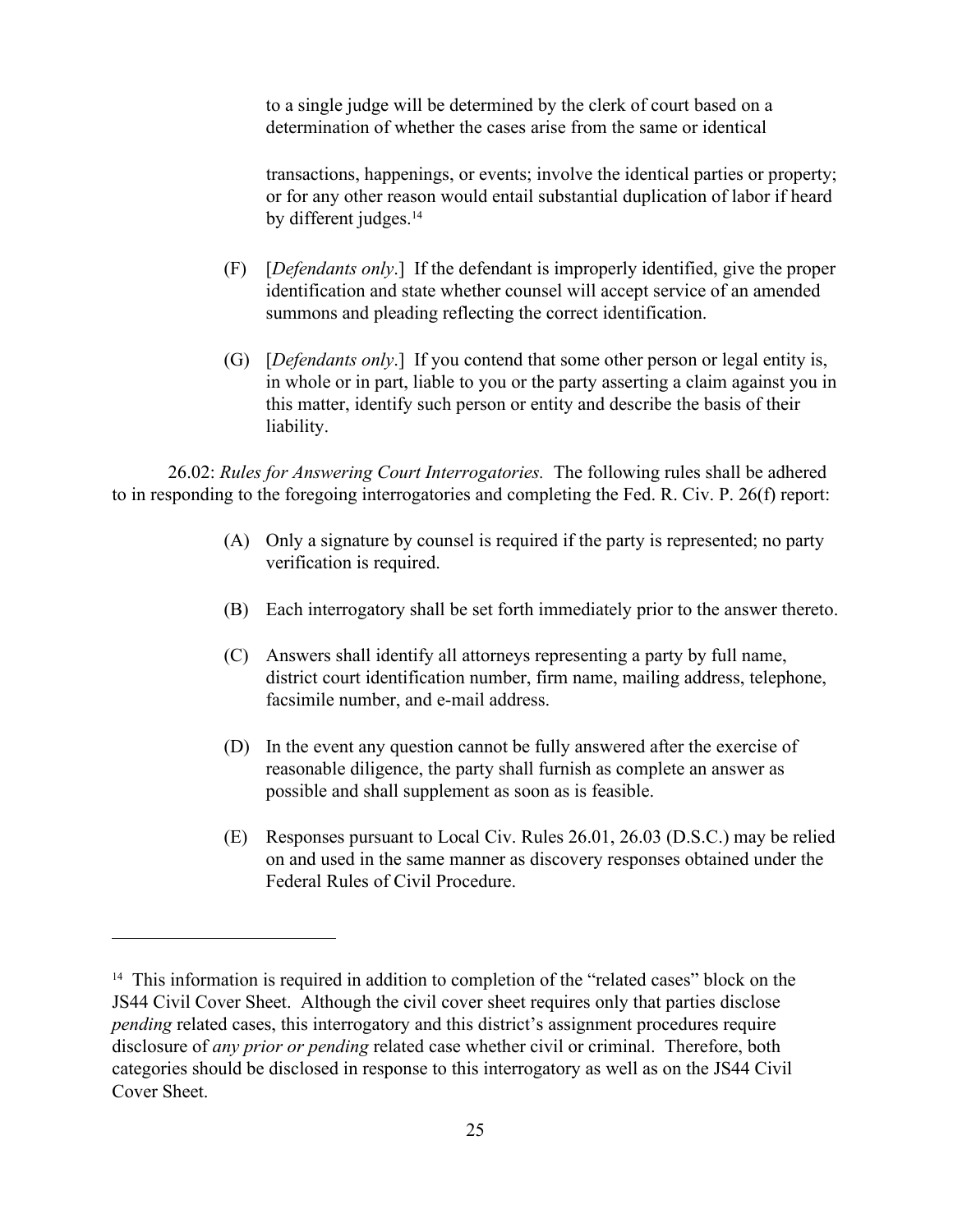(F) The provisions of Local Civ. Rules 26.01, 26.03 (D.S.C.) shall not apply, absent order to the contrary, in actions exempted by Fed. R. Civ. P.  $26(a)(1)(B)$  from the requirements of Fed. R. Civ. P.  $26(a)(1)$  and (f).

#### 26.03: *Rule 26(f) Report.*

- (A) *Content*. In addition to the requirements set forth in Fed. R. Civ. P. 26(f) for a report to the court, the parties shall include the following information in their Rule 26(f) report that shall be filed with the court:
	- (1) A short statement of the facts of the case.
	- (2) The names of fact witnesses likely to be called by the party and a brief summary of their expected testimony.
	- (3) The names and subject matter of expert witnesses (if no witnesses have been identified, the subject matter and field of expertise should be given as to experts likely to be offered).
	- (4) A summary of the claims or defenses with statutory and/or case citations supporting the same.15
	- (5) Absent special instructions from the assigned judge, proposed dates for the following deadlines listed in Local Civ. Rule 16.02 (D.S.C.):
		- (a) Exchange of Fed. R. Civ. P. 26(a)(2) expert disclosures.
		- (b) Completion of discovery.
	- (6) Any special circumstances that would affect the time frames applied in preparing the scheduling order. *See generally* Local Civ. Rule 16.02(C) (D.S.C.) (Content of Scheduling Order).
	- (7) Any additional information requested in the Pre-Scheduling Order (Local Civ. Rule 16.01 (D.S.C.)) or otherwise requested by the assigned judge.

<sup>&</sup>lt;sup>15</sup> Generic references to the "general common, statutory or regulatory law" of the relevant jurisdiction will not be deemed an adequate response. Neither are lengthy discussions of commonly applied claims and defenses required. For most causes of action or defenses, a single citation to a single statute or case establishing the elements will suffice.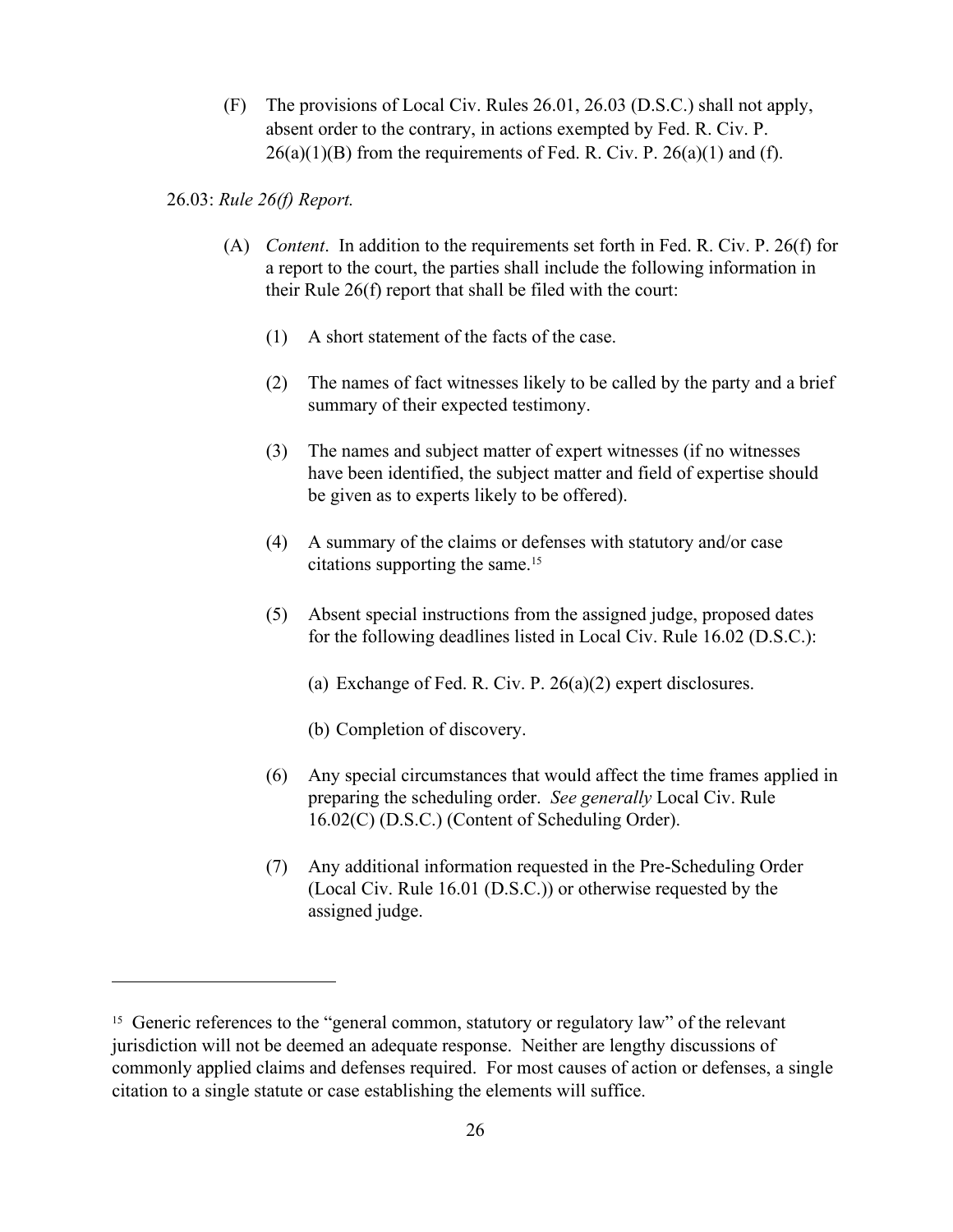- (B) *Form of Submission*. The parties are encouraged to submit a joint Fed. R. Civ. P. 26(f) report, but joint reports are not required. Any separate report shall be served on all parties.
- (C) *Exemptions*. Absent order to the contrary, this rule shall not apply to the categories of action listed in Fed. R. Civ. P.  $26(a)(1)(B)$  as those actions are exempt from the Fed. R. Civ. P. 26(f) conference and report requirements.
- (D) *Report Without Conference*. In any action in which the parties are exempted from the Fed. R. Civ. P. 26(f) conference requirement, but in which the court seeks information in the form of a Fed. R. Civ. P. 26(f) report as supplemented by the requirements of this rule, the parties shall respond to any query relating to agreement of the parties by stating their position as to the subject matter of the query. *See generally* Local Civ. Rule 16.00(B) (D.S.C.) (addressing special procedures in *pro se* actions).

26.04: *Pretrial Discovery for Civil Actions Exempted From Fed. R. Civ. P. 26(a)(1)*. Pretrial discovery in all civil cases that are exempt under Fed. R. Civ. P. 26(a)(1)(B) must be completed within a period of ninety (90) days following the joinder of issues unless otherwise ordered. If any expert witnesses will be called, Fed. R. Civ. P. 26(a)(2) disclosures shall be made at least twenty-eight (28) days before the close of discovery. Fed. R. Civ. P. 26(a)(3) disclosures shall be completed as set forth in that federal rule. No otherwise applicable deadline is waived absent order to that effect. <sup>16</sup>

In other appropriate cases not covered by Fed. R. Civ. P.  $26(a)(1)(B)$ , the court may, by order, waive some or all of the otherwise applicable requirements and direct the parties to proceed under this rule. *See* Local Civ. Rule 16.00 (D.S.C.) (discussing non-exempt *pro se*  actions).

26.05: *Civil Pretrial Briefs*. All attorneys having civil cases set for trial shall furnish the court a pretrial brief at least seven (7) days prior to the date set for jury selection in the term of court in which the case is set for trial unless another date is ordered by the court. The pretrial brief shall contain the following information:

> (A) The name of each attorney, district court identification number, and the full name of each firm handling the case.

<sup>&</sup>lt;sup>16</sup> Cases listed in Fed. R. Civ. P. 26(a)(1)(B) are expressly exempted from (1) the initial disclosure requirements of Fed. R. Civ. P.  $26(a)(1)$ ; (2) the conference and report requirements of Fed. R. Civ. P. 26(f); and (3) the related Fed. R. Civ. P. 26(d) bar on discovery before the conference. Numerous other deadlines set by federal and local rule (*e.g.*, Fed. R. Civ. P. 26(a)(2)-(3) and Local Civ. Rule 26.05 (D.S.C.)) remain in effect absent order to the contrary. *See generally* Local Civ. Rule 16.02(C) (D.S.C.) (listing most federal and local rule deadlines).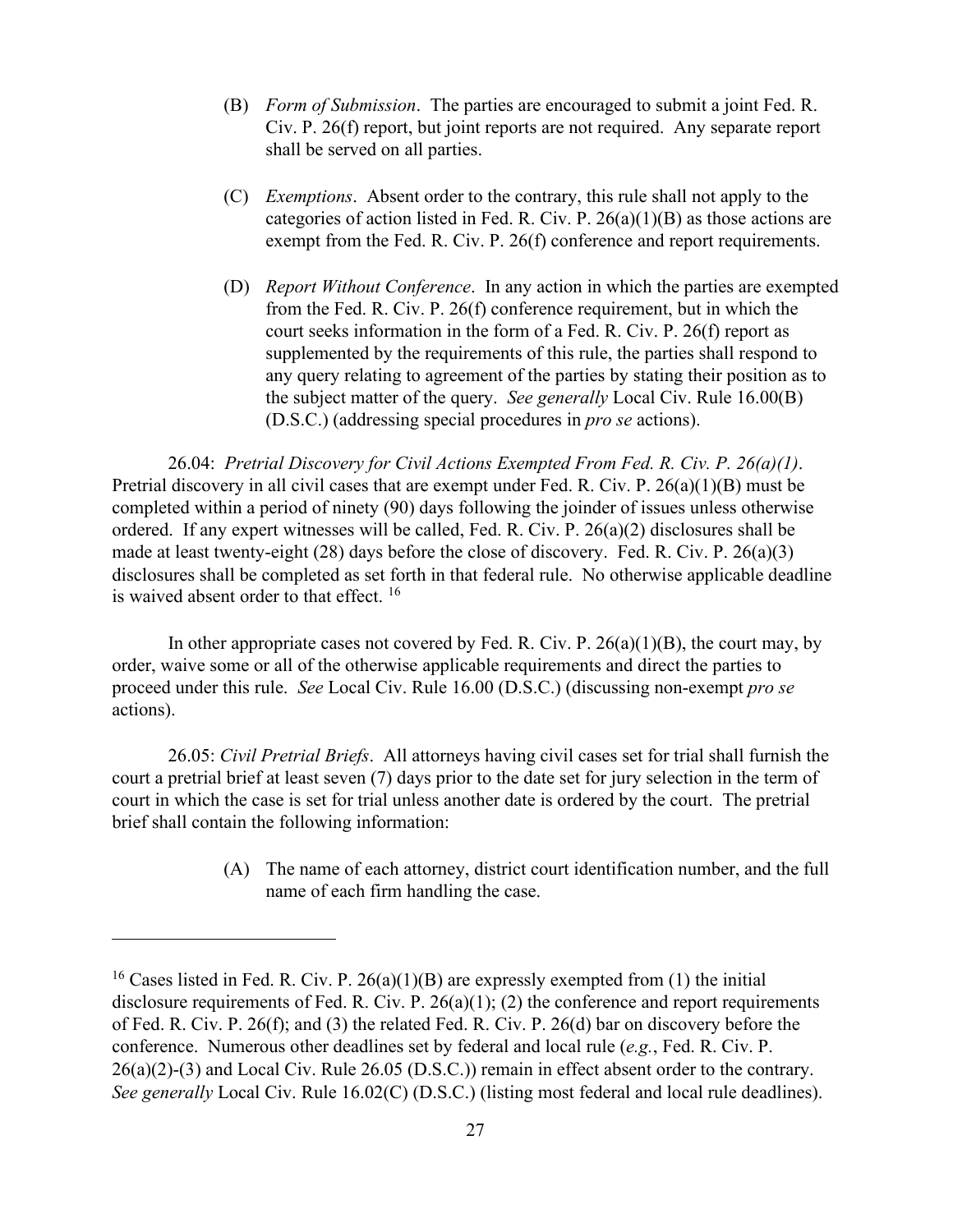- (B) A list of any motions still pending.
- (C) A brief and concise statement of the facts upon which each claim or defense is based.
- (D) Additional legal authorities upon which each claim or defense is based not listed in the Fed. R. Civ. P. 26(f) report to the court. *See* Local Civ. Rule  $26.03(A)(4)$  (D.S.C.).
- (E) Any unusual questions of law concerning admission of evidence or procedure likely to arise in the trial of the case.
- (F) Statement whether the possibility of a compromise settlement has been discussed and explored with opposing counsel. State specifically whether an offer has been made and the position of each party as to settlement; if no attempt to settle has been made, state the reasons. If nonjury, counsel should not disclose settlement negotiations.
- (G) Names of the witnesses expected to be called and a summary of their anticipated testimony. Also state whether the exclusion of a witness or witnesses is requested pursuant to Fed. R. Evid. 615. If no request is made herein, it shall be deemed waived.
- (H) Detailed statement of damages, including, but not necessarily limited to the following information:
	- (1) Where permanent injuries are claimed, their nature must be described with particularity, and plaintiff's life expectancy must be given. Attach copies of medical reports and doctors' statements where available.
	- (2) Special damages claimed must be specified in detail. Thus, in personal injury cases, medical, nursing, hospital, and similar expenses should be itemized by giving the names of persons and institutions and the amount paid to or owing each. If property damage is claimed, state the cost of repairs and names of persons making them; if incapable of repair, state the value of the property immediately before the accident and immediately afterwards.
	- (3) If loss of earnings or profits is claimed, state the amount, the manner of computation, the period for which loss is claimed, and the name of employer, if applicable.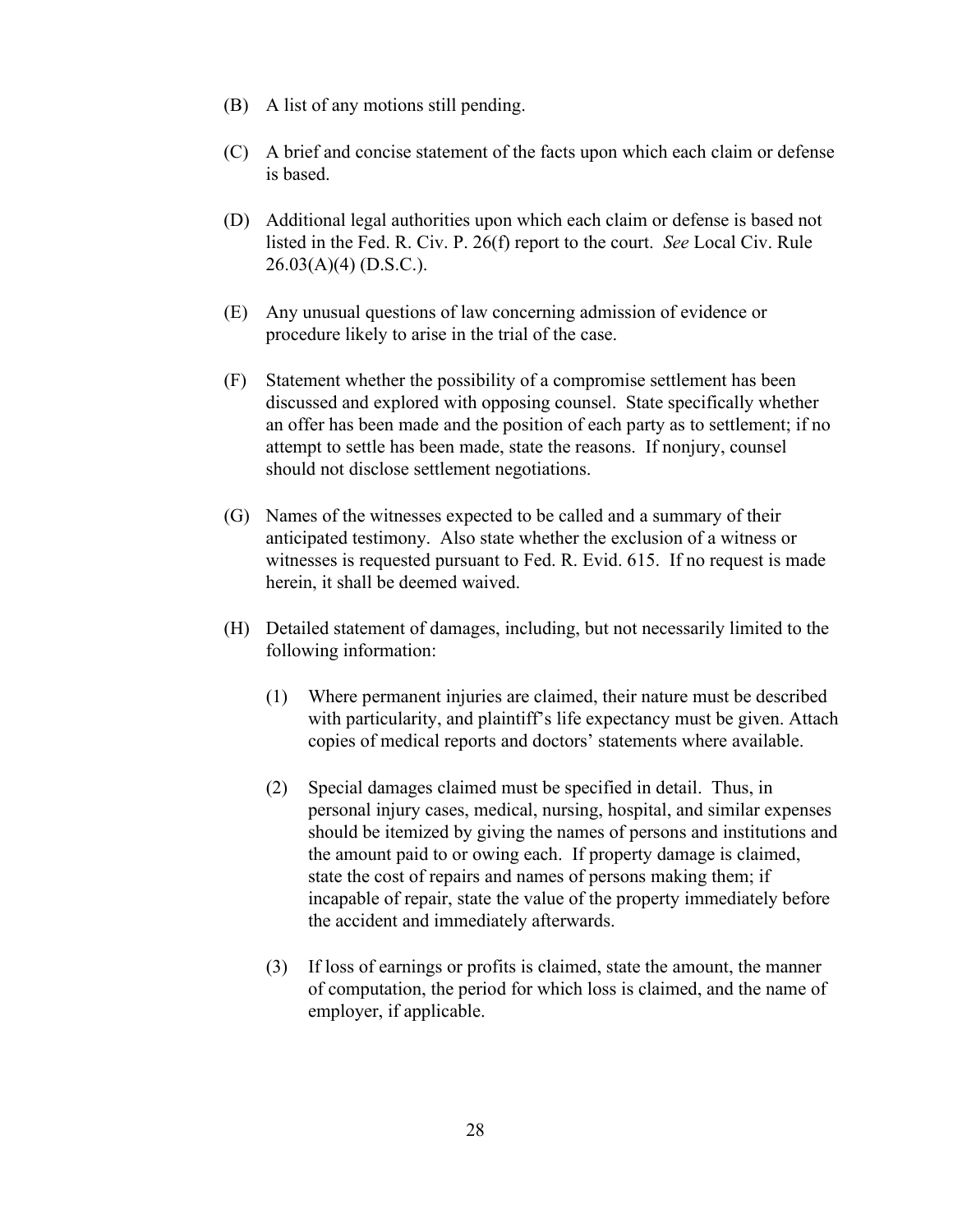- (4) In death cases, state the age, employment, rate of earnings, marital status, and life expectancy of deceased; also state the name, age, and the relationship of each dependent.
- (5) The defendant should specify its position concerning damages.
- (I) For cases in which the relief sought is not covered by or is in addition to (H) above:
	- (1) The nature of the relief sought.
	- (2) The reason(s) such relief should or should not be granted.
- (J) Where a contract or a writing is involved, include the following information:
	- (1) If a written contract or a writing is involved, furnish a copy to the court, and specify the portions in controversy, along with (a) the claimed construction of the portion in controversy and (b) the party's position as to performance or nonperformance.
	- (2) If the contract is oral, its substance should be given: If the parties dispute the terms, specify the disputed terms and provide the same information required in subpart  $(J)(1)$  above.
- (K) Counsel's best estimate of the time required for trial.
- (L) Any special matters to which the court's attention is sought or required.
- (M) Any reason why the case cannot be tried at the term for which it is set for trial.
- (N) The final list of exhibits intended to be used in the trial of the case with any objections noted. This list shall be served on opposing counsel.
- (O) Counsel's request for voir dire questions (*see* Local Civ. Rule 47.04 (D.S.C.)). Copies of the requests for voir dire questions shall be served on opposing counsel. If the requests for voir dire are not submitted seven (7) days prior to the selection of the jury, counsel shall be deemed to have waived the right to submit voir dire questions unless made necessary by events at trial.

Absent order to the contrary, the information required by Local Civ. Rule 26.05(A)-(M) (D.S.C.) is for the sole use of the court and will not be furnished to opposing counsel without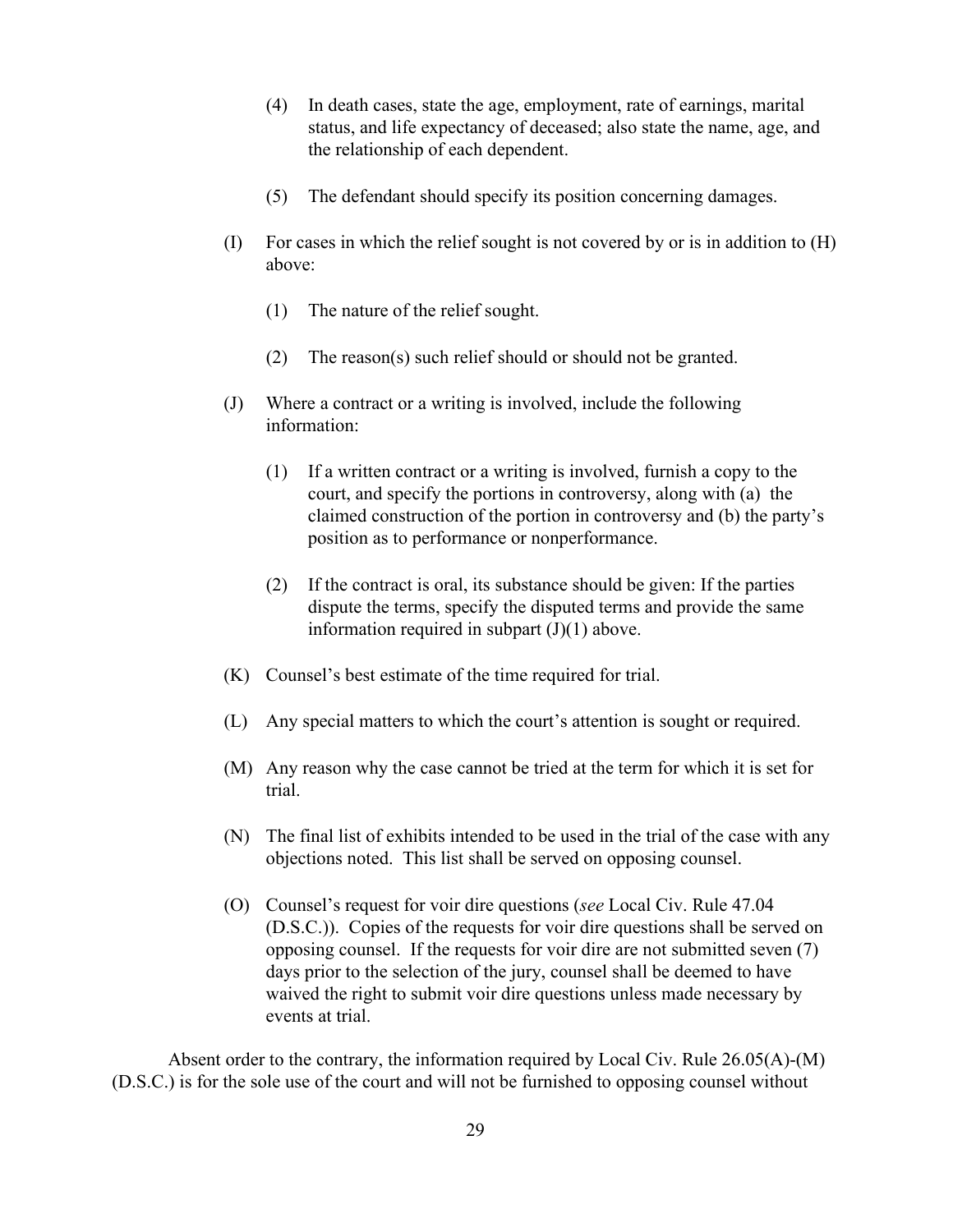consent of counsel. Therefore, these portions of the trial brief  $((A)-(M))$  are not served absent order to the contrary. Information contained in (N) and (O) shall be served on opposing parties.

Proposed findings and conclusions should not be submitted with the pretrial brief unless requested by the court.

26.06: *Supplementation of Civil Pretrial Briefs and Disclosures.* The information required by Local Civ. Rules 26.05, 26.07 (D.S.C.) may be amended or supplemented as necessary if the case is not reached for trial during the designated term or if other circumstances require amendment or supplementation.

26.07: *Trial Exhibits*.

(A) In addition to the Fed. R. Civ. P.  $26(a)(3)$  duty to file and serve exhibit lists and objections and serve objections thereto, and unless otherwise ordered by the court, attorneys for each side shall meet at least seven (7) days prior to the date set for submission for pretrial briefs for the purpose of marking and exchanging all exhibits intended to be used at trial (other than those solely intended for impeachment purposes). Where possible, counsel shall agree on the admissibility of all trial exhibits. In the event there is an unresolved objection to any exhibit, the attorneys shall notify the court of such objection in the pretrial brief.

Failure to meet, mark, and exchange exhibits may be deemed a waiver of the right to use such exhibits. Failure to raise a timely objection under Fed. R. Civ. P. 26(a)(3) or to preserve that objection by compliance with this rule may be deemed a waiver of the right to raise objections at trial.

Objections shall be specific but succinct, stating the legal grounds and short argument. For example, the following would be sufficient: lack of foundation–plaintiff cannot demonstrate that these documents are business records kept in the regular course of business or relevancy–these documents relate to a corporation other than the defendant in this action.

- (B) All exhibits must be numerically marked with exhibit stickers consistent with the type provided by the clerk of court. An exhibit list must be filed in all cases. (*See also* Fed. R. Civ. P. 26(a)(3) (pretrial disclosures) and Local Civ. Rule 83.II.01 (D.S.C.) (handling of exhibits).)
- (C) This rule requires a physical exchange of exhibits marked as they will be used at trial. Once these exhibit designations are made, exhibits may be excluded or withdrawn but *shall not be renumbered*. A meeting to exchange exhibits and to determine if agreement can be reached as to any objections to exhibits shall be held on or before the "meet, mark, and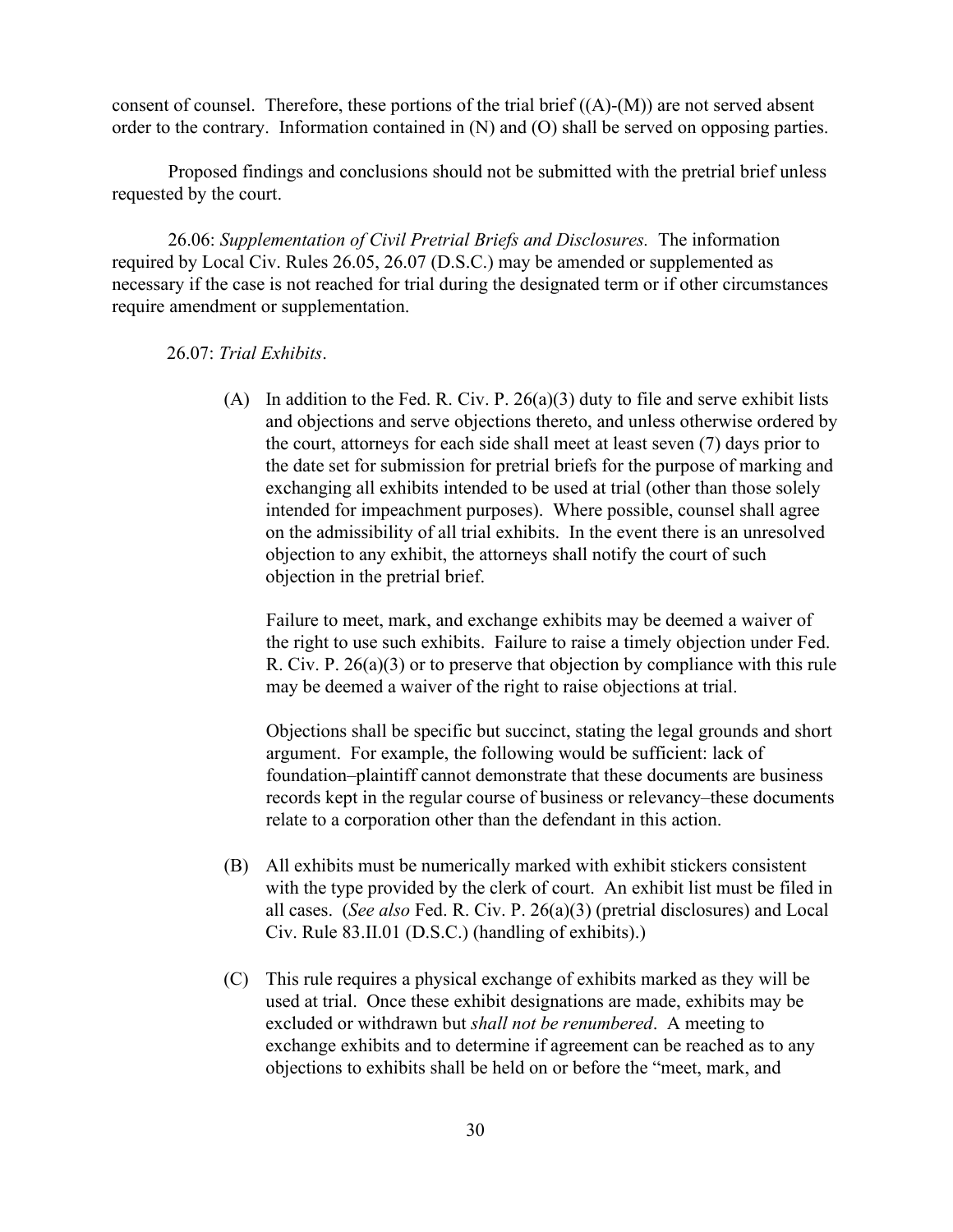exchange" date. If marked exhibits have not previously been physically exchanged, they shall be exchanged on this date.

26.08: *Protective Orders and Agreements.* There is no requirement for prior judicial approval of protective agreements intended to limit access to and use of materials gained in discovery. Protective agreements or orders that address the filing of documents with the court shall, however, require compliance with Local Civ. Rule 5.03 (D.S.C.), or such other procedures as the court directs, before any document is filed under seal. Discovery materials protected by a court order issued pursuant to Fed. R. Civ. P. 26(C) shall not be filed without compliance with Local Civ. Rule 5.03 (D.S.C.) unless the order provides other procedures to satisfy the requirements of governing case law. *See* Local Civ. Rule 5.03 (D.S.C.).

26.09: *Pretrial Submission of Proposed Jury Instructions.* All requests for jury instructions must be submitted for the court's review seven (7) days prior to the beginning of trial. Copies of the requests for jury instructions shall be served on opposing counsel. If the requests for jury instructions are not submitted seven (7) days prior to the beginning of trial, counsel shall be deemed to have waived the right to submit requests for jury instructions, unless made necessary by events at trial.

26.12: *Disclosure*.

[Deleted effective November 15, 2013; Incorporated into Local Civ. Rule 26.01(C) (D.S.C.).]

### STIPULATIONS REGARDING DISCOVERY PROCEDURES

29.01: *Stipulations Regarding Discovery Procedures.* Where these Local Civil Rules or the Federal Rules of Civil Procedure allow modifications by written stipulation of discovery procedures or limitations (i.e., Fed. R. Civ. P. 26, 29), the stipulation may be accomplished by correspondence. The procedural modifications may include the granting of an extension of time to respond to written discovery requests, but no extension may place the due date less than thirty (30) days before the end of the discovery period. *See* Local Civ. Rule 37.01 (D.S.C.). Note, however, that Fed. R. Civ. P. 29 specifically prohibits stipulations extending the time for responding to discovery "if [the extension] would interfere with the time set for completing discovery, for hearing of a motion, or for trial." The latter may be made only with approval of the court. *See* Local Civ. Rules 6.01, 37.01 (D.S.C.).

#### DEPOSITIONS UPON ORAL EXAMINATION

30.01: *Limitations on Depositions.* A deposition taken pursuant to Fed R. Civ. P. 30(b)(6) shall be considered as one deposition regardless of the number of witnesses presented to address the matters set forth in the notice.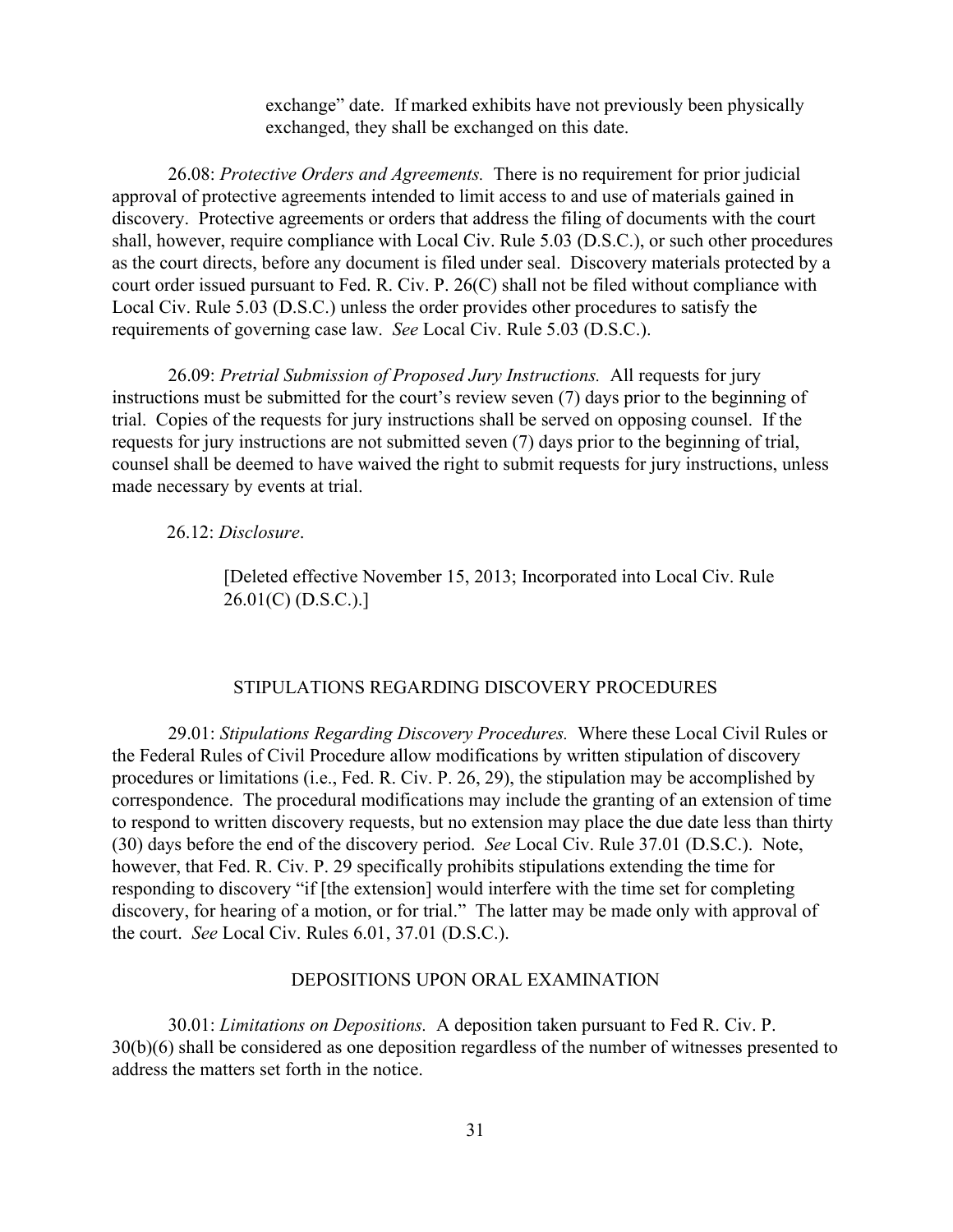30.02: *Objections to Telephone Depositions.* A party who objects to a telephonic deposition shall make the objections known at least fourteen (14) days prior to the taking of the deposition. If the objection is not resolved by the parties or the court before the scheduled deposition date, the deposition shall be stayed pending resolution of the dispute. *See* Fed. R. Civ. P. 30(b)(4).

30.03: *Video Depositions*.

[Deleted effective October 7, 2005; Topic covered by Fed. R. Civ. P. 30(b).]

30.04: *Conduct During Depositions*. 17

- (A) At the beginning of each deposition, deposing counsel shall instruct the witness to ask deposing counsel, rather than the witness's own counsel, for clarifications, definitions, or explanations of any words, questions, or documents presented during the course of the deposition. The witness shall abide by these instructions.
- (B) All objections shall be preserved, except (1) those that would be waived if not made at the deposition under Fed. R. Civ. P. 32(d)(3); and (2) those necessary to assert a privilege, to enforce a limitation directed by the court, or to present a motion pursuant to Fed. R. Civ. P. 30(d).
- (C) Counsel shall not direct or request that a witness not answer a question, unless that counsel has objected to the question on the ground that the answer is protected by a privilege<sup>18</sup> or a limitation on evidence directed by the court or unless that counsel intends to present a motion under Fed. R. Civ. P. 30(d)(1). In addition, counsel shall have an affirmative duty to inform their clients that unless such an objection is made, the question must be answered. Counsel directing that a witness not answer a question on those grounds or allowing their clients to refuse to answer a question on those grounds shall move the court for a protective order under Fed. R. Civ.

<sup>&</sup>lt;sup>17</sup> The restrictions and requirements in this rule relating to counsel are applicable to any person who is conducting or defending a deposition, including a *pro se* litigant. Participants are also subject to similar restrictions applicable to "any person" under Fed. R. Civ. P. 30.

<sup>&</sup>lt;sup>18</sup> For purposes of this rule, the term "privilege" includes, but is not limited to, attorney-client privilege, work product protection, and trade secret protection.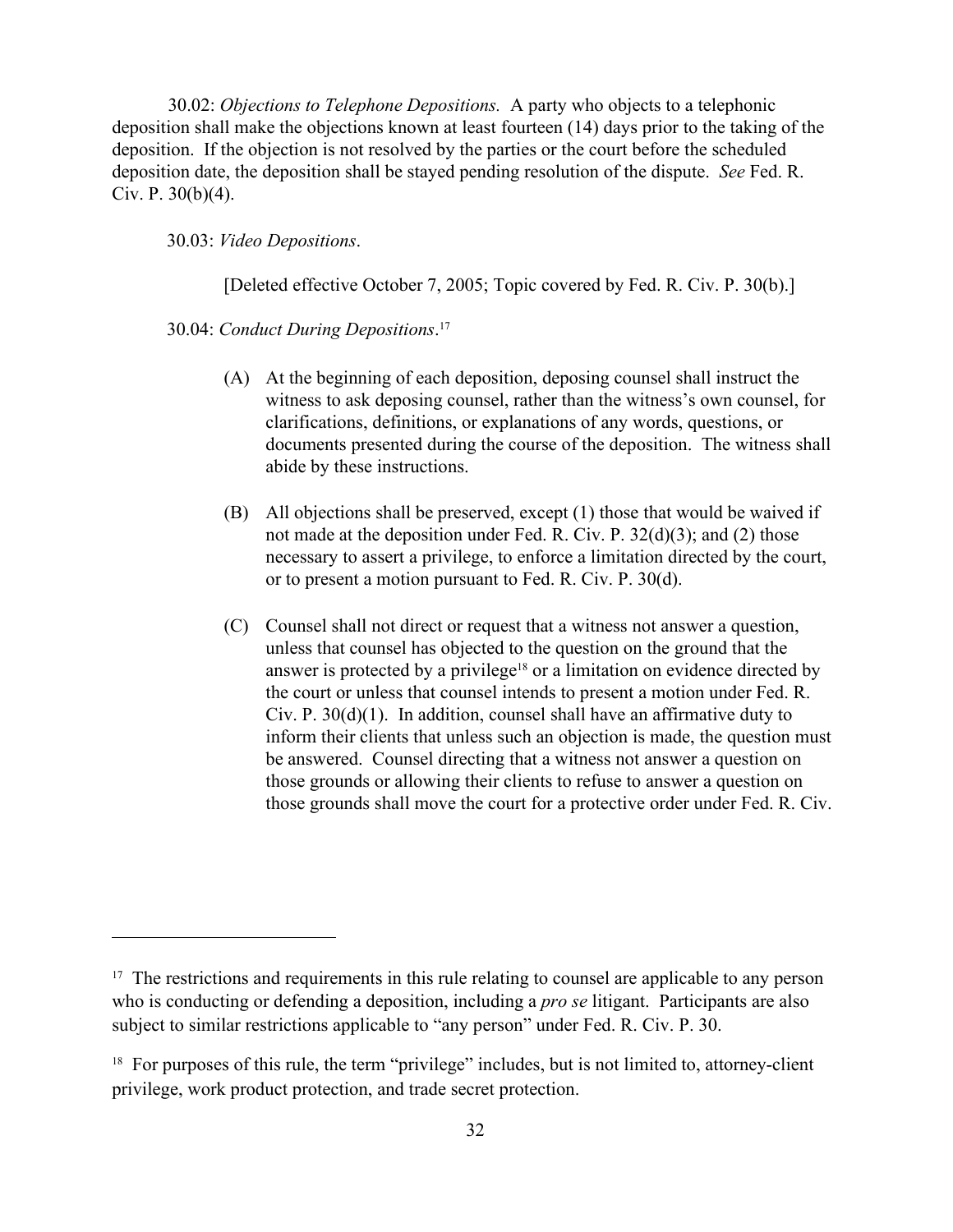P. 26(c) or 30(d)(3) within seven (7) days of the suspension or termination of the deposition. Failure to timely file such a motion will constitute waiver of the objection, and the deposition may be reconvened.

- (D) Counsel shall not make objections or statements that might suggest an answer to a witness. Counsel's objections shall be stated concisely and in a non-argumentative and non-suggestive manner, stating the basis of the objection and nothing more.
- (E) Counsel and witnesses shall not engage in private, "off the record" conferences during depositions or during breaks or recesses regarding the substance of the testimony at the deposition, except for the purpose of deciding whether to assert a privilege or to make an objection or to move for a protective order.
- (F) Any conferences that occur pursuant to, or in violation of, Local Civ. Rule 30.04(E) (D.S.C.) are proper subjects for inquiry by deposing counsel to ascertain whether there has been any witness coaching and, if so, to what extent and nature.
- (G) Any conferences that occur pursuant to, or in violation of, Local Civ. Rule 30.04(E) (D.S.C.) shall be noted on the record by the counsel who participated in the conference. The purpose and outcome of the conference shall be noted on the record.
- (H) Deposing counsel shall provide to opposing counsel a copy of all documents to be shown to the witness during the deposition, either before the deposition begins or contemporaneously with the showing of each document to the witness. If the documents are provided (or otherwise identified) at least seven (7) days before the deposition, then the witness and the witness's counsel do not have the right to discuss the documents privately during the deposition. If the documents have not been so provided or identified, then counsel and the witness may have a reasonable amount of time to discuss the documents before the witness answers questions concerning the document.
- (I) If an objecting party or deponent demands, after good faith consultation pursuant to Local Civ. Rule 7.02 (D.S.C.), that the deposition be suspended pursuant to Fed. R. Civ. P. 30(d), the assigned judge's office shall be contacted to allow that judge to resolve the matter telephonically, if possible. If the assigned judge is not available, that judge's standing instructions for resolution of such matters, which may include referral to a magistrate judge or another judge, shall be followed. These instructions shall be available from the judge's chambers and the clerk of court.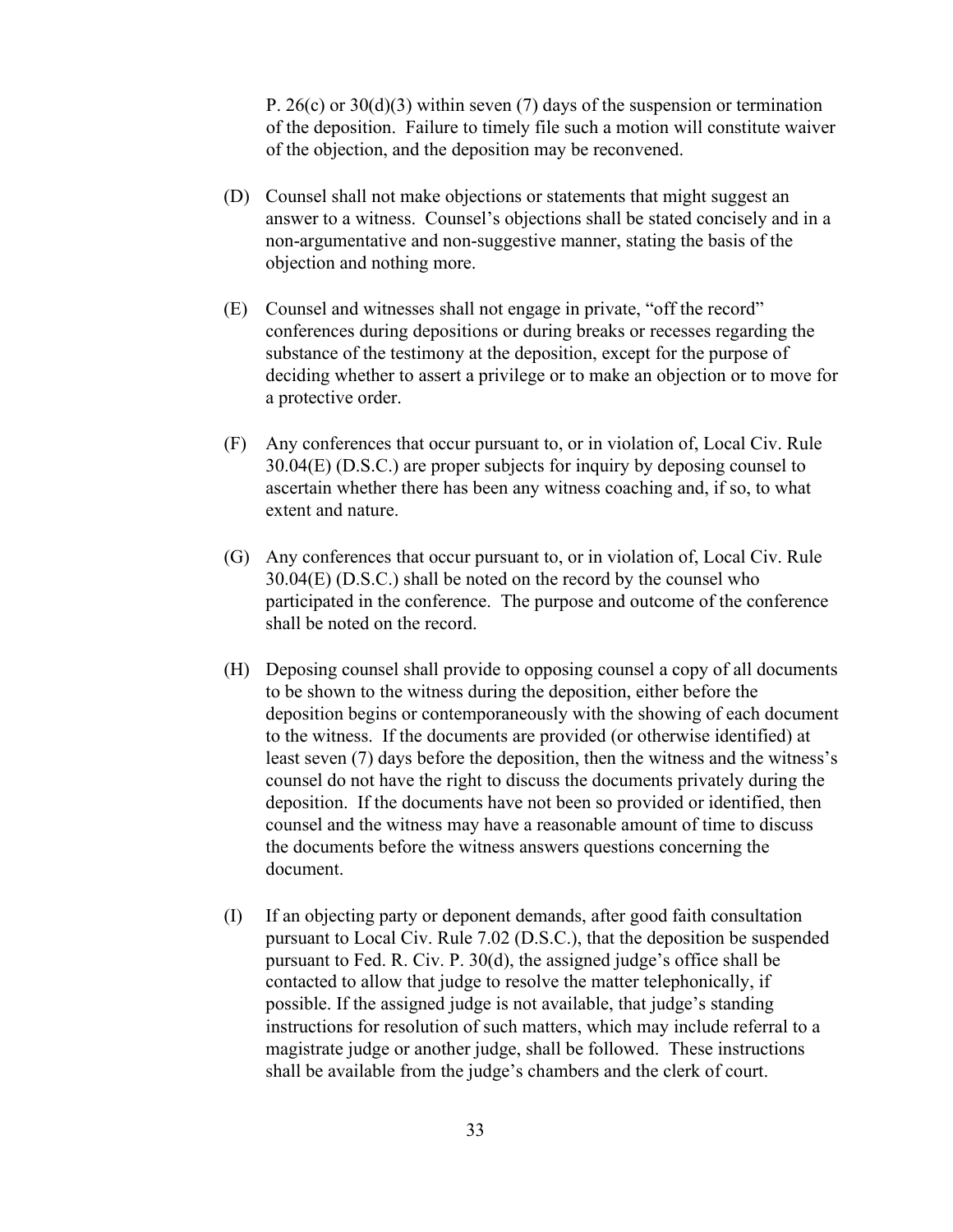(J) Violation of this rule shall be deemed to be a violation of a court order and shall subject the violator to sanctions under Fed. R. Civ. P. 37(b)(2).

### DEPOSITIONS UPON WRITTEN QUESTIONS

31.01: *Limitations on Depositions*.

[Deleted effective December 1, 2000.]

### USE OF DEPOSITIONS IN COURT PROCEEDINGS

32.01: *Excerpts From Depositions to Be Offered at Trial*.

[Deleted effective December 1, 2000.]

### INTERROGATORIES TO PARTIES

33.01: *Limitations on Interrogatories*.

[Deleted effective December 1, 2000.]

### FAILURE TO MAKE DISCLOSURE OR COOPERATE IN DISCOVERY

37.01: *Motions to Compel Discovery.*

(A) *Timeliness of Motions*. Motions to compel discovery must be filed within twenty-one (21) days after receipt of the discovery response to which the motion to compel is directed or, where no response has been received, within twenty-one (21) days after the response was due. If counsel are actively engaged in attempts to resolve the discovery dispute, they may agree to extend the time to comply with the discovery request so long as the extension does not place the due date beyond thirty (30) days before the deadline for completion of discovery as set by the scheduling order. *See also* Local Civ. Rule 29.01 (D.S.C.) (Modifications of Discovery Procedure). This extension will automatically extend the deadline for the motion to compel by an equal amount of time. The extension shall be confirmed in writing. In the event a later motion to compel is filed, the correspondence confirming the extension shall be attached.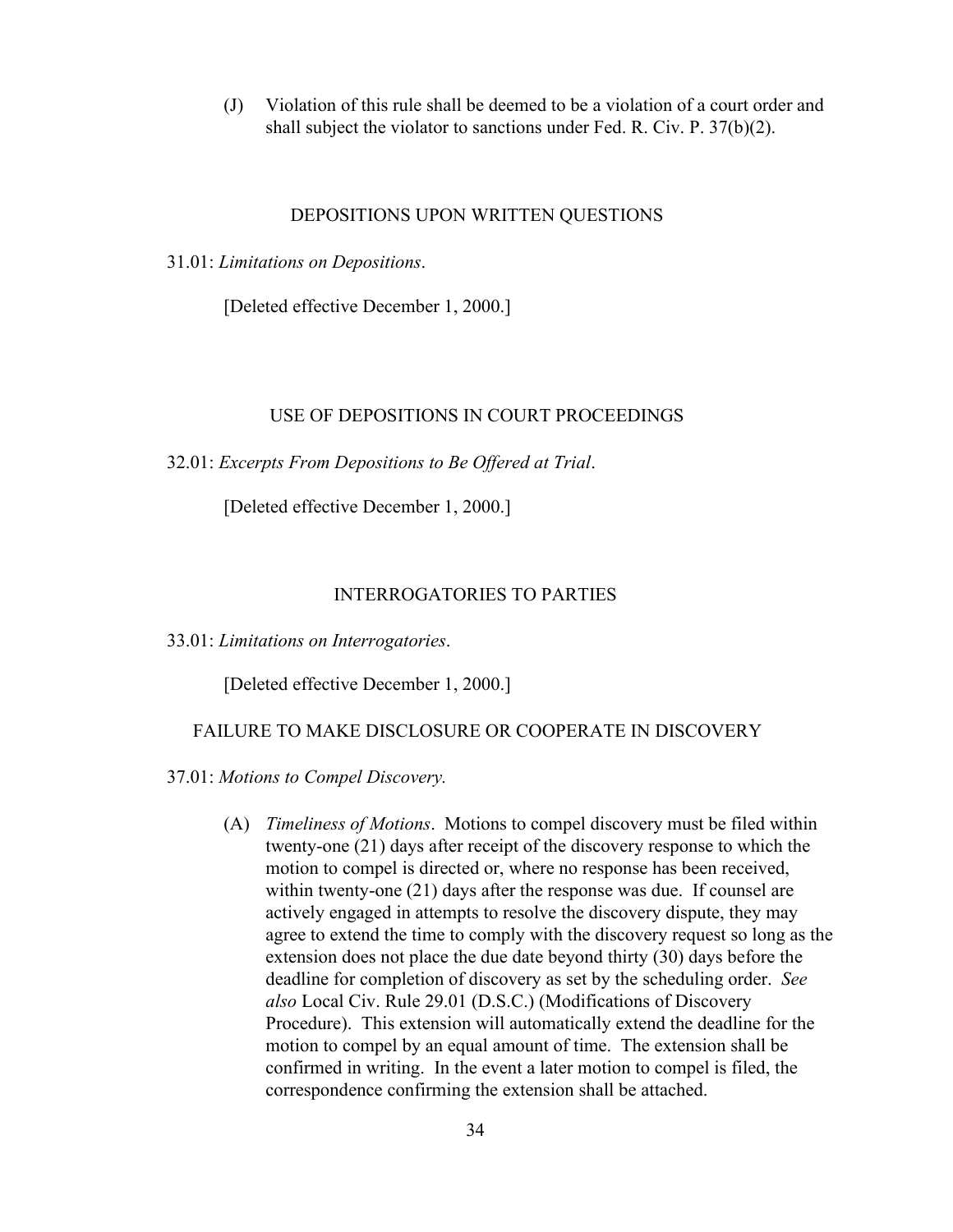(B) *Memoranda and Hearings*. Motions to compel discovery shall be filed in compliance with Local Civ. Rule 7.04 (D.S.C.). The relevant discovery requests and responses, if any, shall be filed as supporting documentation. Motions to compel may be heard at the discretion of the court.

37.02: *Sanctions.*

[Deleted effective December 1, 2000.]

#### SELECTION OF JURORS

47.01: *Jury Selection Plan*. A copy of the Jury Selection Plan may be obtained from the clerk of court.

47.02: *Use of Juror Questionnaires*. The court may require potential jurors to respond to written questionnaires and may make the responses available to counsel or parties with cases on the relevant trial roster seven (7) days prior to jury selection. Counsel or any other persons obtaining juror questionnaire responses must ensure that the information contained therein is utilized solely for the purpose of evaluating potential jurors for a pending case and is not disseminated for any other purpose. The clerk of court shall institute procedures to draw these requirements and responsibilities to the attention of persons obtaining the questionnaire responses by completing the Juror Questionnaire and List Request form. Any person desiring to obtain the information for any other purpose must petition the court so that an appropriate hearing can be conducted.

47.03: *Jury Lists*. Within seven (7) days of the date the jury is scheduled to appear, the clerk of court may furnish a copy of the list to counsel or parties with cases on the relevant trial roster with an approved Juror Questionnaire and List Request form. The list shall set out the name, city of residence, sex, race, and year of birth of each juror. The jurors and their families shall not be contacted either directly or indirectly by counsel, counsel's agents, or any party. For purposes of this rule, "families" shall include natural, adopted and stepchildren, brothers, sisters, nieces, nephews, aunts, uncles, parents, grandparents, and spouses. If it is deemed necessary, the court may order the jury list sealed. In such cases, the jury list shall be given out only by order of the court.

47.04: *Examination of Jurors.* The court shall conduct the examination of prospective jurors. If the voir dire questions are not timely submitted with the pretrial brief, counsel shall have waived the right to submit voir dire questions. *See* Local Civ. Rule 26.05(O) (D.S.C.) (pretrial brief requirements). Requests for voir dire should not repeat questions covered by any juror questionnaire used for the relevant term of court. *See* Local Civ. Rule 47.02 (D.S.C.).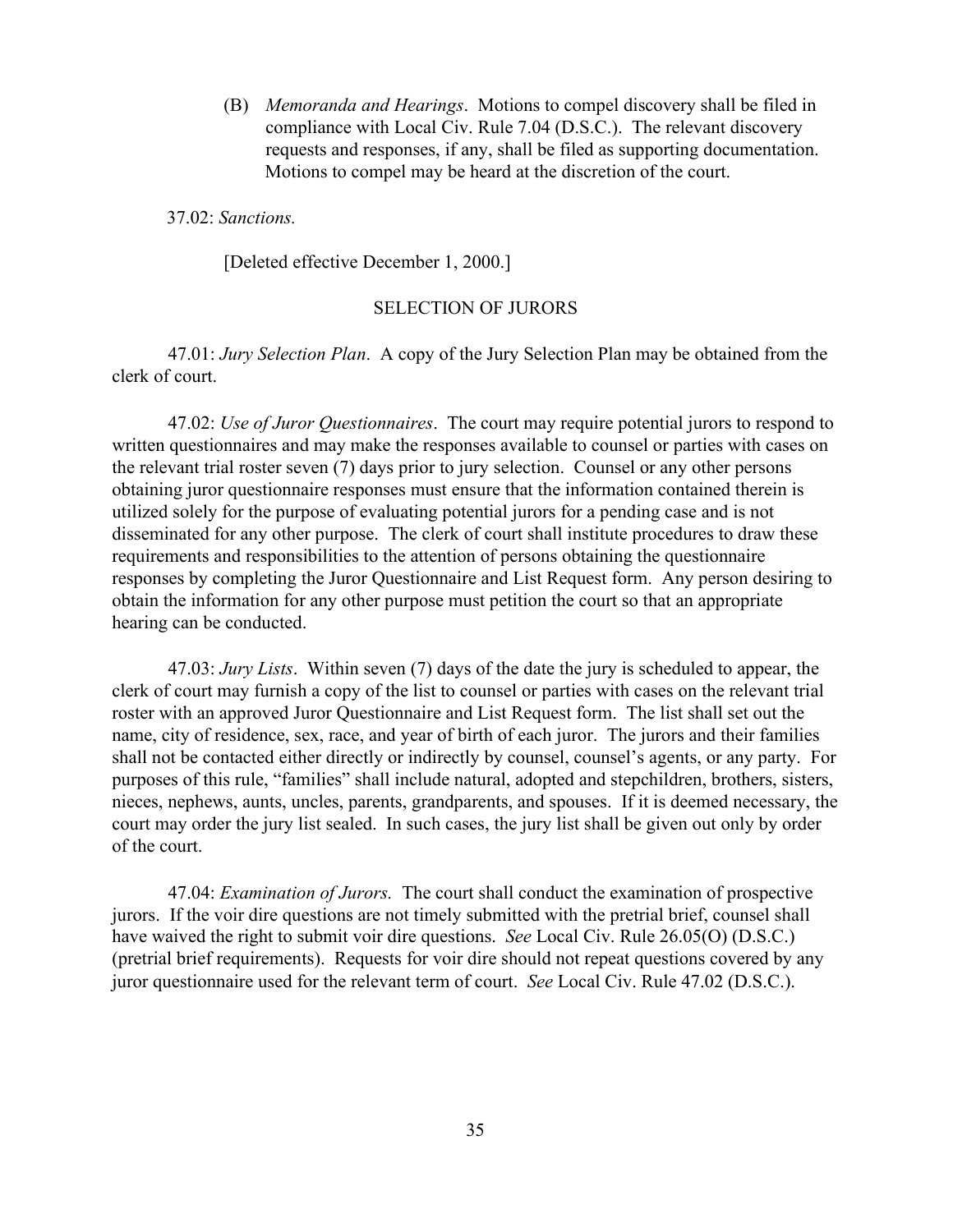## 47.05: *Contact With Trial Jurors*.

- (A) Under no condition shall an attorney or party personally or through any person acting for such attorney or party ask questions of or make comments to a member of that jury or the members of the family (for definition of family members, *see* Local Civ. Rule 47.03 (D.S.C.), *supra*) of such a juror until after such juror has been permanently dismissed from jury service and has left the courthouse premises.<sup>19</sup>
- (B) Attorneys or parties who choose to contact a juror after such juror has been permanently dismissed and has left the courthouse premises do so at their own peril. Under no circumstances shall an attorney, party, or any person acting therefor, ask questions of or make comments to a member of that jury that are calculated to harass or embarrass a juror or to influence the juror's actions in future jury service.

47.06: *Responsibilities of the United States Marshal*. The United States Marshal shall be responsible for preserving the integrity of all juries.

### NUMBER OF JURORS – PARTICIPATION IN VERDICT

48.01: *Number of Jurors*.

[Deleted effective December 1, 2000.]

<sup>&</sup>lt;sup>19</sup> A juror is not dismissed from jury service until all cases for which the juror has been selected for the term are concluded.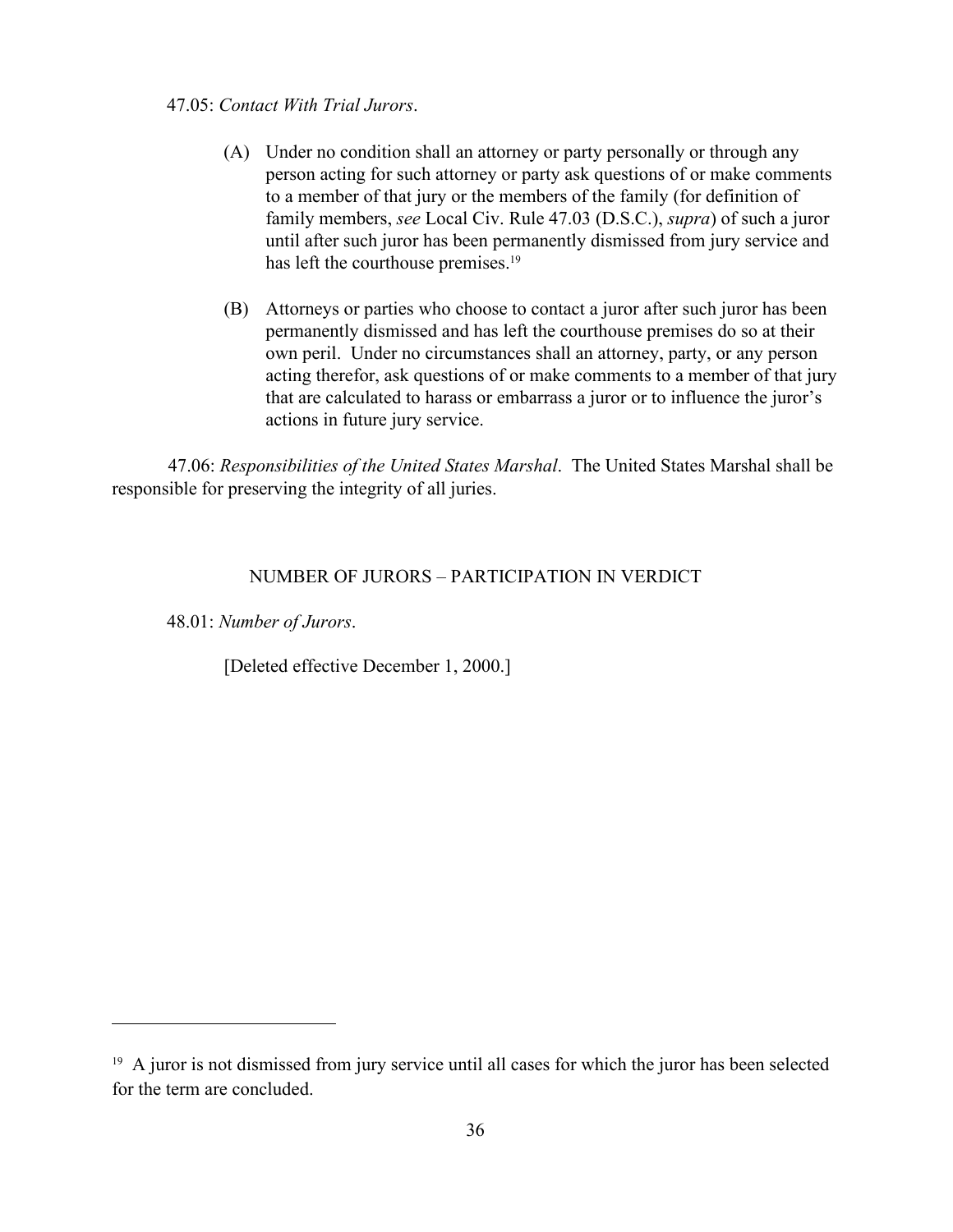### JUDGMENTS AND COSTS

54.01: *Assessment of Jury Costs*. Whenever any civil action scheduled for a jury trial is settled or otherwise disposed of in advance of the actual trial, then, except for good cause shown, all juror costs, including marshal's fees, mileage, and per diem, may be equally assessed against the parties or otherwise assessed as determined by the court, unless the court is notified at least one day prior to the date on which the action is scheduled for trial or in sufficient time to notify jurors that their presence will not be required.

#### 54.02: *Petition for and Interest on Attorney's Fees*.

(A) *Petition for Attorney's Fees*. Any petition for attorney's fees shall comply with the requirements set forth in *Barber v. Kimbrell's, Inc.*, 577 F.2d 216 (4th Cir. 1978), and shall state any exceptional circumstances and the ability of the party to pay the fee. These requirements are also relevant when a common fund is created and a percentage-fee method is sought in the application. Any memorandum in opposition to a petition for attorney's fees must be filed with the court within fourteen (14) days of the service of the petition. *See also* Local Civ. Rule 83.VII.07 (D.S.C.) (attorney's fees in Social Security cases).

[Prior time limits located in this section were deleted effective December 1, 2000. Counsel should note that the time limits for attorney fee applications found in Fed. R. Civ. P. 54 are significantly shorter than previously set by the predecessor to this Local Civil Rule.]

(B) *Interest on Attorney's Fee Awards Entered After Judgment.* When attorney's fees are granted by order entered after entry of judgment and unless otherwise directed by the court, the clerk of court shall (1) apply the same interest rate to the attorney's fee award as applies to the underlying judgment; and (2) run interest from the next day following the date of entry of the order awarding fees. *See* Fed. R. Civ. P. 58(a)(3) (a separate judgment is not required for an order disposing of a motion for attorney's fees).

54.03: *Application for Costs*. A bill of costs may include all items set forth in the relevant statutes and rules<sup>20</sup> and is subject to final approval by the court. A bill of costs shall be

<sup>20</sup> *See generally* 28 U.S.C. §§ 1821, 1914, 1915, 1917, 1920, 1923; Fed. R. Civ. P. 45, 54; Fed. R. App. P. 39; Fourth Circuit Local Civil Rules. Additional rules and statutes may be applicable in some cases.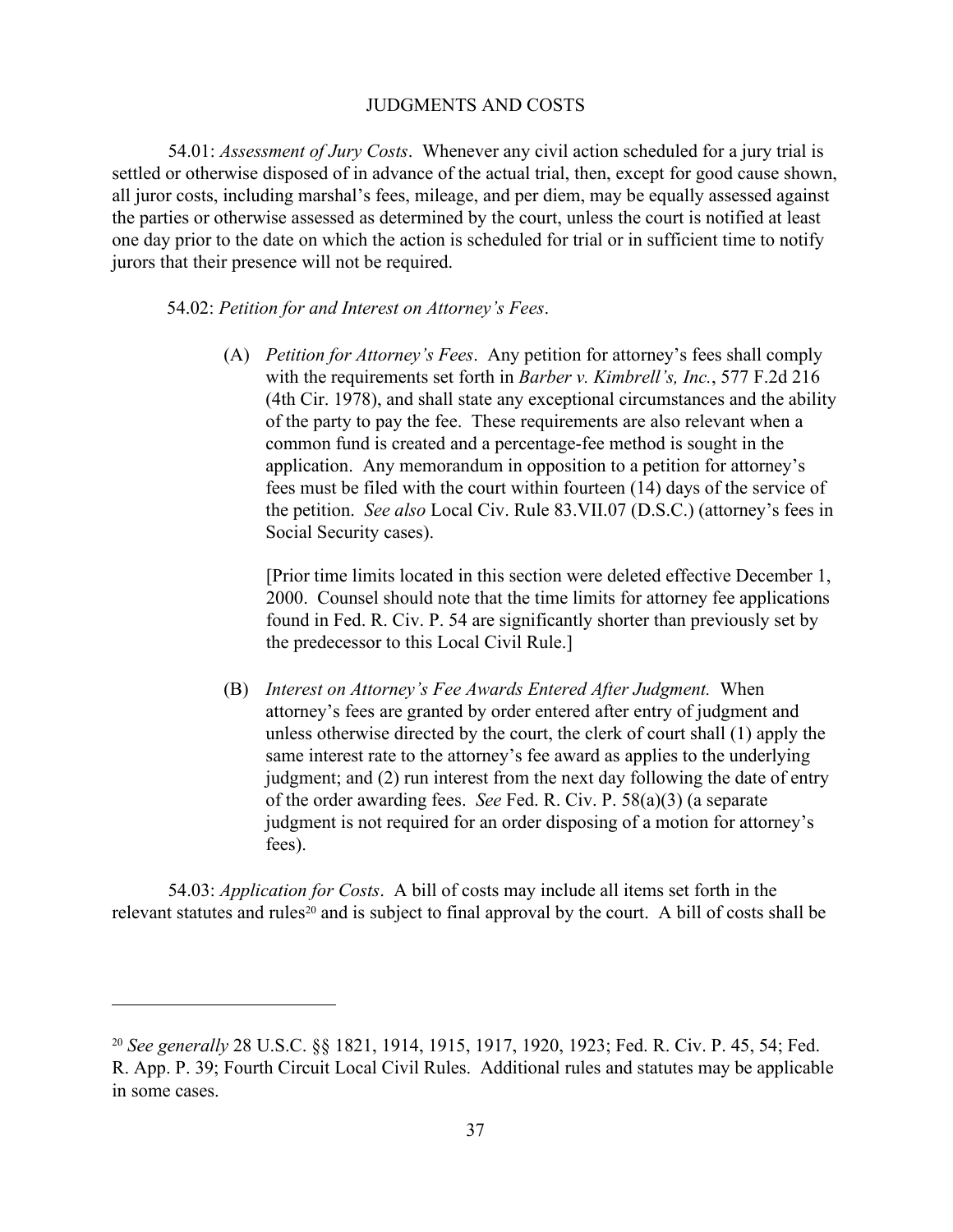filed within the time limits set by Fed. R. Civ. P. 54(d)(2)(B) for applications for attorney's fees. Noncompliance with this time limit shall be deemed a waiver of any claim for costs.

## DISTRICT COURTS AND CLERKS

55.01: *Orders and Judgments*. The clerk of court is authorized to enter judgments by default as provided for in Fed. R. Civ. P. 55(a) and 55(b)(1) without further direction of the court pursuant to Fed. R. Civ. P. 58. However, such action may be suspended, altered, or rescinded by the court for good cause shown.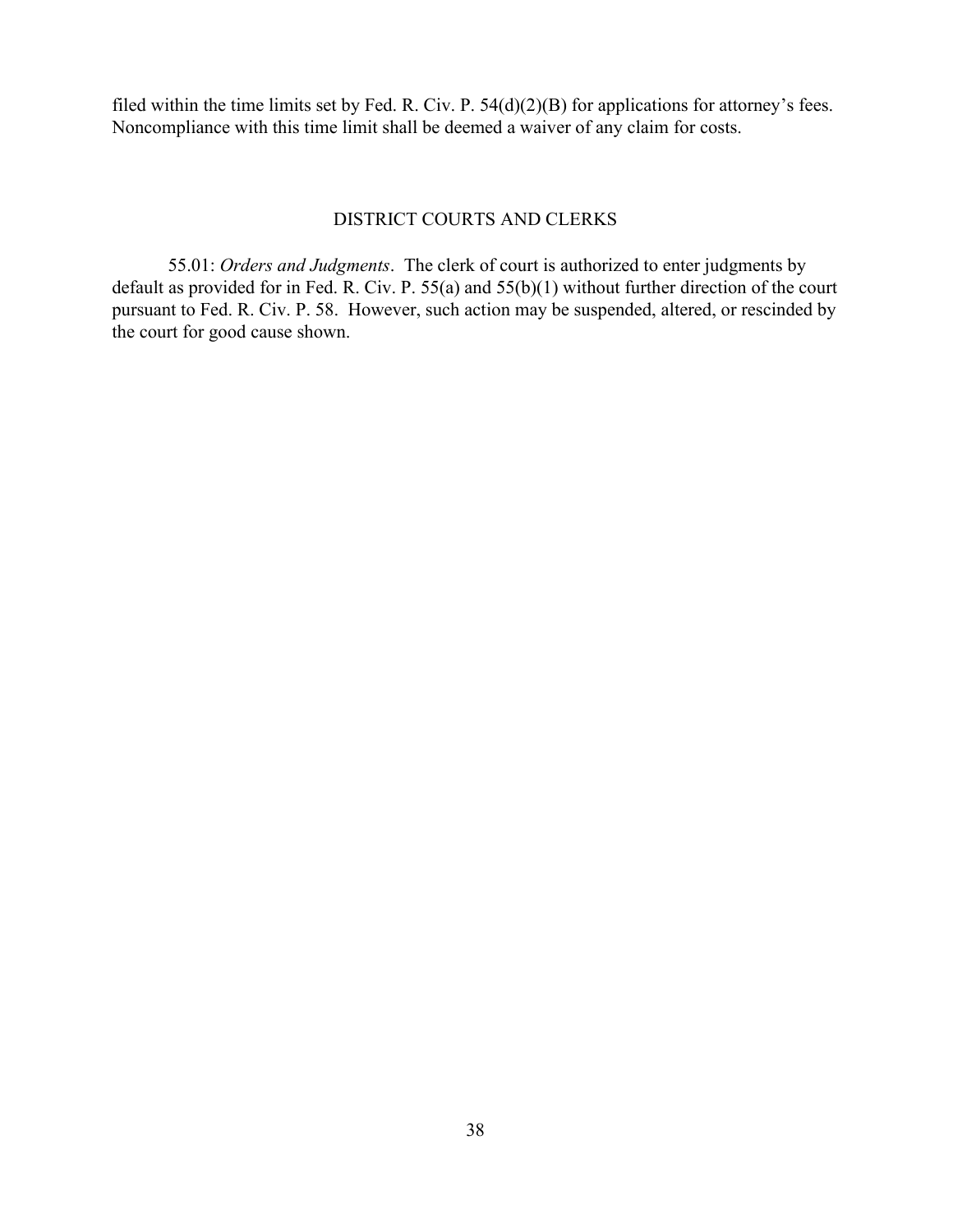#### STAY OF PROCEEDINGS TO ENFORCE A JUDGMENT

62.01: *Stay by Bond or Other Security*. The appellant shall not be entitled to a stay of execution of the judgment pending appeal unless the appellant executes a bond or other security with good and sufficient sureties, approved by the clerk of court, made payable to the "Clerk of Court" with the condition, failing the appeal, to satisfy such judgment as the appellate court may render. The amount of the bond or other security shall be as specified below.

- (A) If the judgment is for the payment of money only, the bond or other security shall be in an amount equal to 150% of the amount of the judgment if the judgment does not exceed ten thousand dollars (\$10,000) or 125% if the judgment exceeds ten thousand dollars (\$10,000).
- (B) If the judgment is for the payment of money and also for the performance of some other act or duty, or for the recovery or sale of property or the possession thereof, the bond or other security shall be in such sum, in addition to the sum required for money judgments only in (A) above, as the trial court may in writing prescribe; or if appellant wishes to supersede the judgment as to the payment of money only, the requirements of (A) above shall apply.
- (C) If the judgment is for the performance of some act or duty or for the recovery or sale of property or the possession thereof (or if the judgment includes the payment of money and appellant does not wish to supersede the judgment in that respect), the bond or other security shall be in such sum as the trial court may in writing prescribe.

Unless contested by the opposing party, the approval of the bond or other security by the clerk of court shall constitute a stay of the judgment when the judgment is for the payment of money only or the payment of money and some other act and the appellant wishes to supersede the judgment as to the payment of money only. In the event the clerk of court declines to approve the bond or other security, or if approval is contested, the requirements of Local Civ. Rule 62.02 (D.S.C.) shall apply.

62.02: *Stay Must Ordinarily Be Sought in the First Instance in Trial Court; Motion for Stay in Appellate Court*. In a civil action, application for a stay of the judgment or order of a trial court pending appeal or for approval of a bond or other security, or for an order suspending, modifying, restoring, or granting an injunction during the pendency of an appeal, must ordinarily be made in the first instance in the trial court. A motion for such relief may be made to the appellate court in which the appeal is pending, but the motion shall show that application to the trial court for the relief sought is not practicable or that the trial court has denied an application or has failed to afford the relief that the applicant requested, with the reasons given by the trial court for its action. The motion shall also show the reasons for the relief requested and the facts relied upon. If the facts are subject to dispute, the motion shall be supported by affidavits or other sworn statements or copies thereof.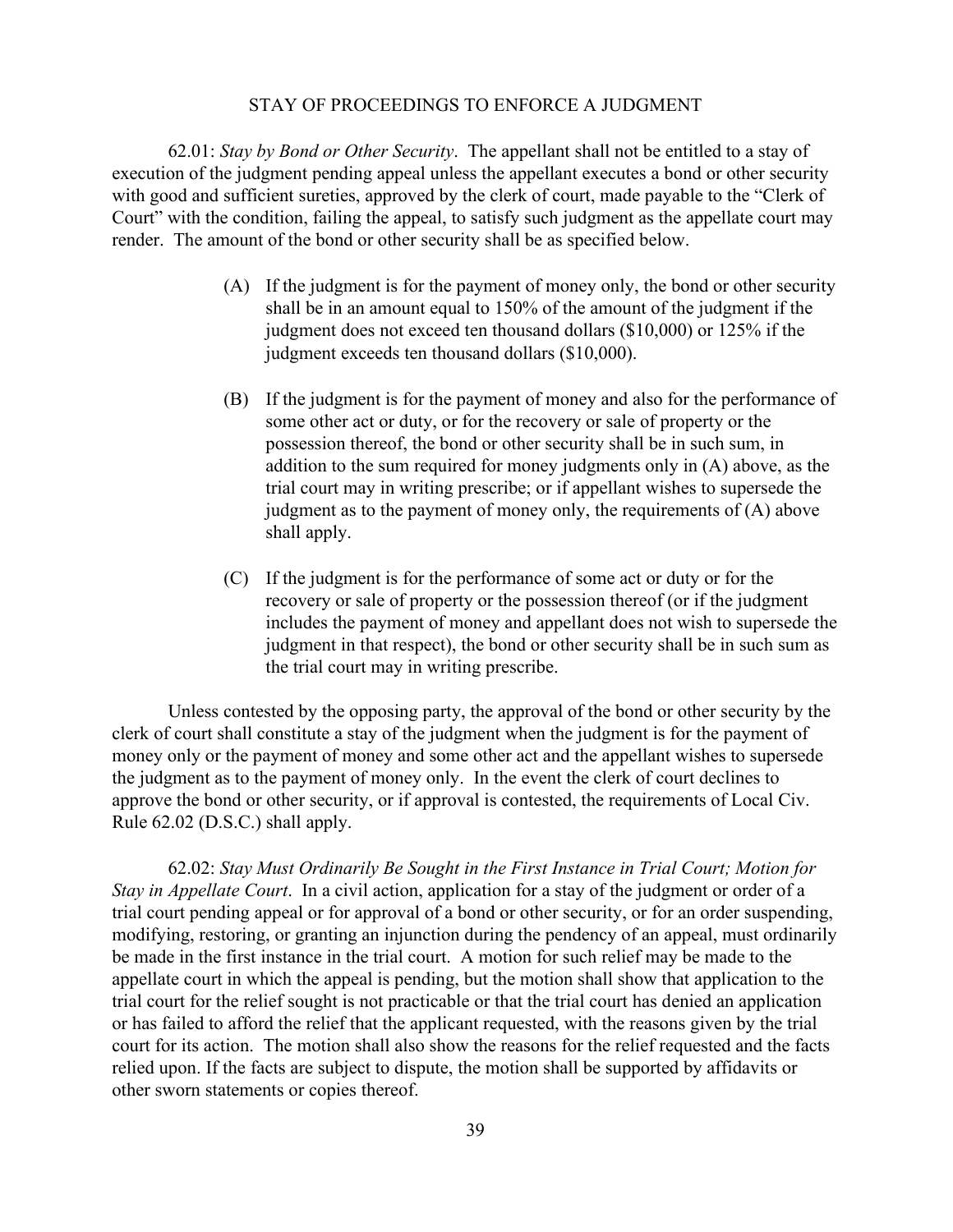# SEIZURE OF PERSON OR PROPERTY

64.01: *Seizure of Person or Property*. Judges and the clerk of this court are authorized to perform the same acts and duties pertaining to the seizure of persons or property as the State of South Carolina authorizes its state court judges and clerks to perform.

## TEMPORARY RELIEF ORDER

65.01: *Temporary Relief Order*. At the hearing to consider a request for temporary relief, the moving party shall provide a proposed order for the court's consideration, as prescribed in Fed. R. Civ. P. 65(d).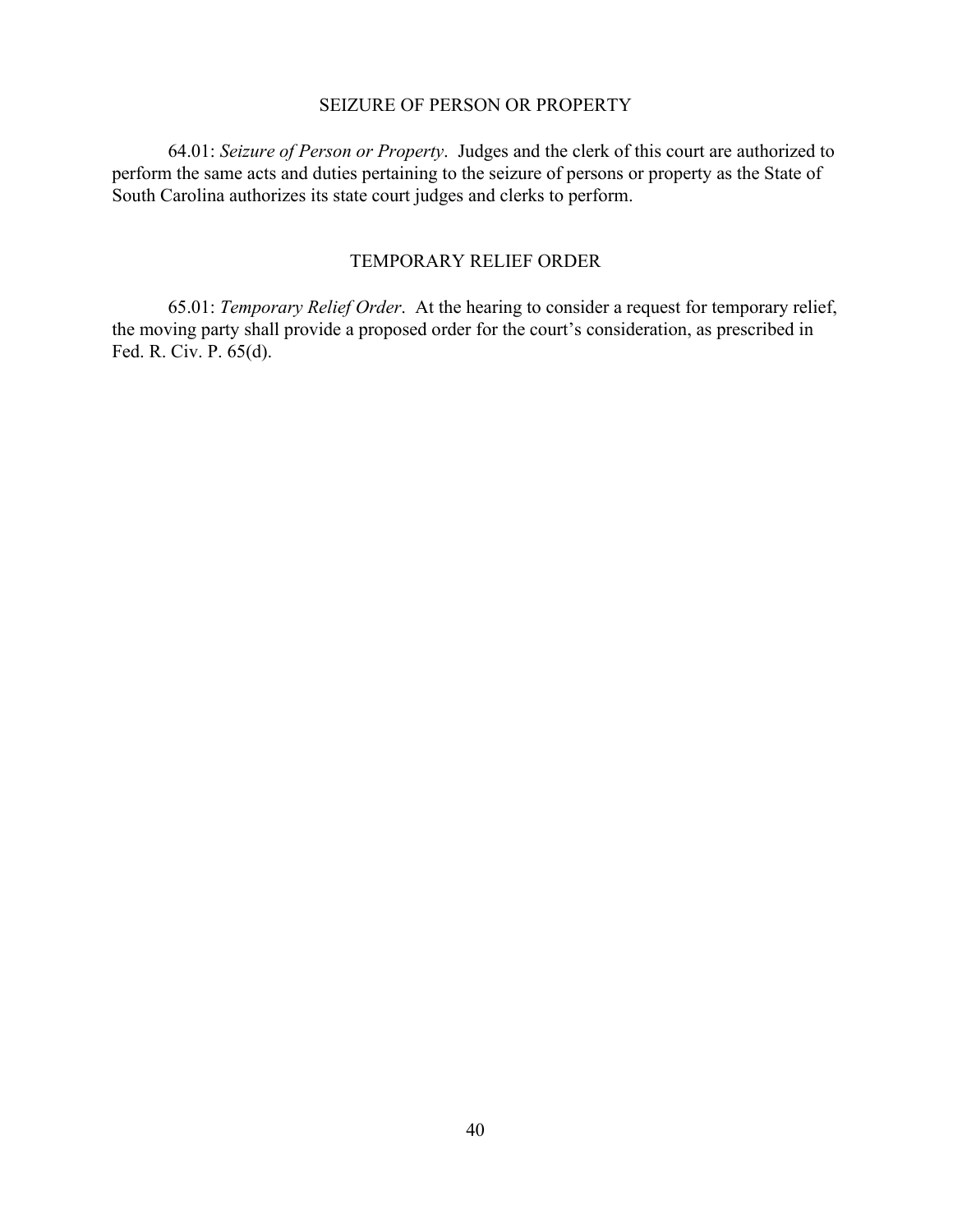### DEPOSIT IN COURT

#### 67.01: *Deposit of Registry Funds in Interest-Bearing Accounts (Fed. R. Civ. P. 67)*.

- (A) *Receipt of Funds*.
	- (1) No money shall be sent to the court or its officers for deposit into the court's registry without a court order by the presiding judge in the case or proceeding.
	- (2) All money ordered to be paid into the court or received by its officers in any case pending or adjudicated shall be deposited with the Treasurer of the United States in the name and to the credit of this court pursuant to 28 U.S.C. § 2041 through depositaries designated by the United States Treasury to accept such deposit on its behalf.
	- (3) The party making the deposit or transferring funds to the court's registry shall serve the order permitting the deposit or transfer on the clerk of court.
- (B) *Investment of Registry Funds*.
	- (1) Funds on deposit with the court are to be placed in interest-bearing instruments in the Court Registry Investment System (CRIS) administered through the Administrative Office of the United States Courts (AOUSC). This shall be the only investment mechanism authorized.
	- (2) Under CRIS, monies deposited in each case under Local Civ. Rule 67.01(A) (D.S.C.) will be "pooled" together with those on deposit with the Treasury to the credit of other courts in CRIS and used to purchase Government Accounting Series (GAS) securities under the authority of the Director of the AOUSC.
	- (3) An account for each case will be established in CRIS titled in the name of the case giving rise to the investment in the system. Income received from fund investments will be distributed to each case based on the ratio each account's principal and income has to the aggregate principal and income total in the fund each day. Funds deposited in an interpleader case under 28 U.S.C. § 1335 will be invested in the CRIS Disputed Ownership Fund (DOF).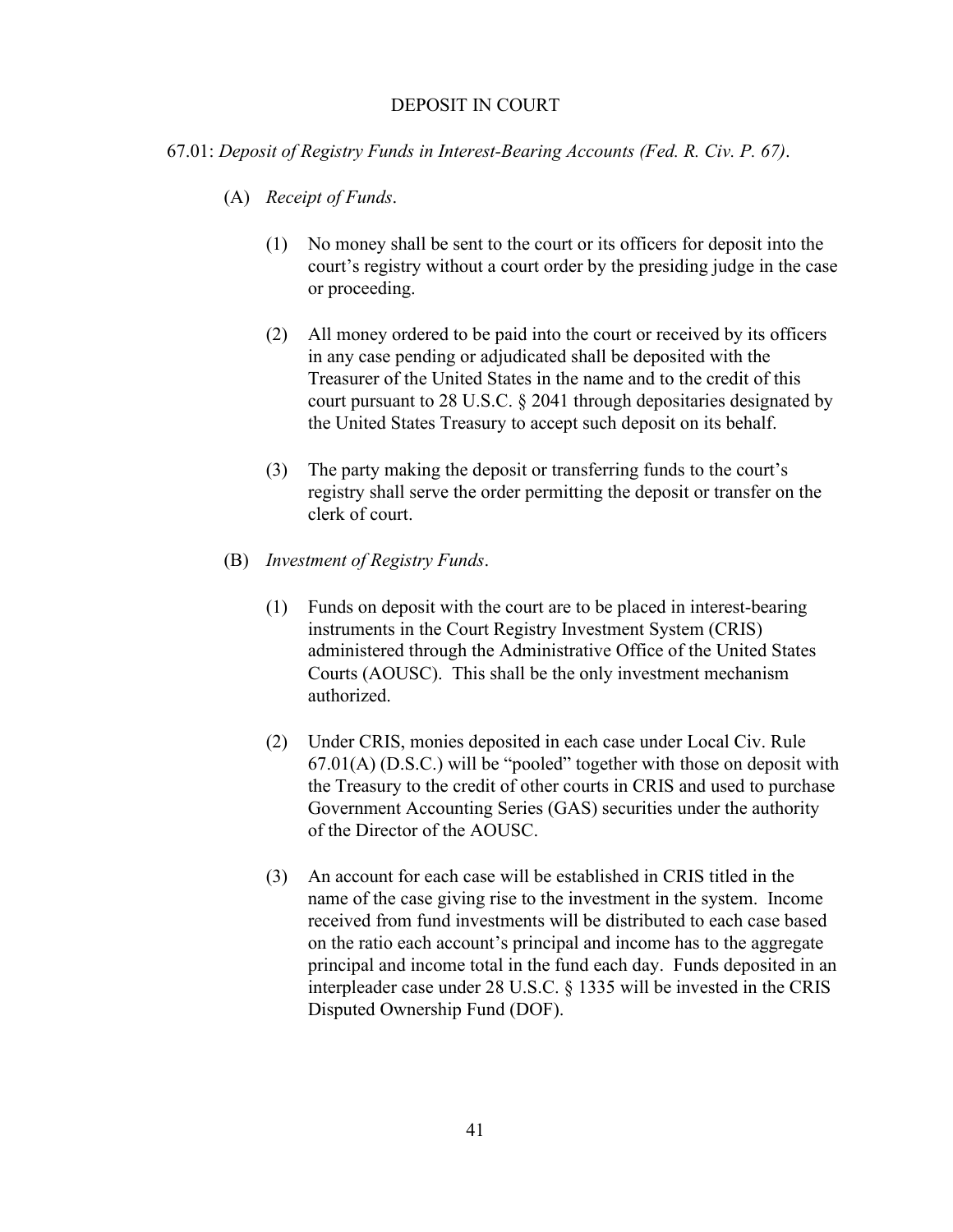### (C) *Registry Investment Fee*.

- (1) The custodian is authorized and directed by this rule to deduct, for maintaining accounts in the fund, the DOF fee. The proper DOF fee is to be determined on the basis of the rates published by the Director of the AOUSC as approved by the Judicial Conference.
- (2) If registry fees were assessed against the case prior to the deposit into CRIS, no additional registry fee will be assessed.
- (3) The Director of the AOUSC, as custodian for CRIS, is authorized and directed to:
	- (i) deduct the CRIS fee for management of the Liquidity Fund (or other Alternative Fund);
	- (ii) deduct the DOF fee for management and tax administration of the CRIS DOF; and
	- (iii) provide tax administration services for the CRIS DOF, including the withholding and payment of federal taxes on behalf of the CRIS DOF.

### CONDEMNATION OF PROPERTY

71.01: *Land Condemnation Proceedings*. The clerk of court is authorized to establish a master file in condemnation actions where the United States files separate actions, and a single declaration of taking in the master file shall constitute the same in each of the actions to which it relates.

### UNITED STATES MAGISTRATE JUDGES

73.01: *Authority of United States Magistrate Judges.*

- (A) *Full-Time and Part-Time Magistrate Judges*. In addition to the powers and duties prescribed by 28 U.S.C. § 636, each United States magistrate judge is authorized to perform the following duties:
	- (1) Conduct extradition proceedings in accordance with 18 U.S.C. § 3184.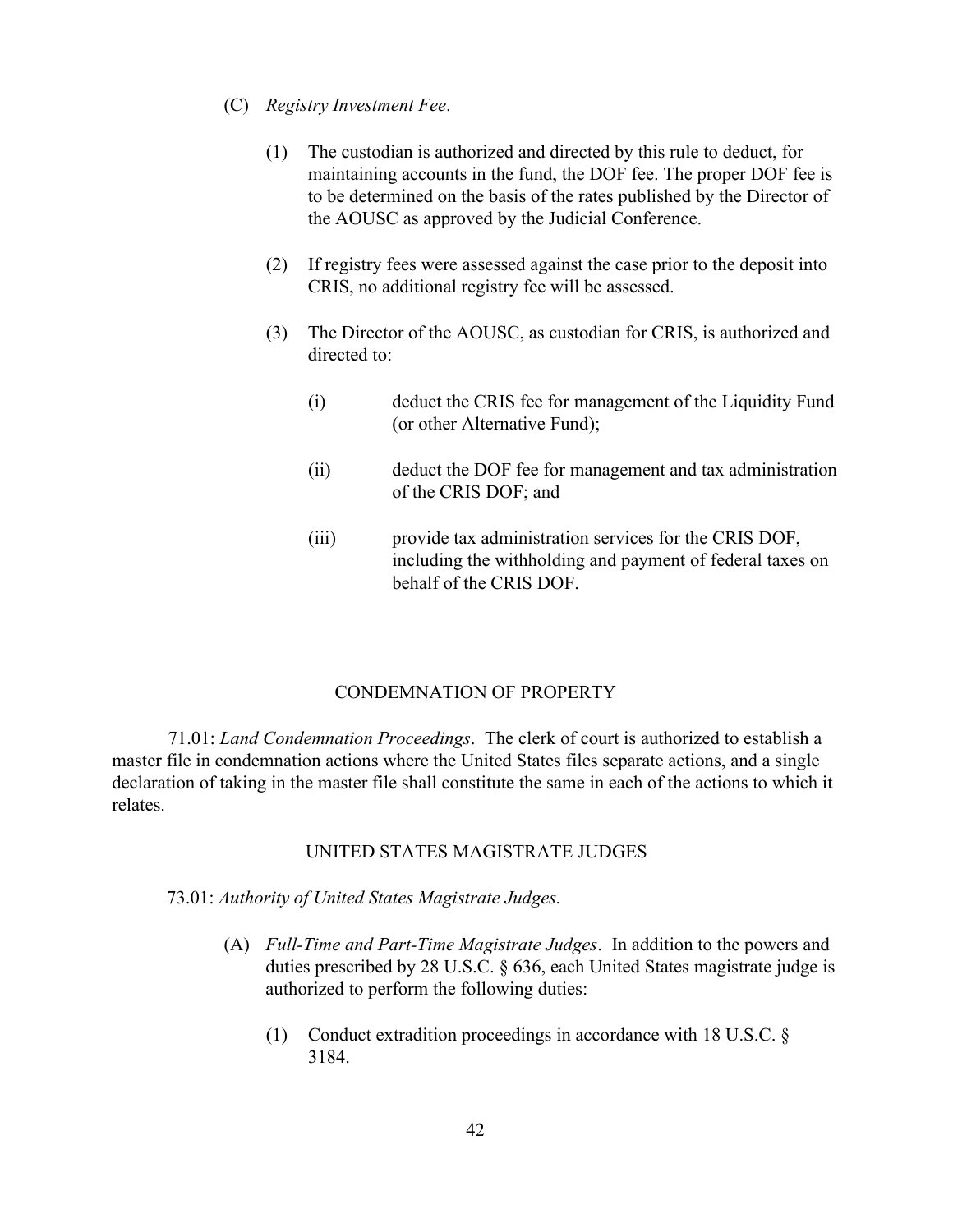- (2) Try persons accused of and sentence persons convicted of misdemeanors committed within this district in accordance with 18 U.S.C. § 3401.
- (B) *Full-Time Magistrate Judges*. Full-time magistrate judges are authorized to conduct any or all proceedings in any civil case that is filed in this court in accordance with 28 U.S.C. § 636(c), upon consent of the parties and order of the district judge to whom the case was assigned, pursuant to Local Civ. Rule 73.02(B)(1) (D.S.C.).

#### 73.02: *Assignment of Duties to Magistrate Judges.*

- (A) *Criminal Cases*.
	- (1) *Misdemeanor Cases*. All misdemeanor cases shall be assigned by the clerk of court to the full-time or part-time magistrate judge designated for the division in which the case is brought.
	- (2) *Felony Cases*. All felony cases shall be assigned by the clerk of court to the full-time or part-time magistrate judge designated for the division in which the case is brought for the conduct of an arraignment and for such pretrial proceedings as are directed by the district judge.
- (B) *Civil Cases*.
	- (1) *Consensual References*. Where the parties consent to trial and disposition of a case by a full-time magistrate judge pursuant to 28 U.S.C. § 636(c), such case shall, upon the order of the district judge to whom it was assigned, be reassigned to the full-time magistrate judge designated for the division in which the case is brought.
	- (2) *Automatic References*. The clerk of court shall assign the following matters to a full-time magistrate judge upon filing:
		- (a) All motions for remand, dismissal, or judgment on the pleadings in actions filed under 42 U.S.C.  $\S$  405(g) for review of an administrative determination regarding entitlement to benefits under the Social Security Act and related statutes.
		- (b) All motions for leave to proceed *in forma pauperis*.
		- (c) All pretrial proceedings in applications for post-conviction review under the provisions of 28 U.S.C. § 2241, 28 U.S.C. § 2254, and mandamus relief as well as for relief sought by persons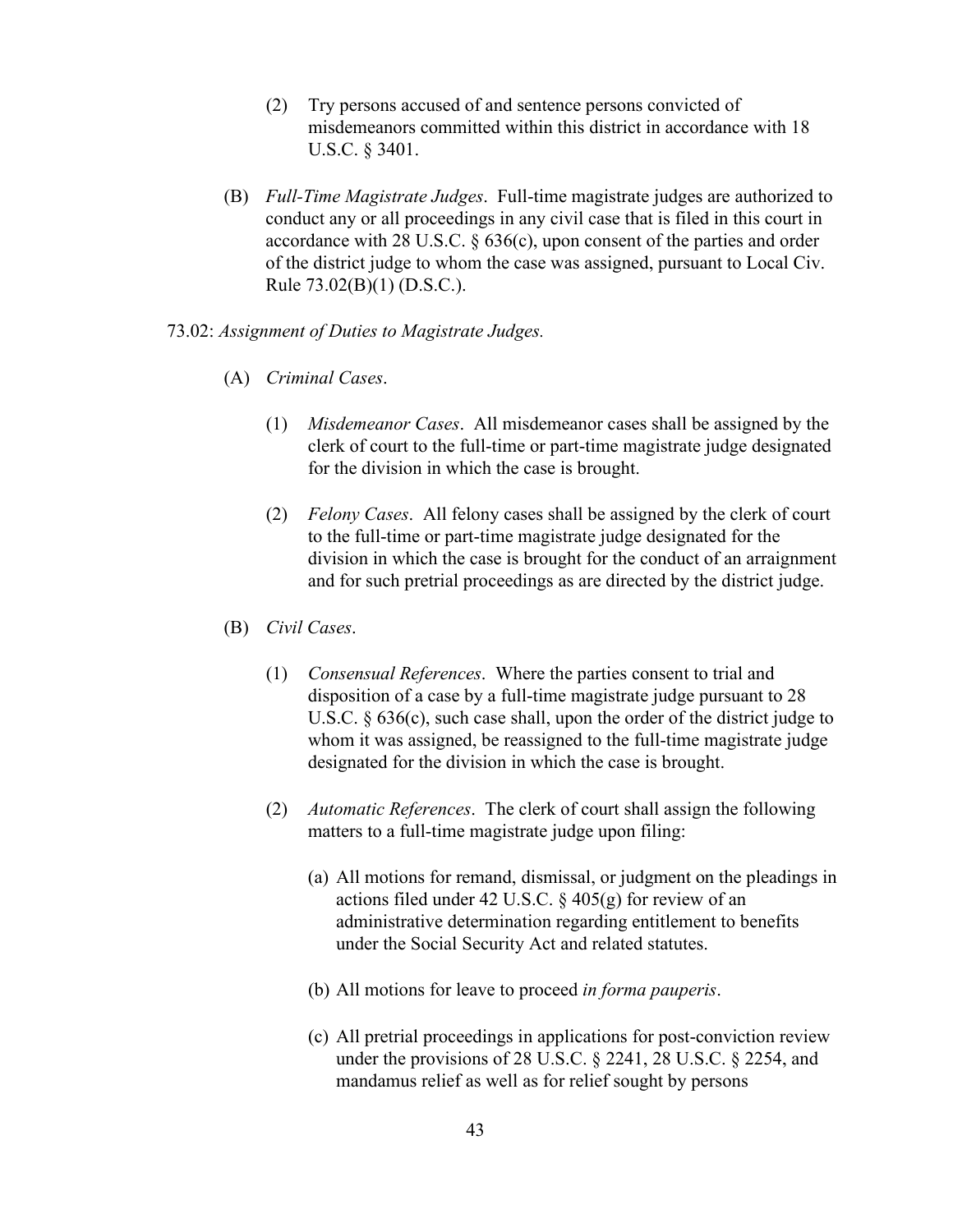challenging any form of custody under other federal jurisdictional statutes. This rule does *not* apply to actions arising under 28 U.S.C. § 2255.

- (d) All pretrial proceedings in civil rights cases challenging prison conditions or conditions of confinement.
- (e) All pretrial proceedings involving litigation by individuals proceeding *pro se*.
- (f) All pretrial proceedings in civil rights cases arising out of the criminal process not covered by Local Civ. Rule  $73.02(B)(2)(d)$ (D.S.C.) above.
- (g) All pretrial proceedings involving litigation arising out of employment discrimination cases invoking federal statutes that proscribe unfair discrimination in employment, including 42 U.S.C. §§ 1981-1986; 42 U.S.C. § 2000e-2; 42 U.S.C. § 2000e16(a); 29 U.S.C. § 206(d); 29 U.S.C. §§ 621-634; 29 U.S.C. § 794; 29 U.S.C. § 2601 *et seq*. (Family and Medical Leave Act); or 42 U.S.C. § 12101 *et seq*. (Americans with Disabilities Act).
- (C) *Method of Case Assignment*.
	- (1) *Civil Cases*. For the convenience of administration, unless otherwise specified herein or by specific order of the chief judge of the district, references of civil cases shall be assigned by division as follows:
		- (a) Magistrate judge(s) in Columbia shall be assigned cases filed in the Columbia, Orangeburg, Aiken, and Rock Hill Divisions.
		- (b) Magistrate judge(s) in Charleston shall be assigned cases filed in the Charleston and Beaufort Divisions.
		- (c) Magistrate judge(s) in Greenville shall be assigned cases filed in the Greenville, Spartanburg, Anderson, and Greenwood Divisions.
		- (d) Magistrate judge(s) in Florence shall be assigned cases filed in the Florence Division.
		- (e) If there is more than one magistrate judge in a division, the cases covered by (a) - (d) above shall be assigned to those magistrate judges on a rotational basis.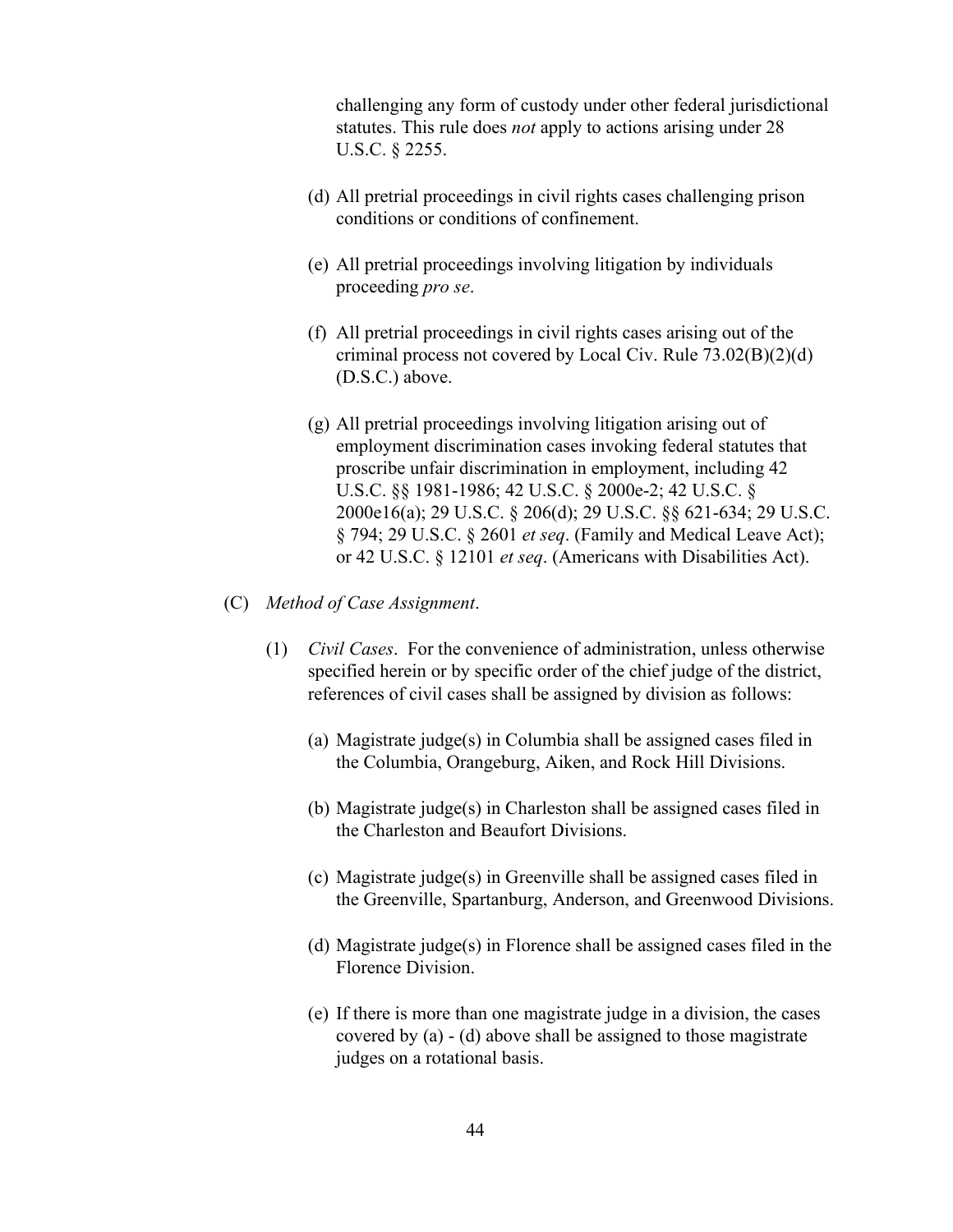- (f) All cases challenging conditions of confinement filed by a federal prisoner incarcerated in this judicial district shall be assigned to all magistrate judges on a rotational basis.
- (g) All related cases involving the same parties shall be assigned to the same magistrate judge.
- (2) *Social Security Cases*. Social Security cases shall be assigned to the full-time magistrate judges on a rotational basis without regard to division of filing.
- (3) *Post-Conviction Review and Cases Arising Out of Confinement.* Petitions for habeas corpus relief, mandamus relief, and civil rights cases described in Local Civ. Rule 73.02(B)(2)(c) and (d) (D.S.C.) shall be assigned to full-time magistrate judges on a rotational basis without regard to division of filing.
- (4) *Other Cases Arising Out of the Criminal Process*. Civil rights cases arising out of the criminal process that do not involve the potential release from custody or the general conditions of confinement, such as those relating to arrest or criminal process, shall be assigned on a divisional basis to a full-time magistrate judge.
- (5) *Employment Discrimination Cases*. Employment discrimination cases shall be assigned in the division where they are filed except as necessary for caseload equalization.
- (6) *Pro Se Litigants With Prior Cases.* New cases filed by *pro se* litigants with prior cases shall, if possible, be assigned to the magistrate judge and district judge to whom the prior case was assigned unless the prior case was assigned as a related case.

Nothing in this subsection shall limit the district-wide jurisdiction of a magistrate judge, prohibit a district judge from assigning a specific matter to a specific magistrate judge or prohibit the reassignment of a specific matter between magistrate judges on the concurrence of the magistrate judges and district judge involved.

(D) *General*. Nothing in these rules shall preclude the court or a district judge from reserving any proceeding for conduct by a district judge, rather than a magistrate judge. The court, moreover, may by order modify the method of assigning proceedings to a magistrate judge as changing conditions may warrant.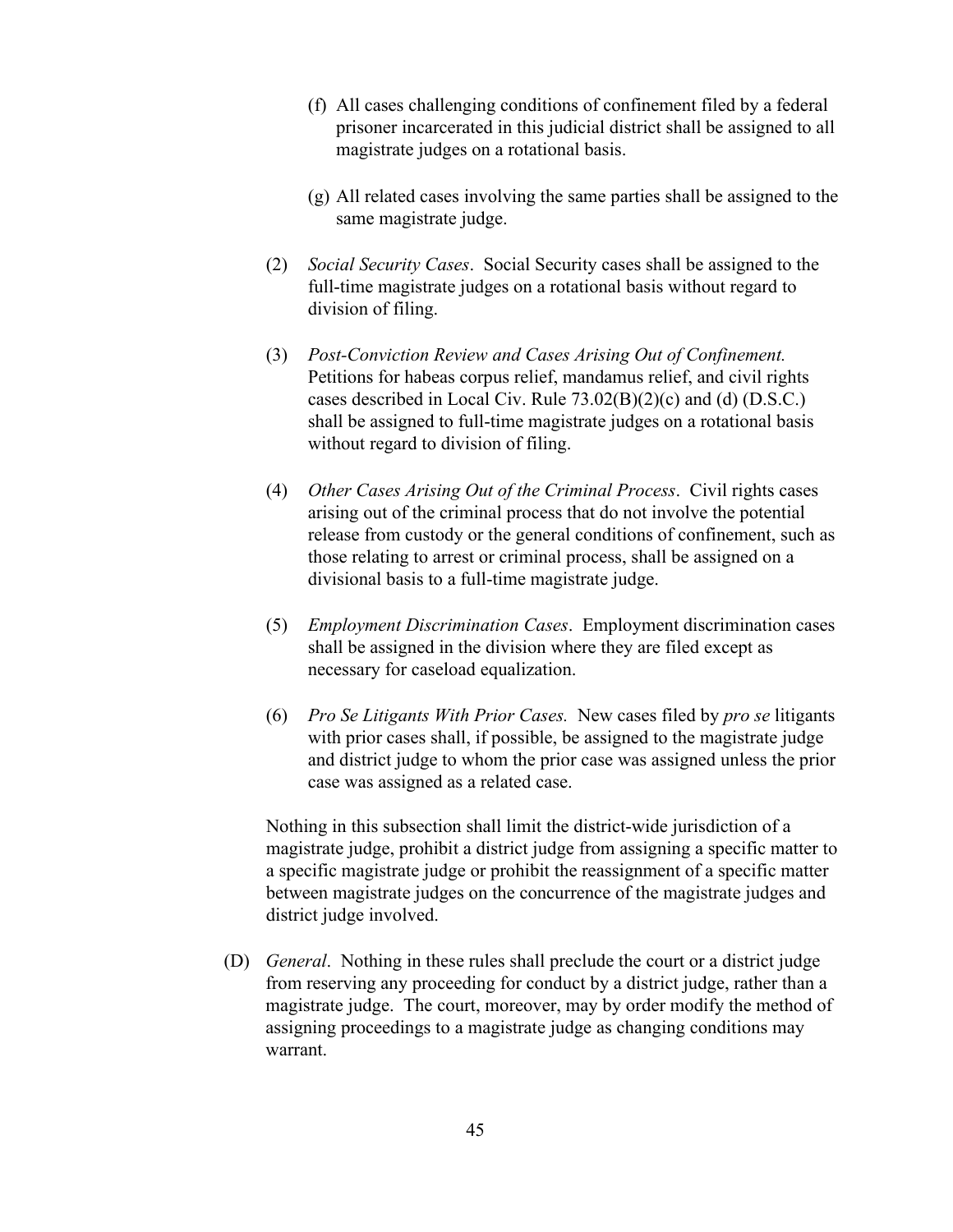- 73.03: *Special Provisions for Consent for Reference of Civil Cases Under 28 U.S.C. § 636(c).*
	- (A) *Notice*. Unless otherwise directed by the court, the clerk of court shall notify the parties in all civil cases that they may consent to have a magistrate judge conduct any and all proceedings in the case and order the entry of a final judgment. Notice may be provided by attachment of an appropriate form document to the scheduling order or pre-scheduling order. In categories of cases in which scheduling orders are not generally issued  $(i.e., cases$  exempt under Fed. R. Civ. P.  $26(a)(1)(B)$  and that are not exempted by the court from this requirement, the clerk of court will forward the notice to all parties after a defendant appears.
	- (B) *Execution of Consent*. The parties may consent by submitting a proposed consent to reference signed by all parties.
	- (C) *Approval*. After the consent forms have been signed and filed, the clerk of court shall transmit a proposed order of reference to the district judge to whom the case has been assigned for approval in his or her discretion.

## RULES BY DISTRICT COURT

### ATTORNEYS AND STUDENT PRACTICE

#### 83.I.01: *Roll of Attorneys*.

- (A) The bar of this court consists of those attorneys heretofore admitted and those attorneys hereafter admitted as prescribed by Local Civ. Rule 83.I.01- 83.I.03 (D.S.C.).
- (B) Admission to practice before the district court is a prerequisite to practice in the bankruptcy division. Any prohibition or limitation on the right to practice shall apply in both divisions absent express limitation in the controlling order. This rule does not preclude the bankruptcy division from imposing additional knowledge requirements (*e.g*., bankruptcy rules and statutes) for practice in that division or requiring additional training as a condition for authorization to file electronically.

83.I.02: *Eligibility*. A member in good standing of the bar of the South Carolina Supreme Court is eligible for admission to the bar of this court. Suspension or revocation of the right to practice by the South Carolina Supreme Court shall automatically effect the same suspension or revocation of the right to practice in this court subject to this court's reservation of the right to impose greater discipline. *See infra* RDE II(G).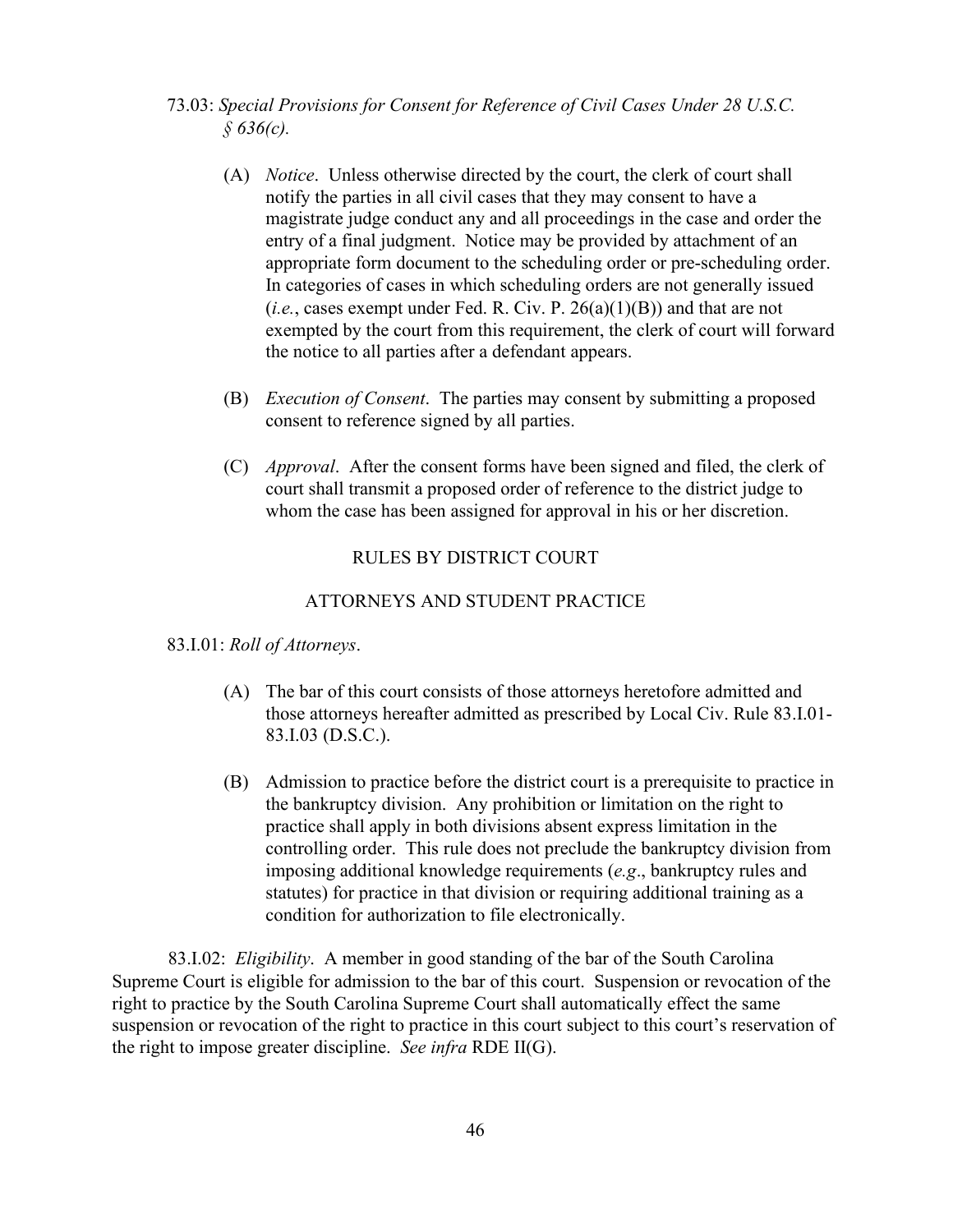83.I.03: *Procedure for Admission*. Before being presented to the district court for taking the required oath, an applicant for admission shall certify in a written application that such applicant:

- (A) Is a member in good standing of the bar of the South Carolina Supreme Court.
- (B) Has studied the Federal Rules of Civil and Criminal Procedure, the Federal Rules of Evidence, the South Carolina Rules of Professional Conduct (Rule 407 of the South Carolina Appellate Court Rules), and the Local Civil and Criminal Rules of this court.
- (C) Has either completed the required trial experiences listed in Rule 403 of the South Carolina Appellate Court Rules for the examination and admission of persons to practice in South Carolina or has completed a "judicial clerkship with equivalent courtroom experience" as defined below and certified by the judge for whom the clerkship was served.

A "judicial clerkship with equivalent courtroom experience" requires that all of the following be satisfied: (1) the applicant must have served for at least one year as a law clerk to a federal or state judge; (2) the applicant must have observed the equivalent of at least four complete trials (jury selection through verdict); (3) the applicant must have observed at least six oral arguments of motions or appeals; and (4) at least two of the trial equivalents and two of the oral arguments referenced above must have been in the federal court system.

An applicant may demonstrate satisfaction of these requirements by submitting a certification signed by the judge for whom the clerkship was served in the form provided by the clerk of court. To the extent an applicant relies on experiences beyond the clerkship to satisfy the requirements of (2)(4) above, he or she should attach a partially completed state court form (S.C. App. Ct. Rule 403(e)) or comparable documentation of the required courtroom experience.

In addition to these certifications, the written application shall contain the certification of two attorneys who are members in good standing of the bar of this court that, to the best of their knowledge, information, and belief, the applicant is of good moral character and professional reputation and meets the requirements for admission.

The applicant shall file the application, accompanied by the appropriate fee, with the clerk of court. The appropriate fee at the time of filing is established in the District Court Miscellaneous Fee Schedule issued in accordance with 28 U.S.C. § 1914(b). If the application is in order and upon approval of the court, the clerk of court shall then issue to the applicant a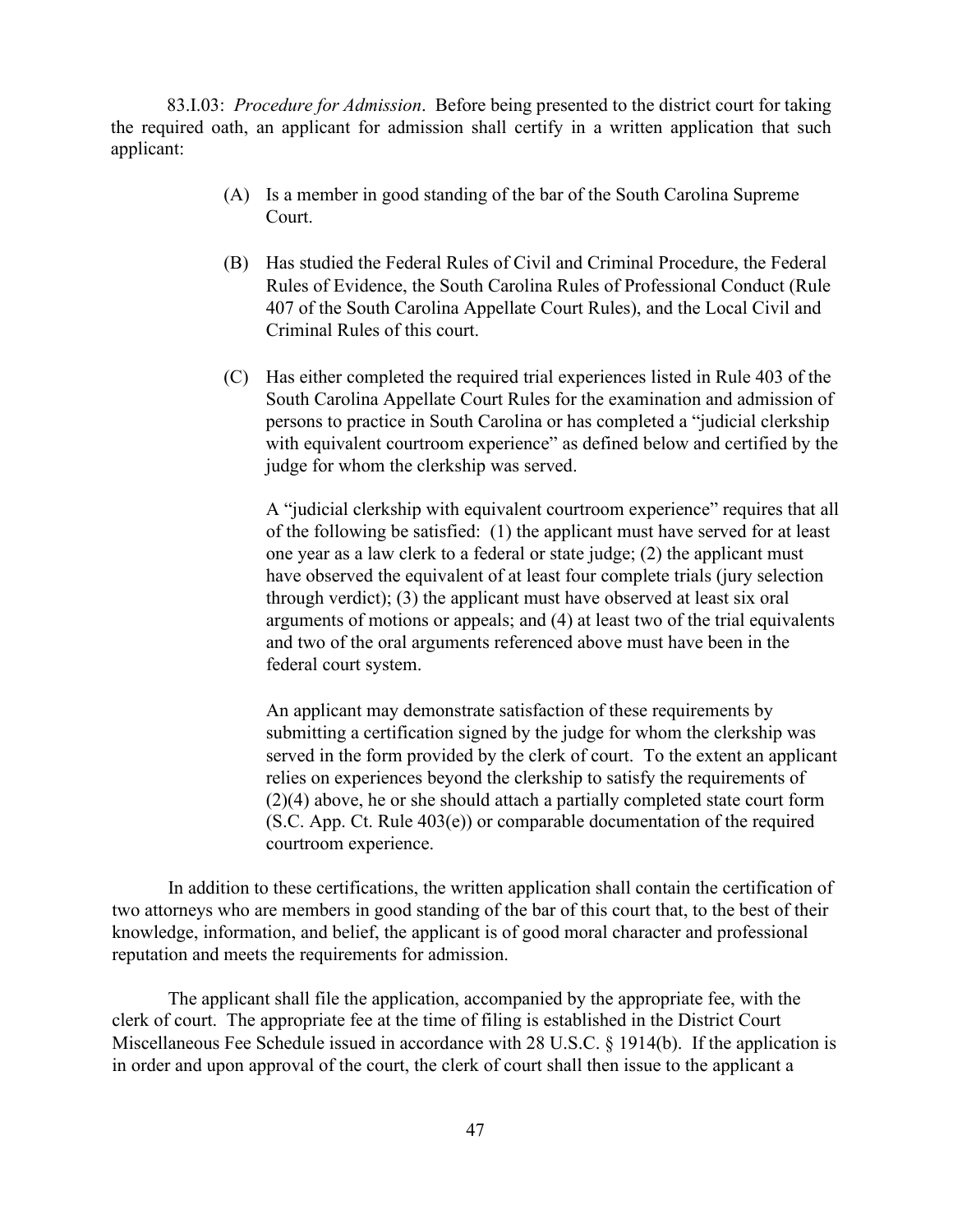certificate of admission to the bar of this court. *See* Local Civ. Rule 5.02 (D.S.C.) (Filing With the Clerk).

## 83.I.04: *Representation by Local Counsel Who Must Sign All Pleadings*.

- (A) Except as provided in subsection (B) below, litigants in civil and criminal actions, other than parties appearing pro se, must be represented by at least one member of the bar of this court who shall sign each pleading, motion, discovery procedure, or other document served or filed in this court. The attorney identification number is also required on each pleading, motion, discovery procedure, or other document served or filed in this court.
- (B) The following attorneys are exempt from the requirements of Local Civil Rules 83.I.01-83.I.06, except for Rule 83.I.05(B):
	- (1) United States Department of Justice attorneys attending to the interests of the United States, pursuant to 28 USC §§ 515(a) and 517; and
	- (2) Social Security Administration attorneys serving as Special Assistant United States Attorneys to represent the agency in court.

Such attorneys shall sign each pleading, motion, discovery procedure, or other document served or filed in this court.

### 83.I.05: *Appearances by Attorneys Not Admitted in the District*.

- (A) Upon motion of an attorney admitted to practice before this court, any person who is a member in good standing of the bar of a United States district court and the bar of the highest court of any state or the District of Columbia may be permitted to appear in a particular matter in association with a member of the bar of this court. A motion seeking admission under this rule:
	- (1) Shall be accompanied by an application and affidavit setting forth the movant's qualifications for admission and the movant's agreement to abide by the ethical standards governing the practice of law in this court.
	- (2) Shall include a certification by the applicant that counsel has read Local Civ. Rule 30.04 (D.S.C.) (Conduct During Depositions).
	- (3) Shall be submitted to this court upon the forms prescribed by this court that can be obtained on this court's Web site or from the office of the clerk of court.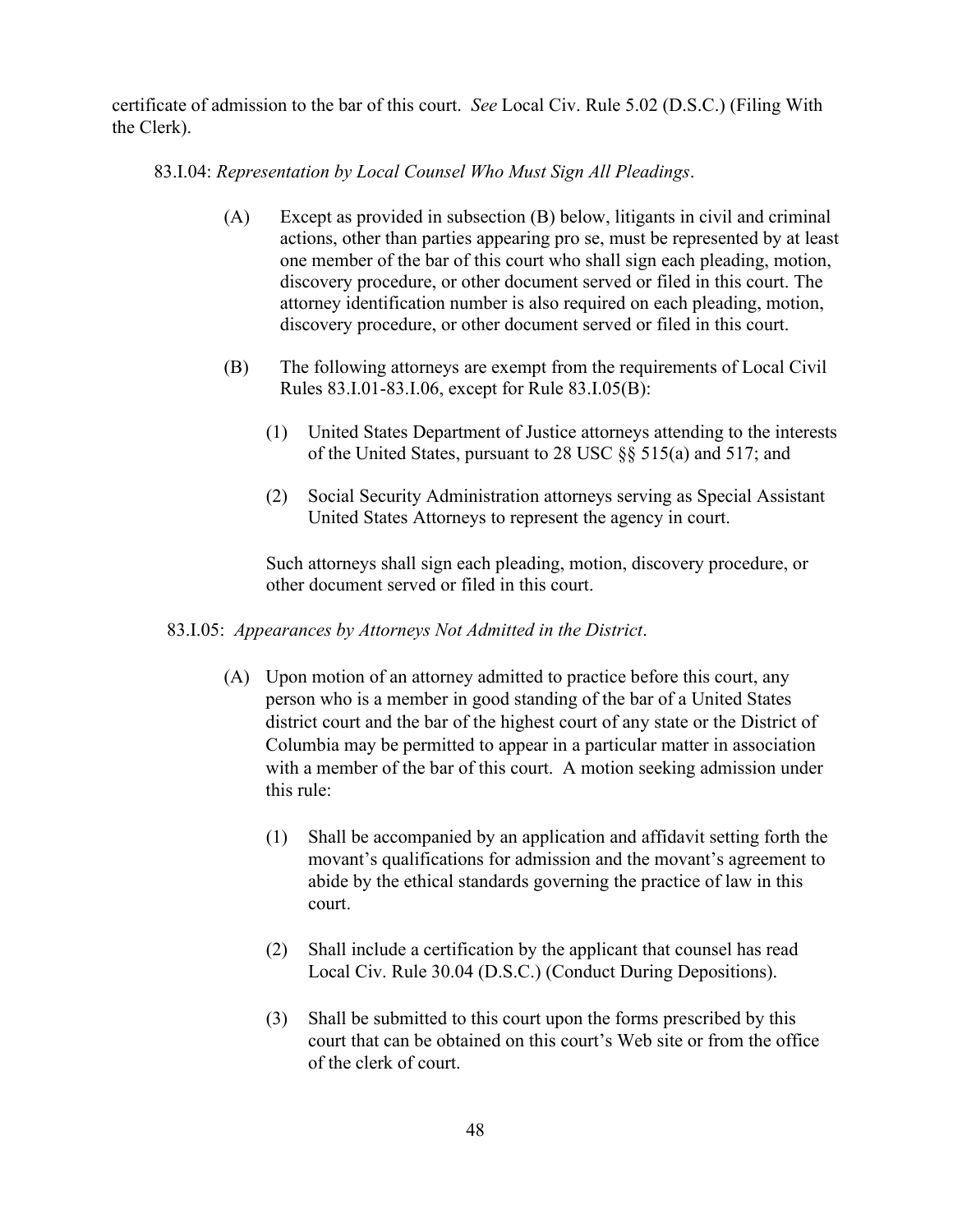- (4) Shall be accompanied by the appropriate fee.
- (5) Shall include a certificate of consultation. *See* Local Civ. Rule 7.02  $(D.S.C.).<sup>21</sup>$
- (B) The appearance of an attorney pursuant to this rule shall confer jurisdiction upon this court for any alleged misconduct in any matter related to the action for which the appearance is allowed. The court may revoke admission under this rule at its discretion.
- (C) This rule is intended to allow for occasional appearances by attorneys who do not conduct a substantial portion of their practices in this district. It is not intended to substitute for regular admission to the bar of this court. In determining whether admission under this rule would violate its intended purpose, the court may consider, *inter alia*, whether the attorney resides in South Carolina (and, if so, the length of the residence); the frequency with which the attorney appears in the state and federal courts located in this state; the proportion of the attorney's practice attributable to cases filed in South Carolina, and other factors suggested by *South Carolina Medical Malpractice Joint Underwriting Ass'n v. Froelich*, 377 S.E.2d 306, 307-08 (S.C. 1989), that, while not binding, has been adopted as a guide by this court.

83.I.06: *Pleadings, Service, and Attendance by Local Counsel in Cases Where Out-of-State Attorneys Appear*. Pleadings and other documents filed in a case where an attorney who is not admitted to the bar of this court appears pursuant to Local Civil Rule 83.I.05 shall contain the individual name, firm name, address, and phone number of both the attorney making a special appearance under that rule and of the associated local counsel. In such a case, the service of all pleadings and notices as required shall be sufficient if served upon only the associated local counsel. Unless excused by the court, the associated local counsel shall be present at all pretrial conferences, hearings, and trials and may, but is not required, to attend discovery proceedings or other proceedings that are not before the court. Local counsel is expected to be prepared to actively participate in all proceedings before the court if necessary.

<sup>&</sup>lt;sup>21</sup> The consultation requirement found in Local Civ. Rule 7.02 (D.S.C.) is applicable to motions under this rule. It is the general practice in this district to grant motions under Local Civ. Rule 83.I.05 (D.S.C.) immediately upon receipt by the court, if they are proper in form and absent notice that opposing counsel has indicated an intention to object. Prior consultation and disclosure of opposing counsel's stated intention are necessary to facilitate this process.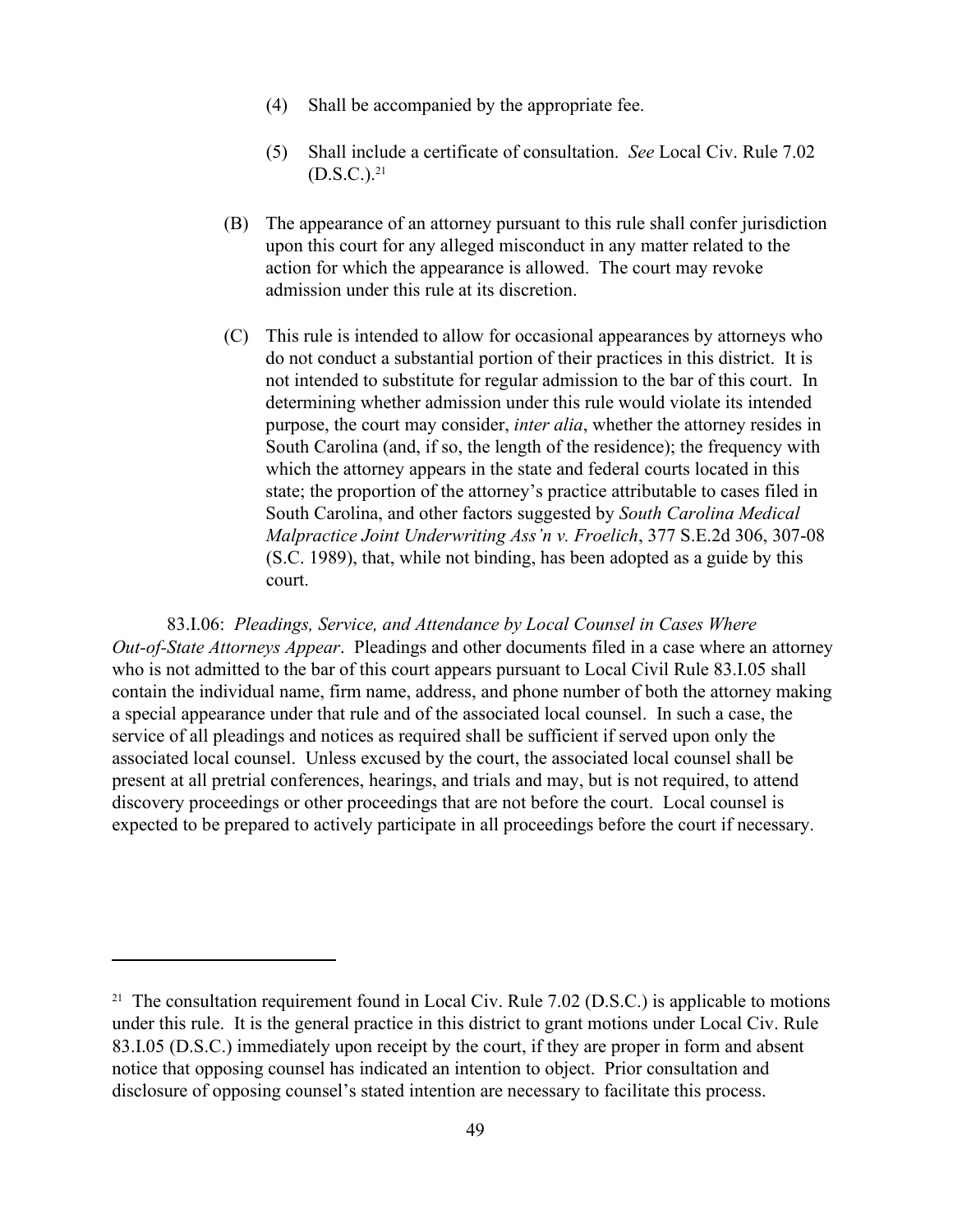83.I.07: *Withdrawal of Appearance*. No attorney whose appearance has been entered may withdraw his or her representation or be relieved as counsel except with leave of court on motion filed pursuant to this rule.

- (A) If the withdrawal will not leave the party unrepresented, the motion shall state whether it is with the consent of  $(1)$  the party and  $(2)$  those attorney(s) who will remain as counsel for the party. If the required consents have not been obtained, moving counsel shall show good cause why the relief should be granted and shall give notice to the party as required under subpart (B)(3). If new counsel are to be substituted, they must enter an appearance before the motion to withdraw will be granted.
- (B) If the withdrawal will leave the party unrepresented, the motion shall:
	- (1) Include the mailing address and telephone number for the party.
	- (2) If the party is a corporation, partnership, association, other legal entity, or any person proceeding in a representative capacity, state that the party has been informed that (a) it may not proceed without counsel, (b) its counsel must be admitted in this district, and (c) it may be held in default or have its claims dismissed if it fails to obtain replacement counsel within a reasonable time.
	- (3) Be filed along with either a consent to withdrawal signed by the party or a certification that the party has been provided a copy of the motion and an explanation of the party's right to object to withdrawal. The explanation shall inform the party of the date the motion was filed and state that any response must be received by the court within seventeen (17) days of the filing date. If the party is a natural person, the explanation shall advise that the response may be in the form of a letter signed by the party. If the party is a corporation, partnership, association, other legal entity, or any person proceeding in a representative capacity, the explanation shall advise that the response must be filed by counsel.
- (C) If the withdrawing attorney was movant for an attorney admitted pro hac vice, another attorney must file a certification that he or she accepts the duties of local counsel.
- (D) In the event an attorney dies or becomes incapacitated, any attorney involved in the action who is aware of the death or incapacitation should inform the court.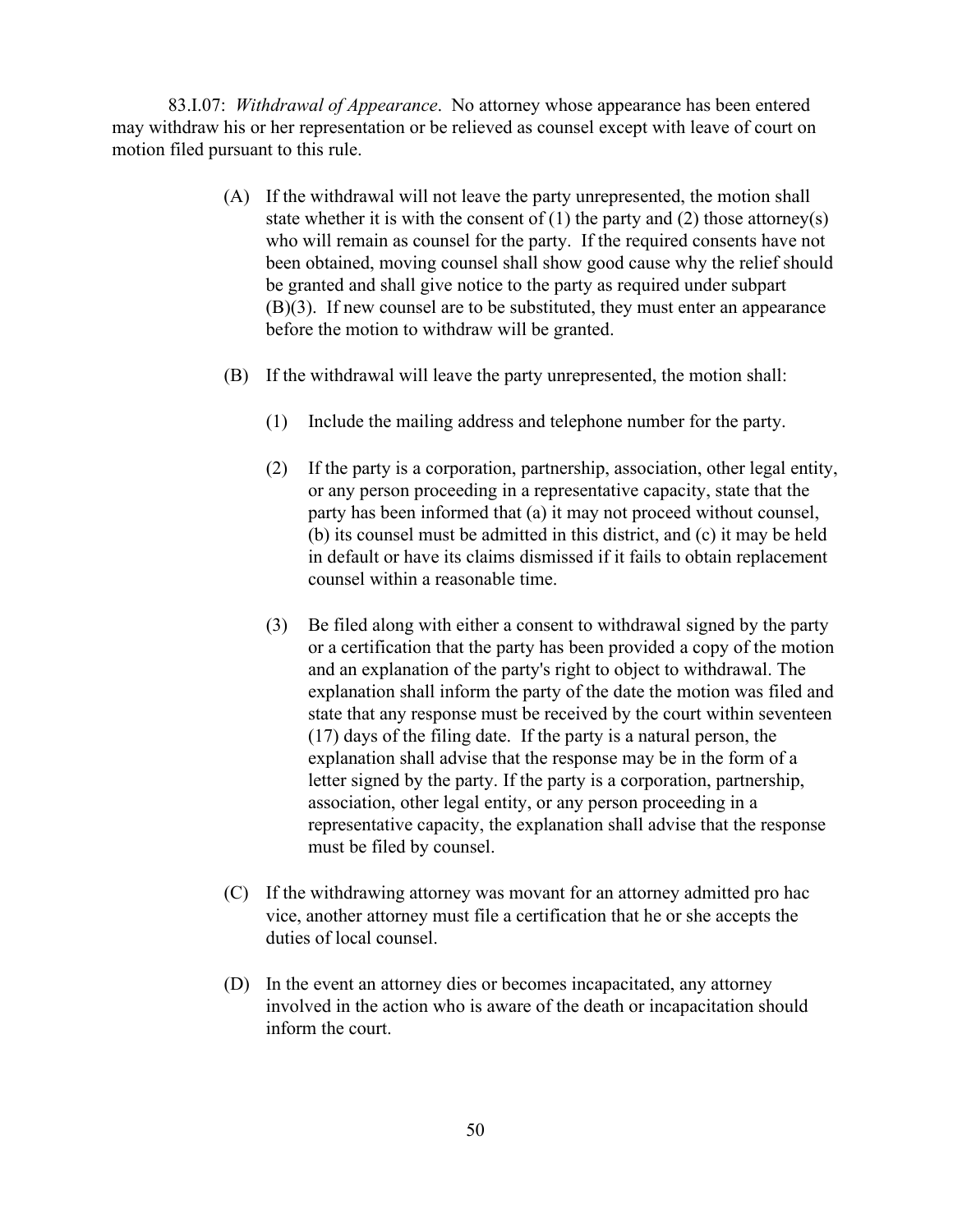### 83.I.08: *Rules of Disciplinary Enforcement ("RDE")*.

- (A) All counsel admitted to practice before this court or admitted for the purpose of a particular proceeding (*pro hac vice*) shall be admitted subject to the following rules, conditions, and provisions.
- (B) For purposes of these rules, "this court" includes the bankruptcy division of the District of South Carolina unless otherwise indicated. All duties imposed on or notices required to be provided to the clerk of court refer to the clerk of the district court. The clerk of the district court shall ensure that notices of suspension or reinstatement, or other notices respecting an attorney's right to practice in this court, are promptly forwarded to the clerk of the bankruptcy division.

# *RDE RULE I ATTORNEYS CONVICTED OF CRIMES*

- (A) Upon the filing with this court of a certified copy of a judgment of conviction demonstrating that any attorney admitted to practice before this court has been convicted in any court of the United States, or the District of Columbia, or of any state, territory, commonwealth or possession of the United States of a serious crime as hereinafter defined, this court may enter an order immediately suspending that attorney, whether the conviction resulted from a plea of guilty, or nolo contendere or from a verdict after trial or otherwise, and regardless of the pendency of any appeal, until final disposition of a disciplinary proceeding to be commenced upon such conviction. A copy of such order shall immediately be served upon the attorney. Upon good cause shown, this court may set aside such order when it appears that the interests of justice require the same.
- (B) The term "serious crime" shall include any felony and any lesser crime a necessary element of which, as determined by the statutory or common law definition of such crime in the jurisdiction where the judgment was entered, involves false swearing, misrepresentation, fraud, willful failure to file income tax returns, deceit, bribery, extortion, misappropriation, theft, or an attempt or a conspiracy or solicitation of any other to commit a "serious crime."
- (C) A certified copy of a judgment of conviction of an attorney for any crime shall be conclusive evidence of the commission of that crime in any disciplinary proceeding instituted against that attorney based, in whole or in part, upon the conviction.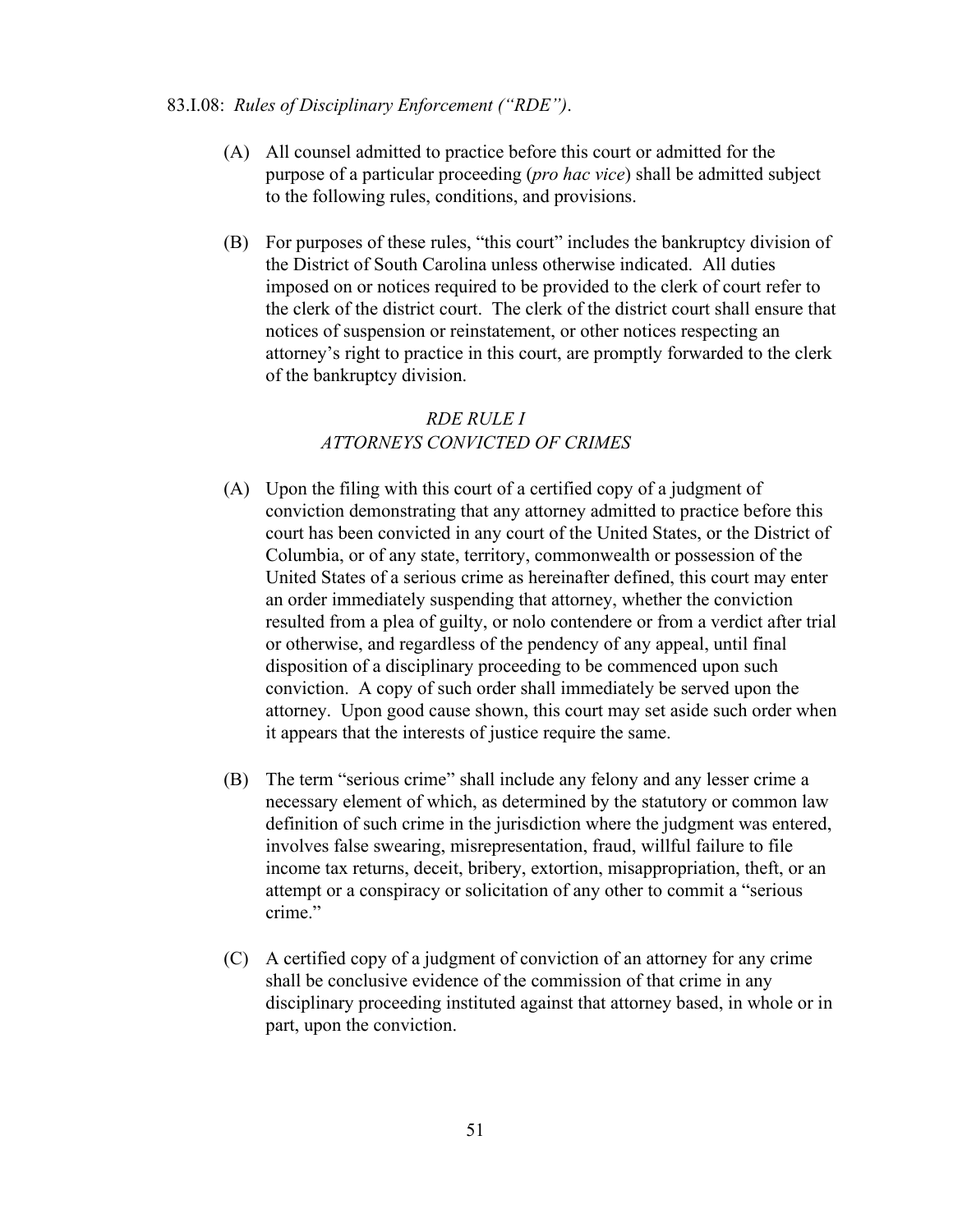- (D) Upon the filing of a certified copy of a judgment of conviction of an attorney for a serious crime, this court, in addition to suspending that attorney in accordance with the provisions of this rule, may also refer the matter to counsel for the institution of a disciplinary proceeding before this court in that the sole issue to be determined shall be the extent of the final discipline to be imposed as a result of the conduct resulting in the conviction, provided that a disciplinary proceeding so instituted will not be brought to final hearing until all appeals from the conviction are concluded.
- (E) Upon the filing of a certified copy of a judgment of conviction of an attorney for a crime not constituting a "serious crime," this court may refer the matter to counsel for whatever action counsel may deem warranted, including the institution of a disciplinary proceeding before this court; provided, however, that this court in its discretion may make no references with respect to convictions for minor offenses.
- (F) An attorney suspended under the provisions of this rule will be immediately reinstated upon the filing of a certificate demonstrating that the underlying conviction of a serious crime has been reversed but the reinstatement will not terminate any disciplinary proceeding then pending against the attorney, the disposition of which shall be determined by this court on the basis of all available evidence pertaining to both guilt and the extent of discipline to be imposed.

# *RDE RULE II DISCIPLINE IMPOSED BY OTHER COURTS*

- (A) Any attorney admitted to practice before this court shall, upon being subjected to public discipline by any other court of the United States or the District of Columbia, or by a court of any state, territory, commonwealth or possession of the United States, inform the clerk of court in writing within fourteen (14) days of such action. *See supra* Local Civ. Rule 83.I.08(B) (D.S.C.) (the clerk of the district court shall inform the clerk of the bankruptcy division).
- (B) Upon the filing of a certified or exemplified copy of a judgment or order demonstrating that an attorney admitted to practice before this court has been subjected to public discipline by another court, this court may impose reciprocal or other discipline pursuant to the procedures set forth below. Prior to imposing any discipline, the court shall issue a notice directed to the attorney containing:
	- (1) A copy of the judgment or order from the other court and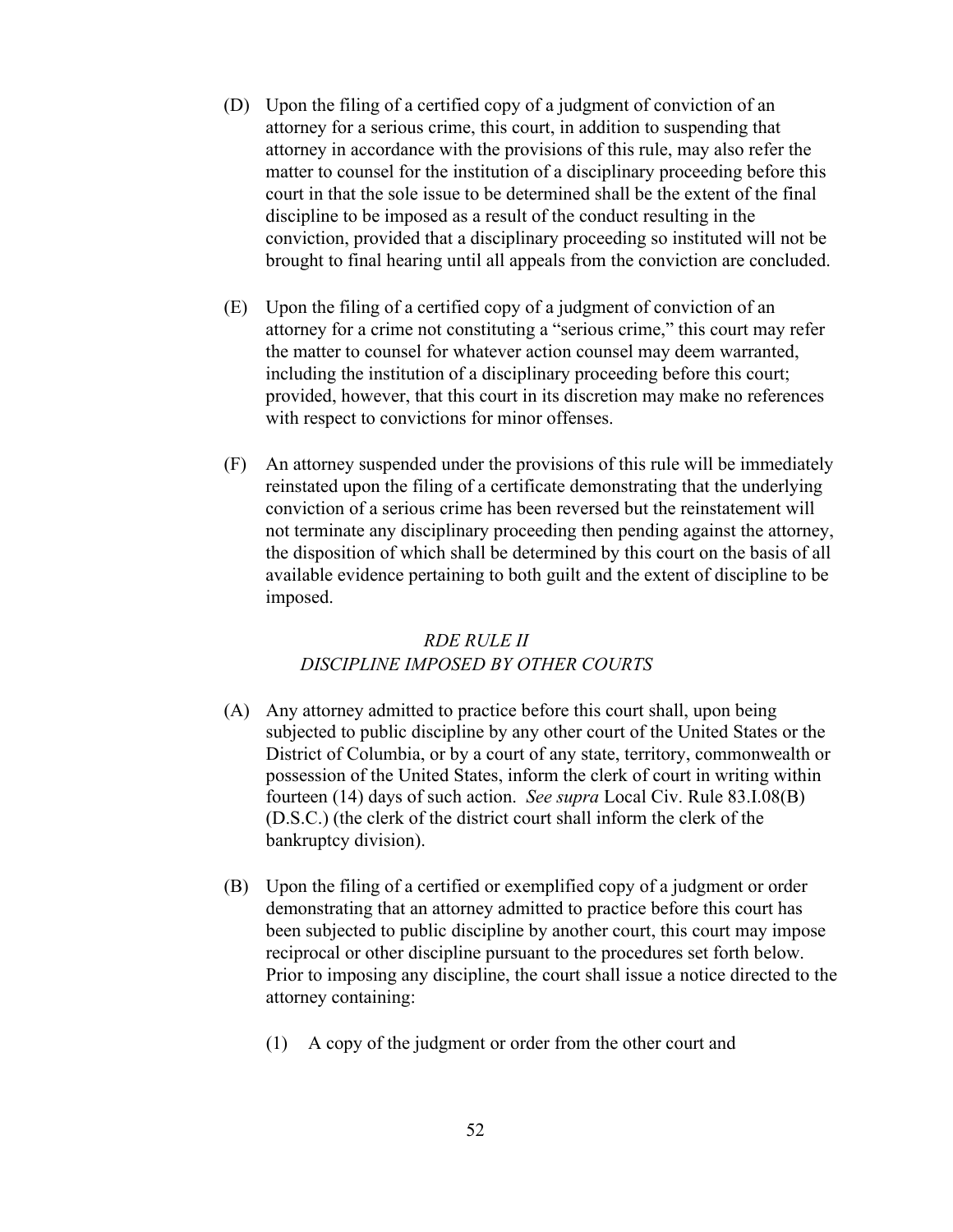- (2) An order to show cause directing that the attorney inform this court within thirty (30) days after service of that order upon the attorney, personally or by mail, of any claim by the attorney predicated upon the grounds set forth in (D) hereof that the imposition of the identical discipline by this court would be unwarranted and the reasons therefor.
- (C) In the event the discipline imposed in the other jurisdiction has been stayed there, any reciprocal discipline imposed in this court shall be deferred until such stay expires.
- (D) Upon the expiration of thirty (30) days from service of the notice issued pursuant to the provisions of (B) above, this court shall impose the identical discipline unless the respondent-attorney demonstrates, or this court finds, that upon the face of the record upon which the discipline in another jurisdiction is predicated, it clearly appears that one or more of the following circumstances applies:
	- (1) That the procedure was so lacking in notice or opportunity to be heard as to constitute a deprivation of due process.
	- (2) That there was such an infirmity of proof establishing the misconduct as to give rise to the clear conviction that this court could not, consistent with its duty, accept as final the conclusion on that subject.
	- (3) That the imposition of the same discipline by this court would result in grave injustice.
	- (4) That the misconduct established is deemed by this court to warrant substantially different discipline.

Where this court determines that any of the above elements exist, it shall enter such other order as it deems appropriate.

- (E) In all other respects, a final adjudication in another court that an attorney has been guilty of misconduct shall conclusively establish the misconduct for purposes of a disciplinary proceeding in this court.
- (F) This court may at any stage appoint counsel to prosecute the disciplinary proceedings or defend a respondent-attorney. *See infra* RDE V(A).
- (G) If an attorney admitted to practice before this court is disbarred or suspended by the South Carolina Supreme Court, such suspension or disbarment shall be immediately effective in this court. The nature and term of discipline shall be identical unless this court determines that the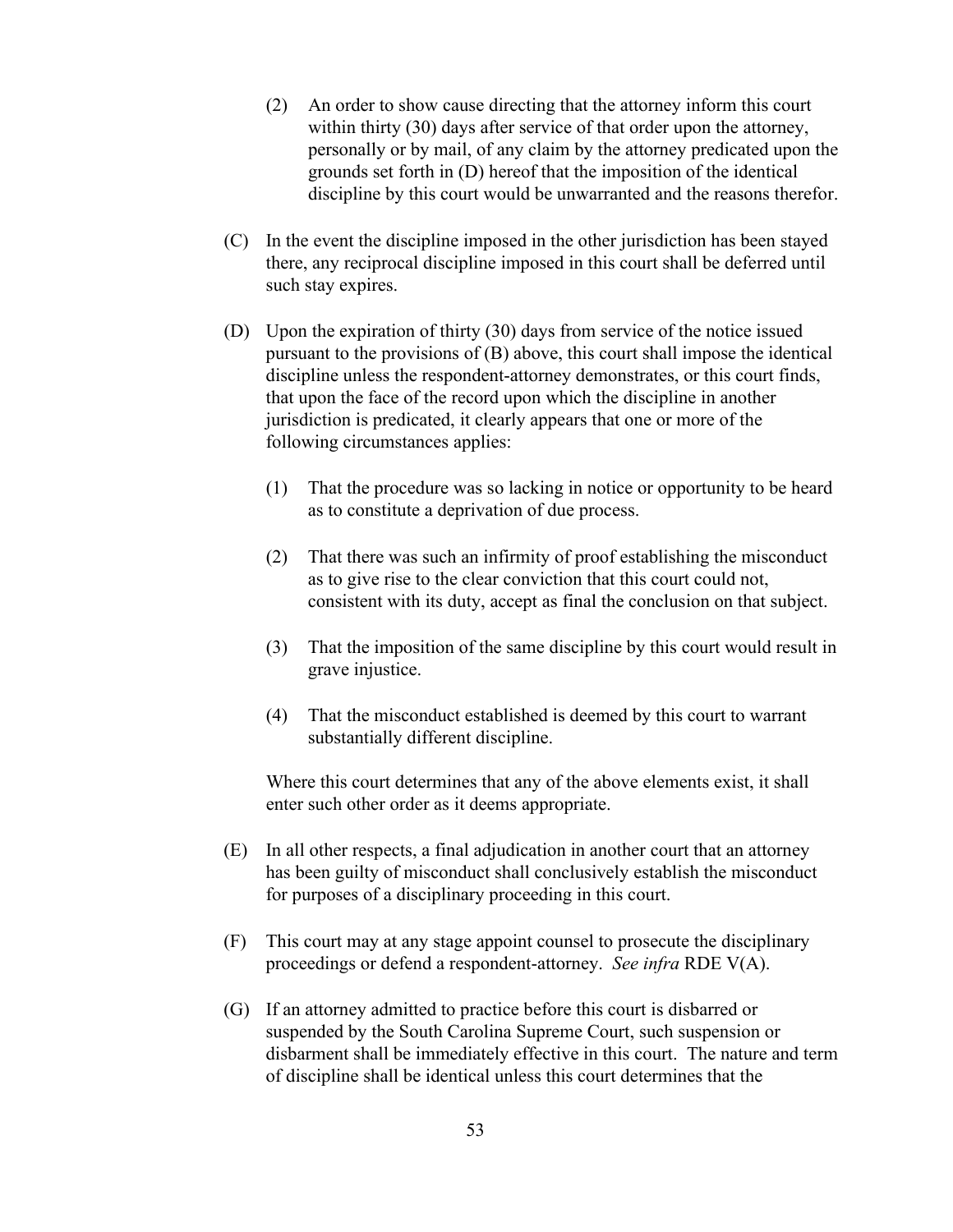misconduct justifies a more severe disciplinary action, in which case the attorney will be given notice and an opportunity to demonstrate that the imposition of a more severe disciplinary action is unwarranted.

# *RDE RULE III DISBARMENT ON CONSENT OR RESIGNATION IN OTHER COURTS*

- (A) Any attorney admitted to practice before this court who shall be disbarred on consent or resign from the bar of any other court of the United States or the District of Columbia, or from the bar of any state, territory, commonwealth or possession of the United States while an investigation into allegations of misconduct is pending, shall, upon the filing with this court of a certified or exemplified copy of the judgment or order accepting such disbarment on consent or resignation, cease to be permitted to practice before this court and be stricken from the roll of attorneys admitted to practice before this court.
- (B) Any attorney admitted to practice before this court shall, upon being disbarred on consent or resigning from the bar of any other court of the United States or the District of Columbia, or from the bar of any state, territory, commonwealth, or possession of the United States while an investigation into allegations of misconduct is pending, promptly inform the clerk of this court of such disbarment on consent or resignation.

# *RDE RULE IV STANDARDS FOR PROFESSIONAL CONDUCT*

- (A) For misconduct defined in these rules, and for good cause shown, and after notice and opportunity to be heard, any attorney admitted to practice before this court may be disbarred, suspended from practice before this court for a definite time, fined, and/or reprimanded, either publicly or privately, or subjected to other disciplinary action as the circumstances may warrant.
- (B) Acts or omissions by an attorney admitted to practice before this court, individually or in concert with any other person or persons, that violate the Code of Professional Responsibility adopted by this court shall constitute misconduct and shall be grounds for discipline, whether or not the act or omission occurred in the course of any attorney-client relationship. The Code of Professional Responsibility adopted by this court is the South Carolina Rules of Professional Conduct (Rule 407 of the South Carolina Appellate Court Rules) adopted by the South Carolina Supreme Court, as amended from time to time by that state court, except as otherwise provided by specific rule of this court.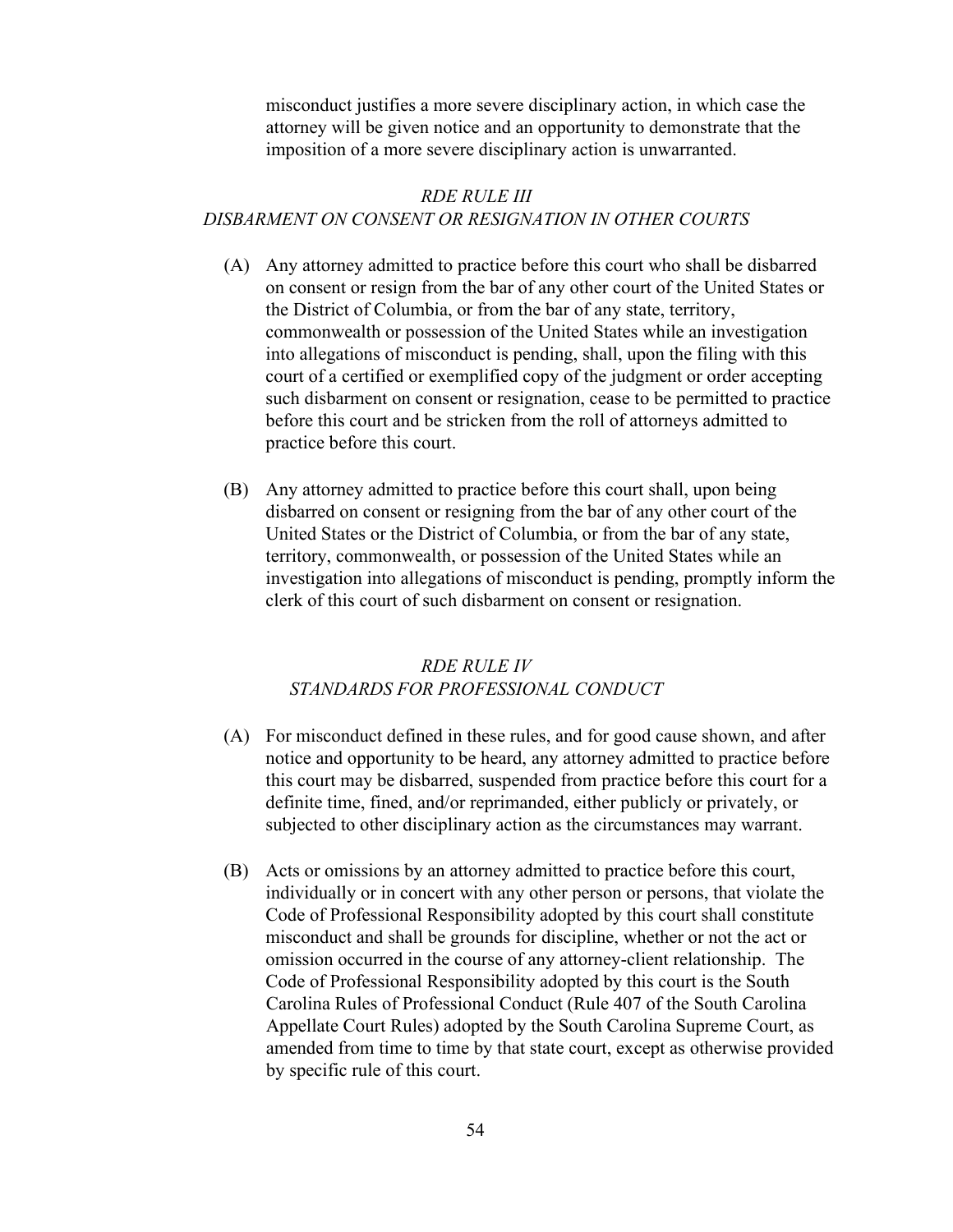# *RDE RULE V DISCIPLINARY PROCEEDINGS*

- (A) When misconduct or allegations of misconduct that, as substantiated, would warrant discipline on the part of an attorney admitted to practice before this court shall come to the attention of a judge of this court, whether by complaint or otherwise, and the applicable procedure is not otherwise mandated by these rules, that judge shall petition the chief judge of the district court to (1) refer the matter to the appropriate state disciplinary authority for investigation or prosecution or (2) refer the matter to the United States Attorney or other selected counsel for investigation and the prosecution of a formal disciplinary proceeding or the formulation of such other recommendation as may be appropriate. Nothing herein shall, however, preclude a judge from reporting an attorney's actions or inactions directly to the disciplinary authority for any state where the attorney is admitted to practice. The chief judge may also appoint defense counsel for an indigent attorney. Counsel appointed for prosecution or defense will be compensated according to the court's plan for appointment of counsel in criminal cases, from the attorney admission fund in an amount to be determined by the chief judge. Should the chief judge be disqualified, the most senior active district judge shall have the responsibility of enforcing this section. Should the matter be referred to a state disciplinary authority, or should there be a parallel state disciplinary proceeding, the chief judge may provide to such authority information and documents pertinent to the investigation, subject to the requirements of Rule 6(e), Federal Rules of Criminal Procedure, and an appropriate protective order.
- (B) Counsel appointed pursuant to these rules to investigate allegations of misconduct or prosecute disciplinary proceedings or in conjunction with a reinstatement petition, as well as the respondent-attorney, shall have the authority to issue subpoenas pursuant to Rule 17 of the Federal Rules of Criminal Procedure.
- (C) Should counsel conclude after investigation and review that a formal disciplinary proceeding should not be initiated against the respondentattorney because sufficient evidence is not present, or because there is another proceeding pending against the respondent-attorney, the disposition of which in the judgment of counsel should be awaited before further action by this court is considered, or for any other valid reason, counsel shall file with the court a recommendation for disposition of the matter, whether by dismissal, admonition, deferral, or otherwise setting forth the reasons for such recommendation.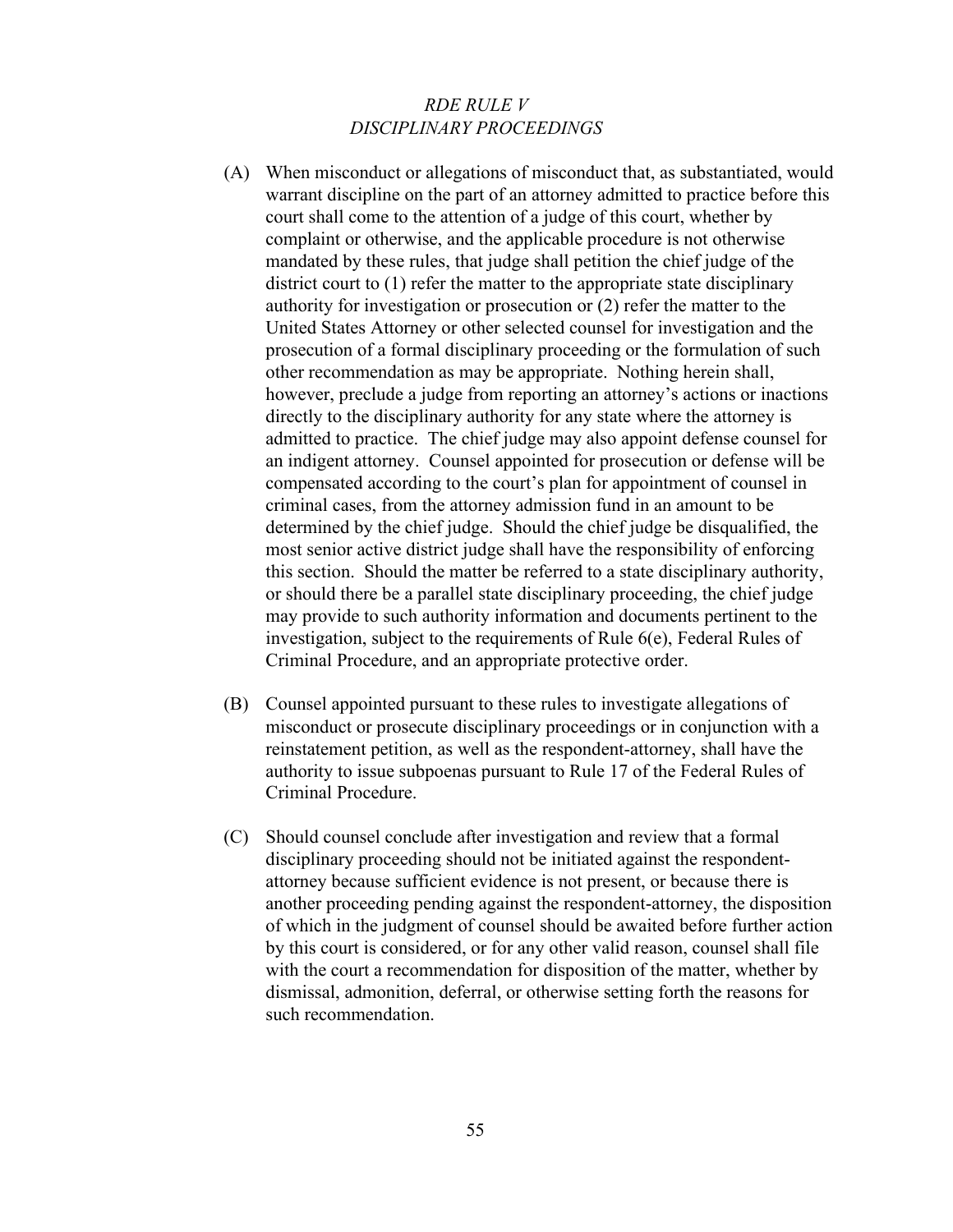- (D) To initiate formal disciplinary proceedings, counsel shall obtain an order of this court, upon a showing of probable cause, requiring the respondentattorney to show cause within thirty (30) days after service of that order upon that attorney, personally or by mail, why the attorney should not be disciplined. The respondent-attorney shall have the right to be represented by counsel in these proceedings.
	- (E) Upon the respondent-attorney's answer to the order to show cause, if any issue of fact is raised or the respondent-attorney wishes to be heard in mitigation, the chief judge shall set the matter for prompt hearing before a panel of three judges of this court ("disciplinary panel"). In the event the complaint relates to one or more bankruptcy division matters, at least one of the judges on the panel shall be a bankruptcy division judge. If the disciplinary proceeding is predicated upon the complaint of a judge of this court, the complaining judge shall not serve on the panel. Mere forwarding or referring a complaint made by a third party shall not, however, preclude a judge from serving on the disciplinary panel.
	- (F) The senior judge of the three-judge disciplinary panel, within a reasonable time following the hearing, shall provide to the district court a written report that shall include a recommendation as well as a transcript of the hearing and all pleadings and evidence.
	- (G) After receiving the report, the district court, sitting *en banc*, shall by written order make a final determination. In the event the complaint relates to one or more bankruptcy division matters, the judges of the bankruptcy division shall participate in the *en banc* review.
	- (H) Misconduct, as the term is used herein, means any one or more of the following:
		- (1) Violation of any provision of the oath of office taken upon admission to the practice of law.
		- (2) Violation of any provision of the South Carolina Rules of Professional Conduct as adopted by this court.
		- (3) Commission of a crime involving moral turpitude.
		- (4) Conduct tending to pollute or obstruct the administration of justice or to bring the courts or the legal profession into disrepute.
		- (5) Conduct demonstrating a lack of professional competence in the practice of law.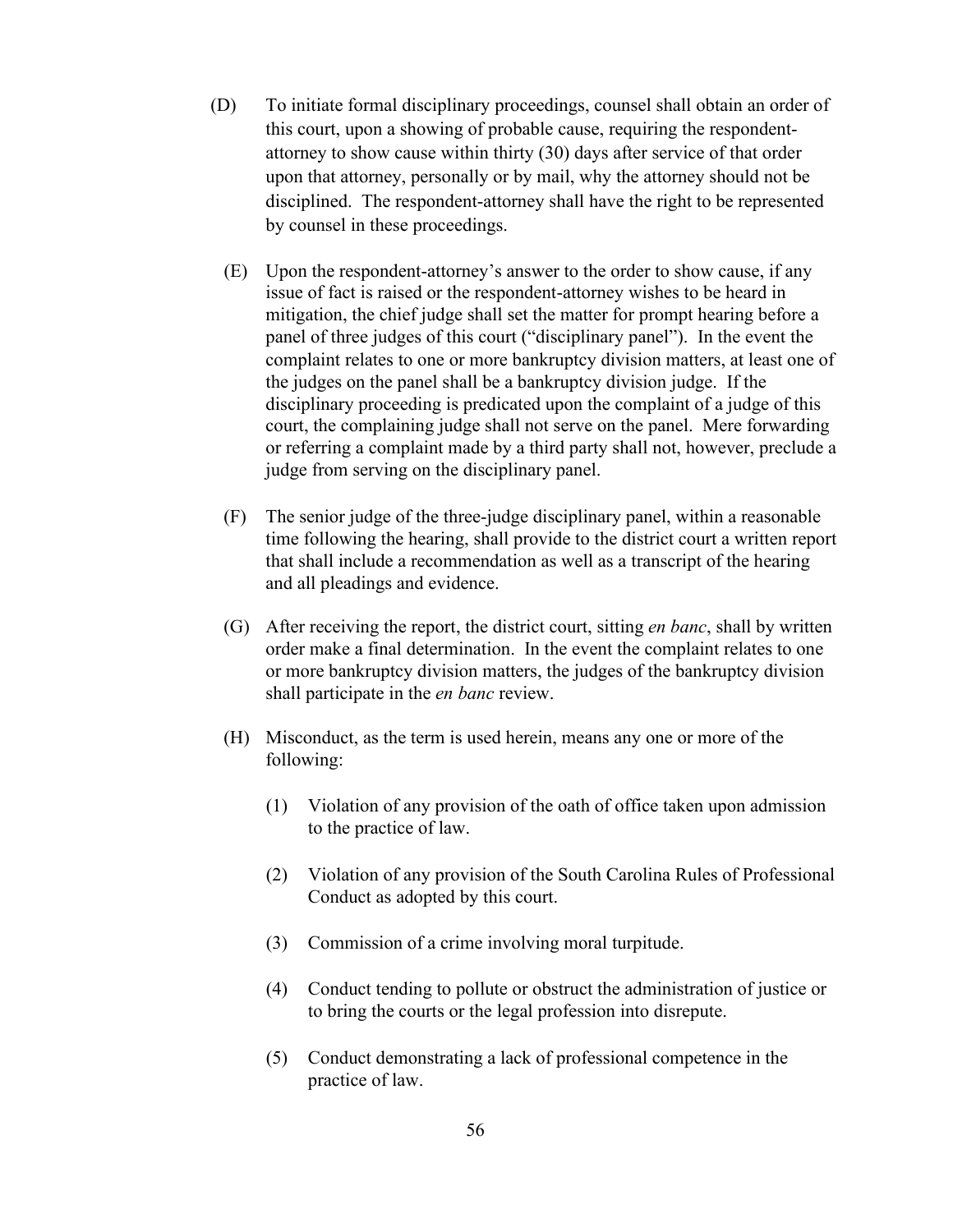- (6) Conduct tending to obstruct the court's disciplinary investigation.
- (7) Conduct constituting a serious crime as defined in RDE I(B).
- (8) Conduct violating applicable rules of professional conduct of another jurisdiction.
- (I) Upon receipt of sufficient evidence demonstrating that an attorney poses a substantial threat of serious harm to the public or the administration of justice, and pursuant to the procedures set forth below, the attorney may be placed on interim suspension or may have other restrictions placed on his or her rights to practice in this court pending a final determination in any proceeding under these rules.
	- (1) A petition for interim suspension/restrictions may be initiated by the investigating attorney, by any judge of the court, or by the disciplinary panel on its own motion.
	- (2) The petition shall set forth the factual basis for the proposed suspension/restrictions and shall be served personally or by mail on the attorney who is the subject of the petition.
	- (3) The petition shall be forwarded to the disciplinary panel, if one has been assigned, or, if no disciplinary panel has been assigned or if exigent circumstances require a more immediate response, to the chief judge of the district court. If the chief judge is unavailable or if the petition or complaint was initiated by the chief judge, then the petition shall be forwarded to the next most senior district judge.
	- (4) The disciplinary panel or judge to whom the petition is forwarded pursuant to RDE V(I)(3) above may enter an interim suspension based on such further proceedings as are consistent with due process, including, if made necessary by exigent circumstances, without any further pre-suspension proceedings.
	- (5) An attorney placed on interim suspension/restrictions by a single judge may apply for reconsideration to the judge who entered the suspension/restrictions order. If the application is denied, the attorney may appeal to the disciplinary panel. Interim suspensions entered by the disciplinary panel may be appealed to the *en banc* court.
	- (6) Any interim suspension/restrictions shall be set forth in an unsealed order stating only the fact and effective dates of the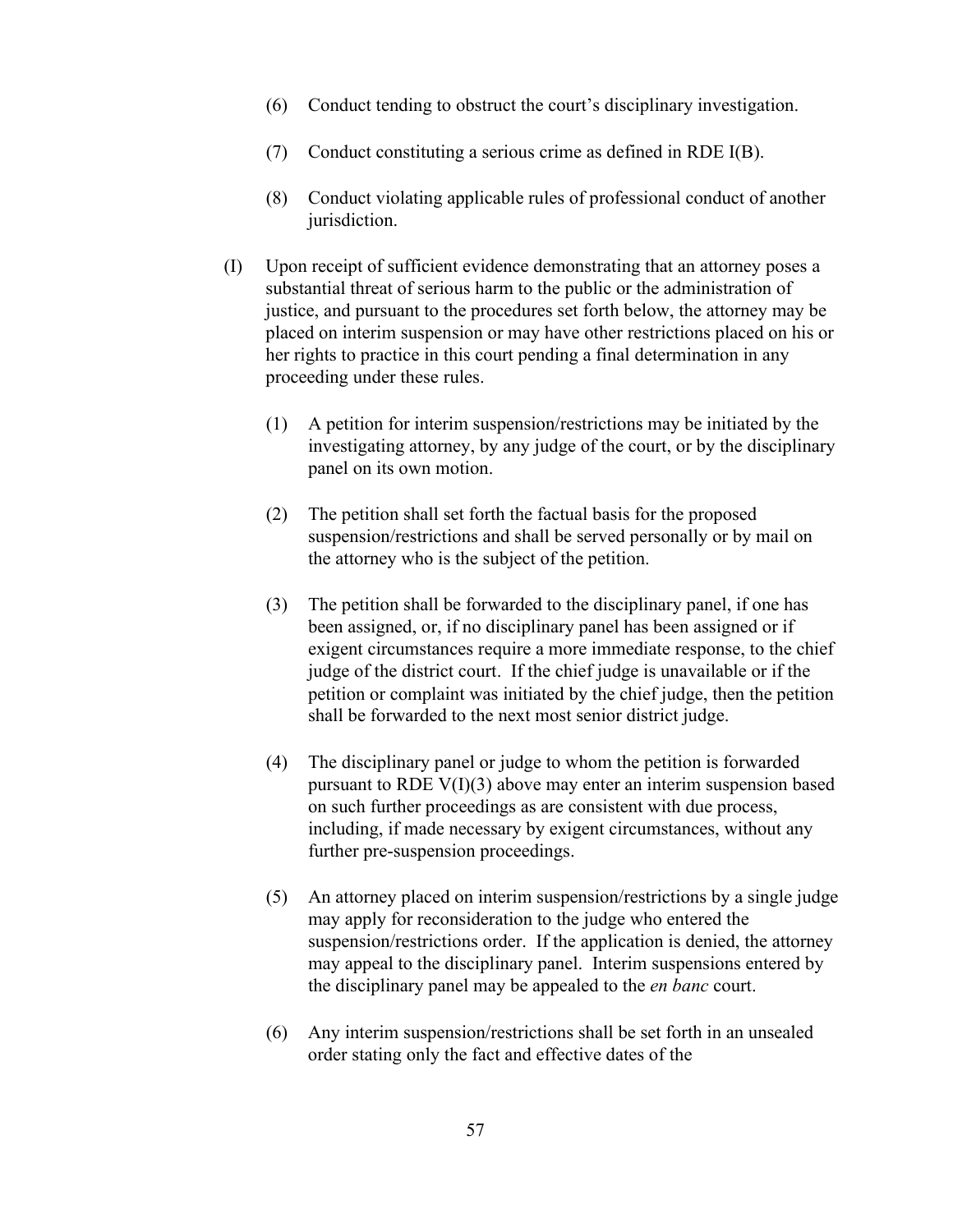suspension/restrictions. All other documents and information relating to the suspension/restrictions shall be kept confidential pending completion of the proceedings except that a copy of all such documents may be provided to other entities with disciplinary authority.

# *RDE RULE VI DISBARMENT ON CONSENT WHILE UNDER DISCIPLINARY INVESTIGATION OR PROSECUTION*

- (A) Any attorney admitted to practice before this court who is the subject of an investigation into, or a pending proceeding involving, allegations of misconduct may consent to disbarment, but only by delivering to this court an affidavit stating that the attorney desires to consent to disbarment and that each of the following is true:
	- (1) The attorney's consent is freely and voluntarily rendered; the attorney is not being subjected to coercion or duress; the attorney is fully aware of the implications of so consenting.
	- (2) The attorney is aware that there is a pending investigation or proceeding involving allegations that grounds exist for the attorney's discipline, the nature of which the attorney shall specifically set forth.
	- (3) The attorney acknowledges that the material facts so alleged are true.
	- (4) The attorney so consents because the attorney knows that if charges were predicated upon the matters under investigation, or if the proceeding were prosecuted, the attorney could not successfully defend himself or herself.
- (B) Upon receipt of the required affidavit, this court shall enter an order disbarring the attorney.
- (C) The order disbarring the attorney on consent shall be a matter of public record. However, the affidavit required under the provisions of this rule shall not be publicly disclosed or made available for use in any other proceeding except upon order of this court.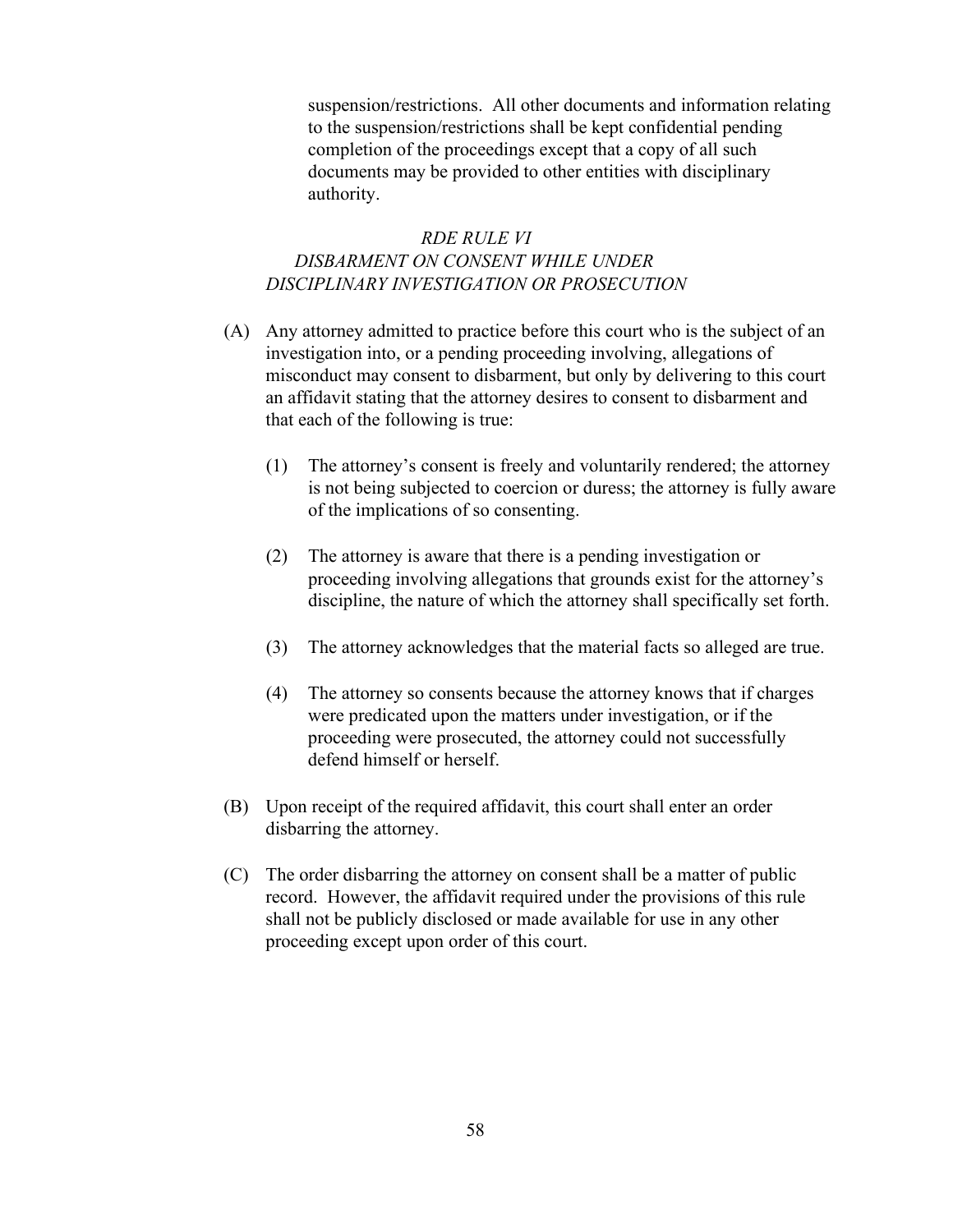# *RDE RULE VII REINSTATEMENT*

- (A) *After Disbarment or Suspension*. An attorney suspended for less than a year may resume practice before this court upon the expiration of the suspension ordered by the South Carolina Supreme Court and this court. An attorney disbarred or suspended for a year or more must reapply for admission and may not resume practice until reinstated by order of this court.
- (B) *Time of Application Following Disbarment*. A person who has been disbarred after hearing or by consent may not apply for reinstatement until the expiration of at least five (5) years from the effective date of the disbarment.
- (C) *Hearing on Application*. Petitions for reinstatement by a disbarred or suspended attorney under this rule shall be filed with the chief judge of this court. Upon receipt of the petition for reinstatement, the chief judge shall first submit the matter to the full court to determine whether to accept a decision of the South Carolina Supreme Court reinstating the attorney. If the court declines to accept the South Carolina Supreme Court's decision without further review, the chief judge shall then advise the petitioner of the right to request a hearing before a three-judge panel of this court for review and further consideration of the petition for reinstatement. In the event a panel is not requested, the petition for reinstatement shall be dismissed. If the disciplinary proceeding was predicated upon the complaint of a judge of this court, the complaining judge shall not serve on the panel. The judges assigned to the matter shall promptly, after referral, assign the matter to counsel and schedule a hearing at which the petitioner shall have the burden of demonstrating by clear and convincing evidence that he or she has the moral qualifications, competency, and learning in the law required for admission to practice law before this court and that his or her resumption of the practice of law will not be detrimental to the integrity and standing of the bar or to the administration of justice or subversive of the public interest. Within a reasonable time following the hearing, the senior judge of the three-judge panel shall provide all judges of this court a written report that shall include a recommendation pursuant to subparagraph (F) of this section. After receiving the report, this court, sitting *en banc*, shall by written order make a final determination and enter judgment pursuant to subparagraph (F) of this section.
- (D) *Duty of Counsel*. In all proceedings upon a petition for reinstatement, crossexamination of the witnesses of the respondent-attorney and the submission of evidence, if any, in opposition to the petition shall be conducted by counsel.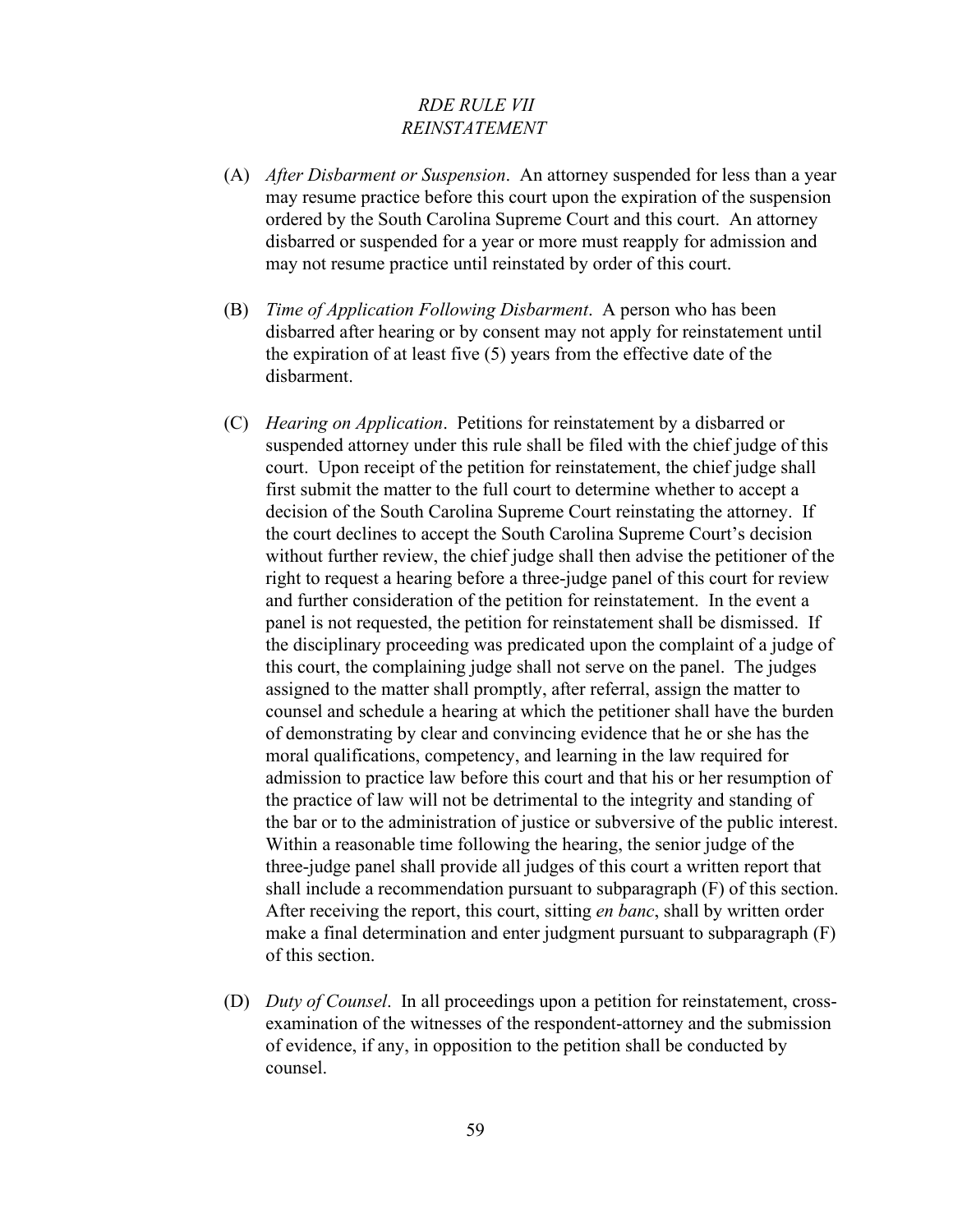- (E) *Deposit for Costs of Proceeding*. Petitions for reinstatement under this rule shall be accompanied by an advance cost deposit in an amount to be set from time to time by this court to cover anticipated costs of the reinstatement proceeding.
- (F) *Conditions of Reinstatement*. If the petitioner is found unfit to resume the practice of law before this court, the petition shall be dismissed. If the petitioner is found fit to resume the practice of law before this court, the judgment shall reinstate the petitioner, provided that the judgment may make reinstatement conditional upon the payment of all or part of the costs of the proceedings, and upon the making of partial or complete restitution to parties harmed by the petitioner whose conduct led to the suspension or disbarment. This court may impose any conditions of reinstatement that are reasonably related to the grounds for the lawyer's original suspension or disbarment, or to evidence presented at the hearing regarding the lawyer's failure to meet the criteria for reinstatement. Provided further that if the petitioner has been suspended or disbarred for five (5) years or more, reinstatement may be conditioned, in the discretion of this court, upon the furnishing of proof of competency and learning in the law, that proof may include certification by the bar examiners of a state or other jurisdiction of the attorney's successful completion of an examination for admission to practice subsequent to the date of suspension or disbarment.
- (G) *Successive Petitions*. No petition for reinstatement under this rule shall be filed within one (1) year following an adverse judgment upon a petition for reinstatement filed by or on behalf of the same person.

# *RDE RULE VIII SERVICE OF PAPERS AND OTHER NOTICES*

Service of an order to show cause instituting a formal disciplinary proceeding shall be made by personal service or by registered or certified mail addressed to the respondent-attorney at the last address of record with the clerk of court. Service of any other papers or notices required by these rules shall be deemed to have been made (1) if delivered electronically through the court's electronic filing system or (2) if mailed to the respondent-attorney at the last address of record with the clerk of court or (3) if mailed to counsel for the respondent-attorney at the address indicated in the most recent document filed on behalf of the respondent-attorney in the course of any proceeding.

# *RDE RULE IX APPOINTMENT OF COUNSEL*

Whenever counsel other than the United States Attorney is to be appointed pursuant to these rules to investigate allegations of misconduct or prosecute disciplinary proceedings or in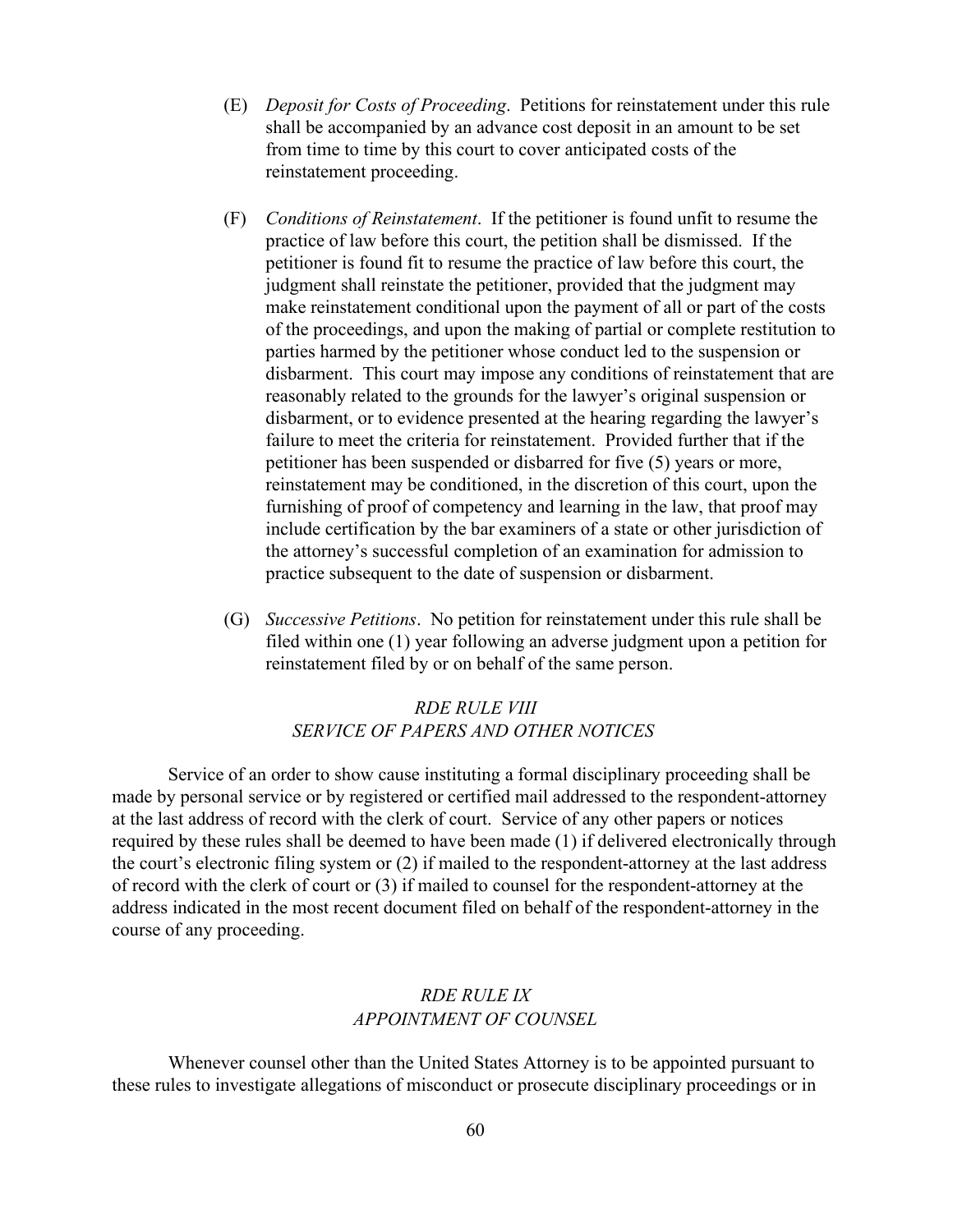conjunction with a reinstatement petition, this court shall appoint as counsel one or more members of the bar of this court. The respondent-attorney may move to disqualify the United States Attorney or any other attorney so appointed on grounds of conflict of interest. Any motion for disqualification shall be determined by the chief judge or, should the chief judge be disqualified, the most senior active judge. Counsel, once appointed, may not resign unless permission to do so is given by this court.

# *RDE RULE X DUTIES OF THE CLERK OF COURT*

- (A) Upon being informed that an attorney admitted to practice before this court has been convicted of any crime, the clerk of this court shall determine whether the clerk of court in which such conviction occurred has forwarded a certificate of such conviction to this court or to the South Carolina Supreme Court or its disciplinary counsel. If a certificate has not been so forwarded, the clerk of court shall promptly obtain a certificate and file it with this court.
- (B) Upon being informed that an attorney admitted to practice before this court has been subjected to public discipline by another court, the clerk of court shall determine whether a certified or exemplified copy of the disciplinary judgment or order has been filed with this court, and, if not, the clerk of court shall promptly obtain a certified copy or exemplified copy of the disciplinary judgment or order and file it with this court.
- (C) Whenever it appears that any person convicted of any crime or disbarred or suspended or censured or disbarred on consent by this court is admitted to practice law in any other jurisdiction or before any other court, the clerk of court, within fourteen (14) days of that conviction, disbarment, suspension, censure, or disbarment on consent, shall transmit to the disciplinary authority in such other jurisdiction, or for such other court, a certificate of the conviction or a certified or exemplified copy of the judgment or order of disbarment, suspension, censure, or disbarment on consent, as well as the last known office and residence addresses of the defendant or respondent.
- (D) The clerk of court shall likewise promptly notify the National Lawyer Regulatory Data Bank operated by the American Bar Association of any order imposing public discipline upon any attorney admitted to practice before this court.
- (E) The clerk of court shall be responsible for circulating all notices relating to disciplinary action to all judges of this court, including all magistrate, bankruptcy and district judges, as well as the clerk of the bankruptcy division.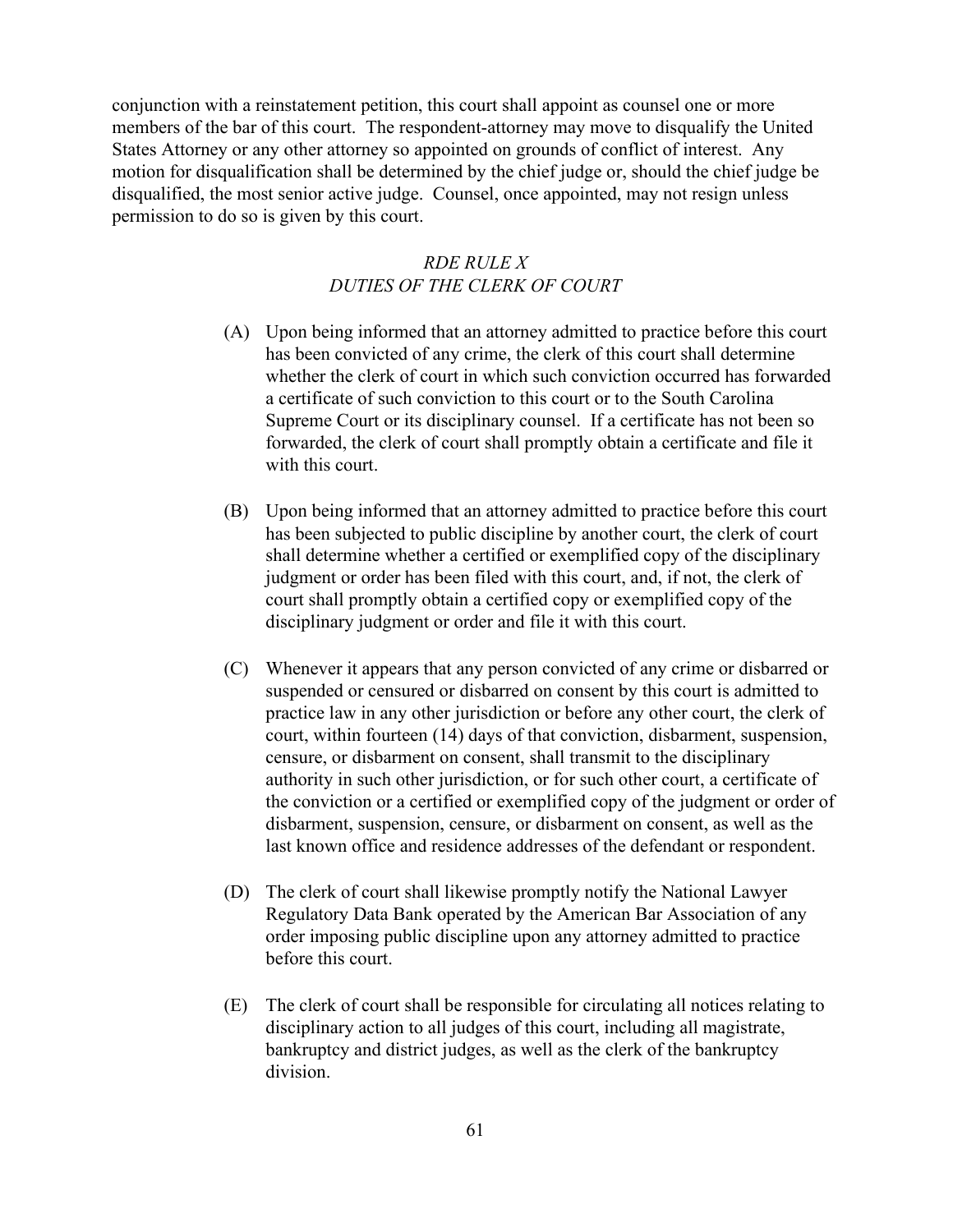# *RDE RULE XI JURISDICTION*

Nothing contained in these rules shall be construed to deny to this court such powers as are necessary for this court to maintain control over proceedings conducted before it, including, but not limited to, the power to impose sanctions including civil penalties or other action authorized by rule or statute, enjoin violations of the law, or institute proceedings for contempt.

# *RDE RULE XII EFFECTIVE DATE*

Any amendments to these disciplinary enforcement rules shall become effective immediately upon the entry and filing of any order, provided that any formal disciplinary proceedings then pending before this court shall be concluded under the procedure existing prior to the effective date of these amendments.

## 83.I.09: *Student Practice*.

- (A) Upon the approval of the judge to whom the case is assigned, an eligible law student, with the written consent of an indigent and the indigent's attorney of record, may appear in this court on behalf of that indigent in any case. Upon the written consent of the United States Attorney or his or her authorized representative and the consent of the presiding judge, an eligible law student may also appear in this court on behalf of the United States. Upon the written consent of the South Carolina Attorney General or his or her authorized representative and the consent of the presiding judge, an eligible law student may also appear in this court on behalf of the State of South Carolina. In each case, the written consent shall be filed with the clerk of court.
- (B) An eligible law student may assist in the preparation of pleadings, briefs, and other documents to be filed in this court, but such pleadings, briefs or other documents must be signed by the attorney of record. A student may also participate in court proceedings with leave of the court, but only in the presence of the attorney of record. The attorney of record shall personally assume professional responsibility for the law student's work and for supervising the quality of the student's work. The attorney of record should be familiar with the case and prepared to supplement or correct any written or oral statement made by the student.
- (C) In order to make an appearance pursuant to this rule, the law student must:
	- (1) Be duly enrolled in a law school approved by the American Bar Association.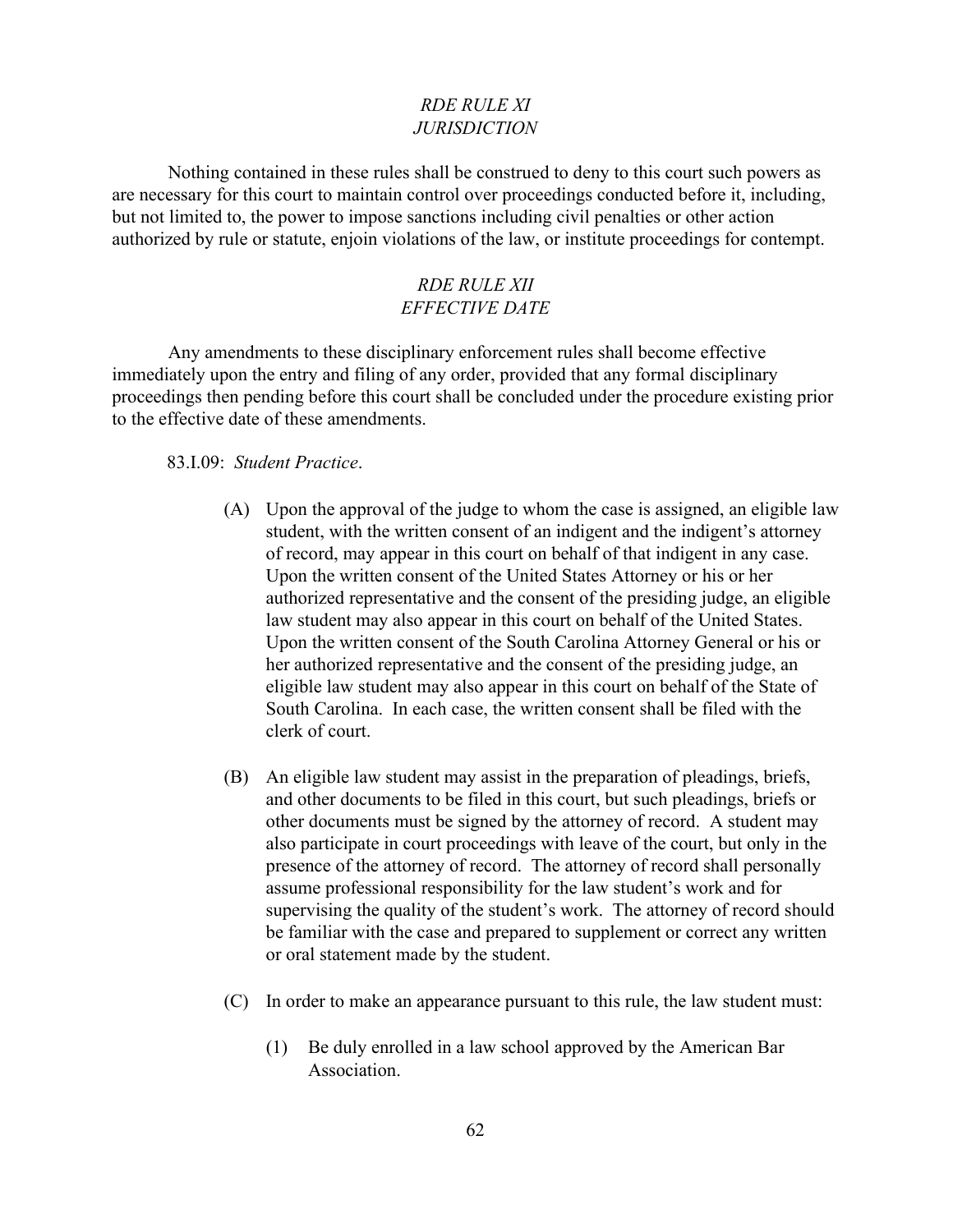- (2) Have completed legal studies amounting to at least four (4) semesters (or the equivalent if the school is on some basis other than a semester basis), be enrolled in a clinical law course, and appear only as a requirement of that course.
- (3) Be certified by the dean of the law school as being of good character and competent legal ability, which certification shall be filed with the

clerk of court and may be withdrawn by the dean at any time by mailing notice to the clerk of court.

- (4) Be introduced to this court by an attorney admitted to practice before this court.
- (5) Neither ask for nor receive any compensation or remuneration of any kind for legal services from the person on whose behalf the student renders services, but this shall not prevent an attorney, legal aid bureau, law school, public defender agency, a state, or the United States from making such charges for its services as it may otherwise properly require.
- (6) Certify in writing that the student has read and is familiar with the South Carolina Rules of Professional Conduct.

### EXHIBITS AND COURT REPORTERS

83.II.01: *Handling of Exhibits*. The clerk of court shall be the custodian of all exhibits admitted into evidence. However, during any civil or criminal proceeding, the court may order an attorney or a law enforcement agency to take possession of any exhibit(s) and be responsible for the safekeeping of the exhibit(s).

Upon the entry of final judgment, the clerk of court may, at any time following the expiration of thirty (30) days, notify the attorneys of record and the parties that the clerk of court intends to dispose of the exhibits in the manner indicated in the notice. If no attorney of record or a party in interest takes custody of or interposes an objection within fourteen (14) days of the posting of the notice, the clerk of court shall be authorized to dispose of the exhibits in the manner stated, unless otherwise ordered by the court.

In the event of an appeal in a case involving exhibits that could not be mailed to the appellate court or stored in the clerk of court's facilities, the court may, upon request of the clerk of court, transfer custody of these exhibits to the attorney or law enforcement agency offering the exhibit. Those exhibits not transmitted as part of the record on appeal should be retained and safeguarded by the attorney to be made available for use by the appellate court upon request.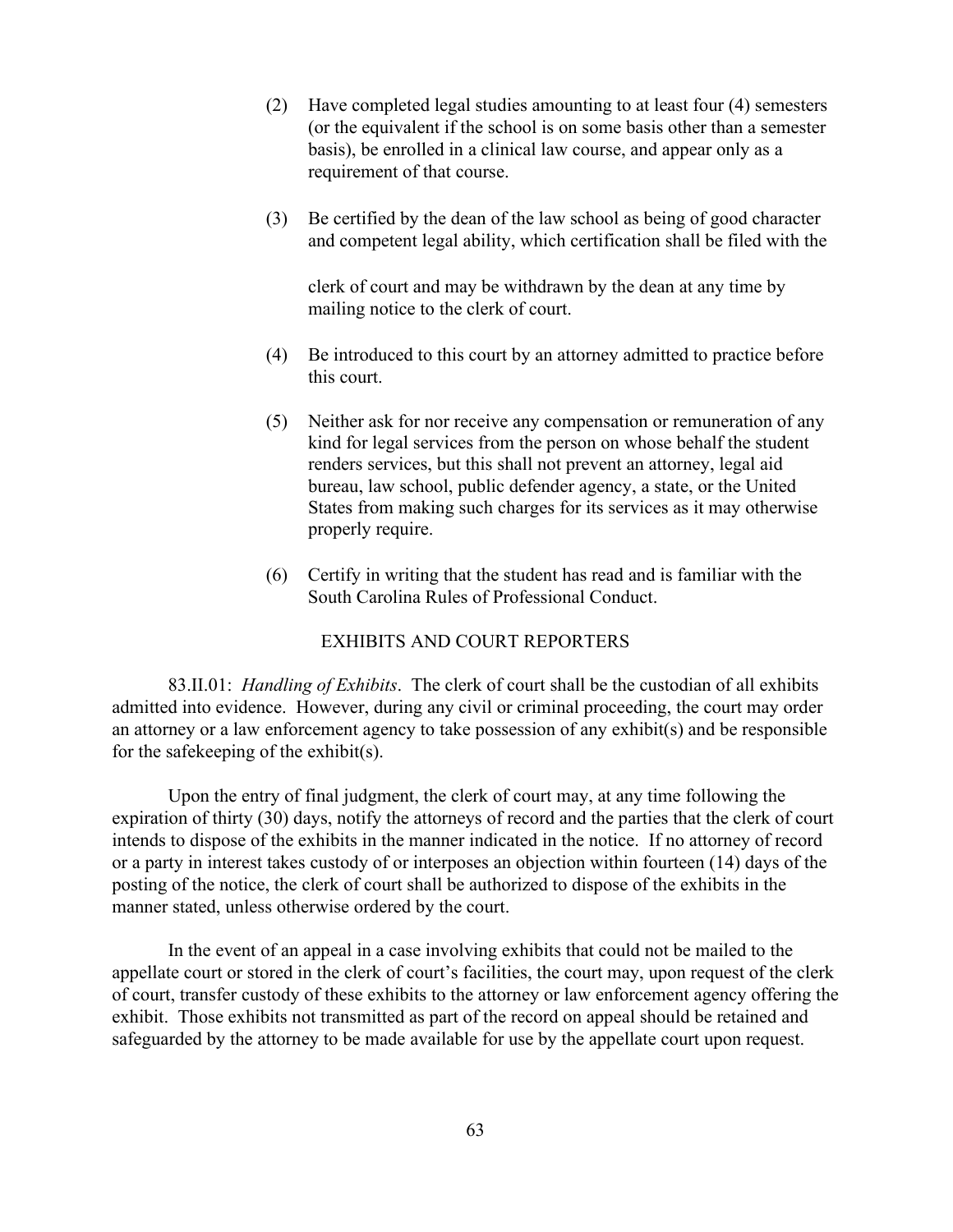83.II.02: *Court Reporters*. The clerk of court shall have supervisory and managerial authority over court reporters with the advice and consent of the court, pursuant to such orders as the court may enter. *See* Court Reporter Management Plan for the District of South Carolina, 3:08-mc-5004 (D.S.C.) Aug. 25, 2008).

#### FAIR TRIAL DIRECTIVES22

83.III.01: *Court Personnel*. All supporting court personnel, including, but not limited to, the marshal, deputy marshals, court clerks and office personnel, bailiffs, court reporters, and employees or subcontractors retained by the court or the marshal, and judges' office personnel, are prohibited from disclosing to any person, without authorization by the court, information relating to a pending civil case that is not a part of the public record of the court that has been filed and served on the parties to the proceeding. Further, all such personnel are forbidden to divulge any information concerning arguments and hearings held in chambers or otherwise outside the presence of the public or in the case of jury trials outside the presence of the jury.

83.III.02: *Attorneys*.

[Deleted effective January 24, 2012. See Local Civ. Rule 83.I.08 (D.S.C.), RDE IV.B (adopting South Carolina Rules of Professional Conduct except as otherwise provided); South Carolina Rule of Professional Conduct 3.6 ("Trial Publicity").]

83.III.03: *Copies of Public Records*. Any person may obtain copies of public records from the clerk of court upon payment of copying fees. Representatives of federal agencies requesting copies of records or papers that are unavailable through electronic access may obtain copies without charge.

83.III.04: *Conduct of Judicial Proceedings*. In any case, the court, on motion of either party or on its own motion, may issue a special order governing such matters as extrajudicial statements by parties and witnesses likely to interfere with the rights of the parties to a fair trial by an impartial jury, the seating and conduct in the courtroom of spectators and news media representatives, the management and sequestration of jurors and witnesses, and any other matters that the court may deem appropriate for inclusion in such an order.

83.III.05: *Photographing and Reproducing Court Proceedings*. The taking of photographs or video and operation of audio recorders in the courtroom or its environs and radio or television broadcasting from the courtroom or its environs, during the progress of or in connection with judicial proceedings, whether or not court is actually in session, is prohibited. The court may, however, permit (1) the use of electronic or photographic means for the

<sup>&</sup>lt;sup>22</sup> Fair trial directives relating to criminal matters are more extensive and may be found in the Local Criminal Rules.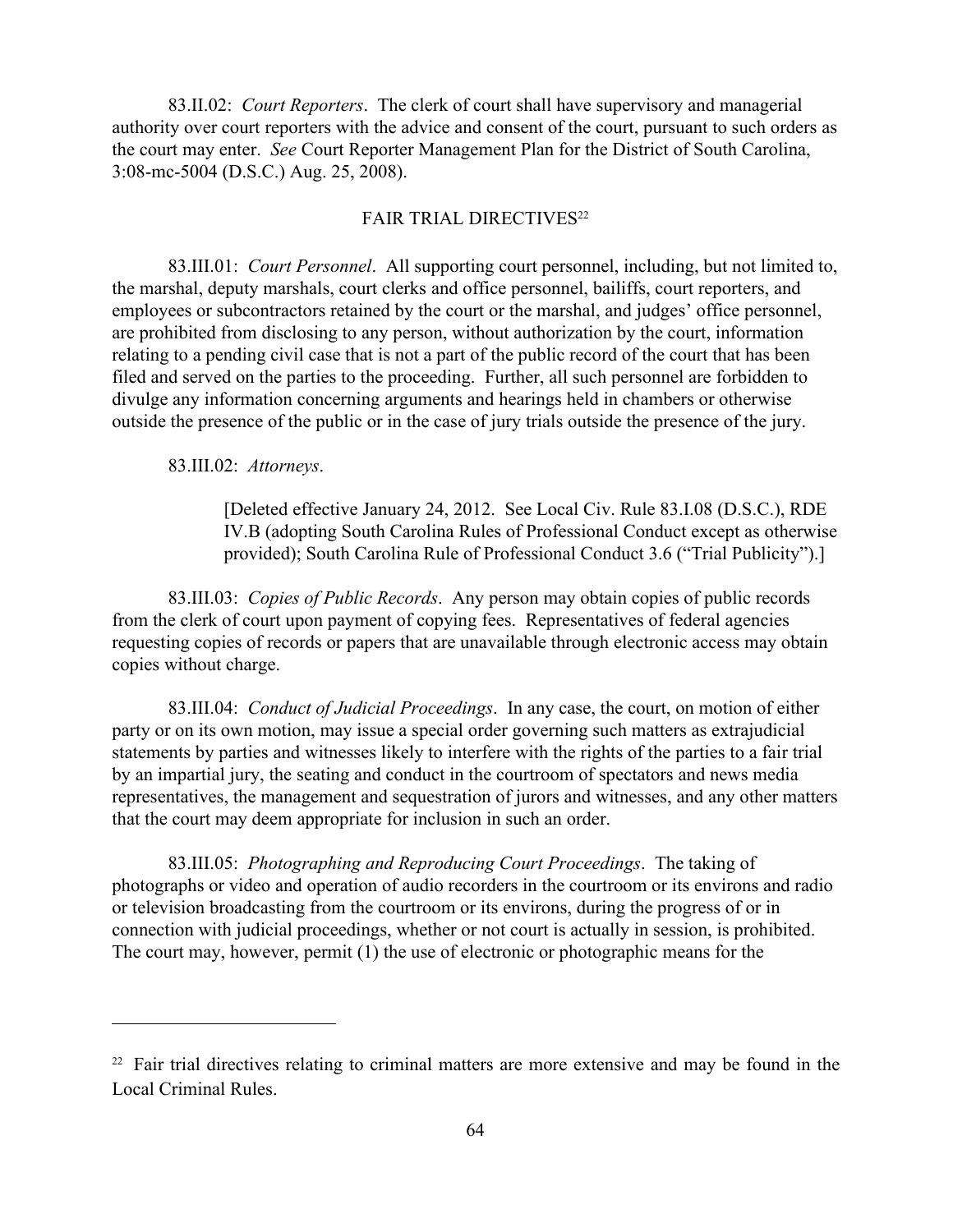presentation of evidence or the perpetuation of a record; and (2) the broadcasting, televising, recording, or photographing of investitive, ceremonial, or naturalization proceedings.

## REMOVAL PROCEDURES

83.IV.01: *Service and Filing of Notice of Removal*. Service upon all adverse parties of a notice of removal filed pursuant to 28 U.S.C. § 1446(a) and the filing of such notice with the appropriate state court clerk shall constitute compliance with the requirements of 28 U.S.C. § 1446(d).

83.IV.02: *Contents of Notice of Removal*. Where removal is based on jurisdiction under 28 U.S.C. § 1332, the short and plain statement of the grounds for removal shall contain a statement of the date of the commencement of the action.

#### PRETRIAL BRIEF REQUIREMENTS

83.V: [Pretrial brief requirements were moved to Local Civ. Rule 26.05 (D.S.C.) effective December 1, 2000.]

# CONDUCT OF TRIAL

83.VI.01: *Opening Statement*. Counsel for any party may summarize their pleadings to the jury or make a statement to the jury of the ultimate facts alleged in the pleadings and their theory of the case, but counsel shall not argue the case during the opening statement. The pleadings shall not be submitted to the jury for its deliberations.

83.VI.02: *Examination of Witness*. One counsel only, on each side, shall examine or cross-examine a witness. During examination in open court, the examining counsel shall stand.

83.VI.03: *Scope of Redirect*. Redirect examination in both civil and criminal trials shall be limited only to new matters brought out on cross-examination.

83.VI.04: *Closing Argument of Counsel*. In the trial of a civil action, the plaintiff shall open and conclude the testimony and argument unless the plaintiff's entire case shall be admitted by the defendant's pleadings, and the controversy shall be wholly upon matter of counterclaim or affirmative defense interposed by the defendant. A full opening of the case, both in testimony and argument, shall be made by the party having the opening. Unless otherwise ordered by the court, the reply shall be restricted to a reply to new matter both as to testimony and argument. Closing arguments in criminal cases are governed by Fed. R. Crim. P. 29.11. The time allowed for argument in both criminal and civil cases shall be limited by the court as the cause may seem to require.

83.VI.05: *Excusing Witnesses*. In both criminal and civil cases, every witness is automatically excused when he or she steps off the witness stand, unless one of the parties objects.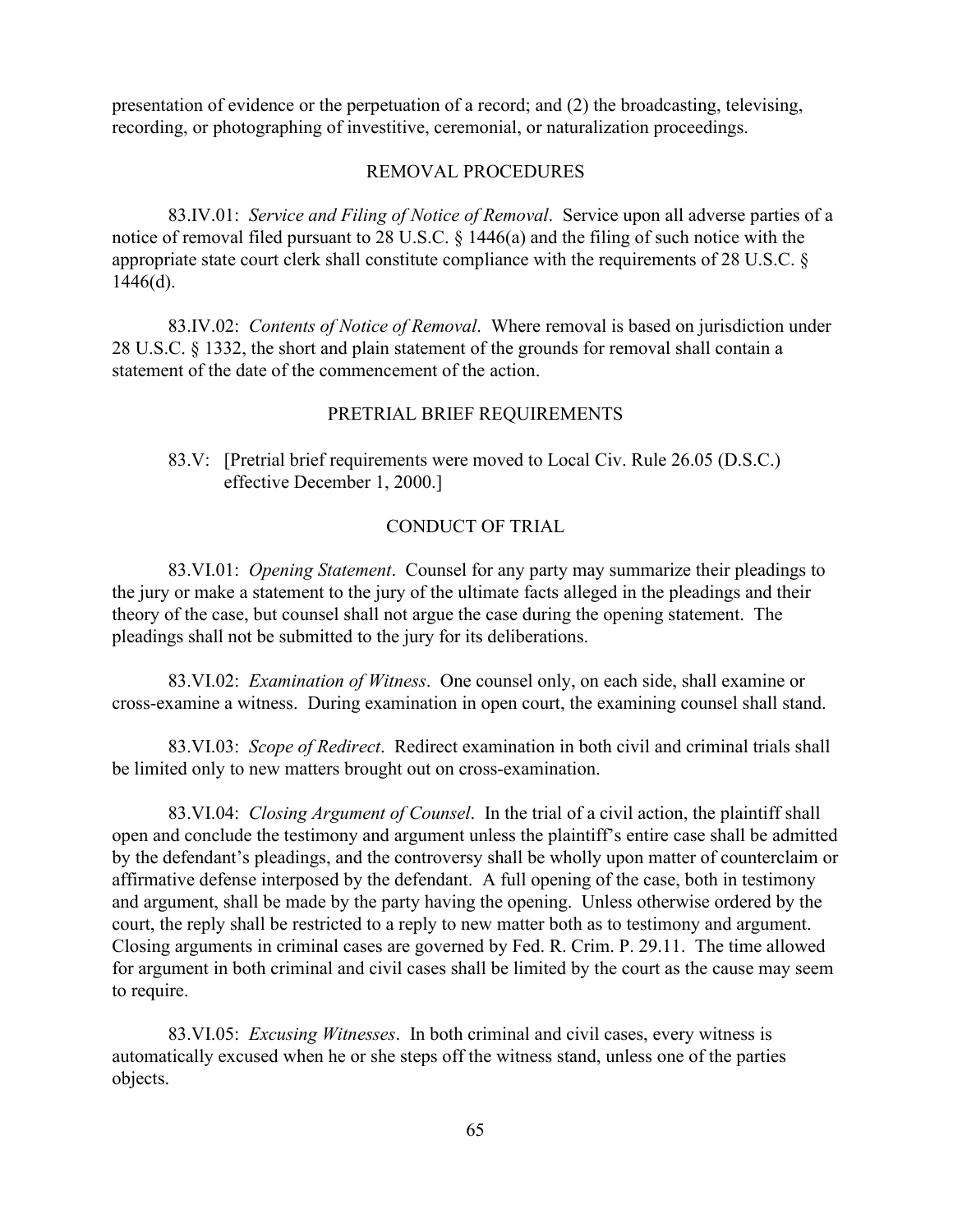### SOCIAL SECURITY CASES

83.VII.01: *Copies of Pleadings*.

#### [Deleted effective November 15, 2013.]

83.VII.02: *Initial Service of Process*. When a complaint seeking judicial review under 42 U.S.C. § 405(g) is filed, the Clerk of Court shall issue a Notice of Electronic Filing (NEF) using the Case Management and Electronic Filing (CM/ECF) system, notifying the appropriate Regional Social Security Administration Office of the General Counsel and the United States Attorney's Office of the case. No summonses shall issue.

All documents filed after the original complaint shall be served by the parties in the manner required by Federal Rule of Civil Procedure 5.

83.VII.03: *Reference to Magistrate Judge.*

- (A) After the briefing schedule (as set out in Local Civ. Rules 83.VII.07 (D.S.C.)), the case will be referred to a magistrate judge for either a recommendation or a final order, dependent upon the consent of the parties and the district court.
- (B) The court will issue an order referring Social Security cases to the assigned magistrate judge for final disposition in those cases where all parties have submitted their consent to such referral.

83.VII.04: *Answer of the Commissioner*. The electronic certified administrative record (eCAR) filed by the Agency shall be deemed as the Commissioner's answer to the complaint, unless a separate answer or motion to dismiss is filed when the eCAR is filed.

Because of the large volume of Social Security cases being filed in this district, the Commissioner has been unable to obtain certified copies of transcripts required by 42 U.S.C  $\S$  405(g) to be filed as a part of its answer within the sixty-day (60-day) time period. Therefore, the Commissioner of Social Security is granted an additional sixty (60) days beyond the time otherwise allowed by law for the filing of its answer without the necessity of a motion so requesting. The Commissioner may request a further extension of time to respond to the complaint so long as the extension request is filed 10 days in advance of the deadline.

83.VII.05: *Expediting Cases*. When a case that meets the criteria for being expedited as a critical case as defined by the Agency's Hearings, Appeals, and Litigation Law Manual has not already been expedited by the Agency the claimant's counsel shall confer with agency counsel about that issue as soon as possible. *See* Local Civ. Rule 7.02 (D.S.C.). If the parties cannot agree on whether the case should be expedited, the claimant may file a motion seeking an order requiring that the eCAR be prepared and filed in a shorter timeframe than what these rules would otherwise allow.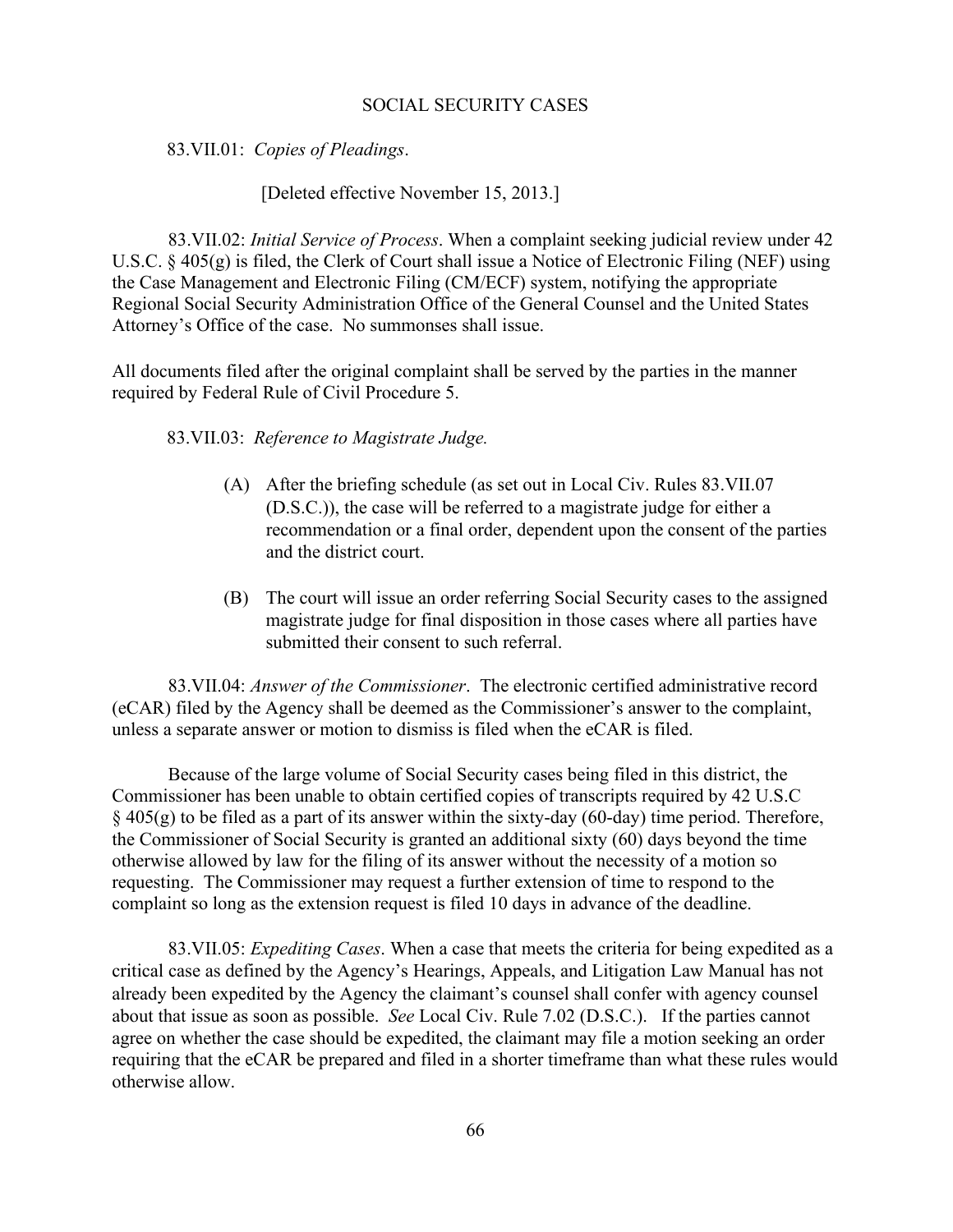83.VII.06: *Petitioner's Brief*. After the filing of an answer, the petitioner may file a written brief within sixty (60) days. Any motion for an extension of time must demonstrate good cause for the extension and be accompanied by a proposed order.

83.VII.07: *Commissioner's Brief*. The Commissioner will be allowed forty (40) days after service of the petitioner's brief to file his or her responsive brief. Any motion for an extension of time must demonstrate good cause for the extension and be accompanied by a proposed order. The petitioner's reply brief, if any, will be filed within fourteen (14) days after service of the Commissioner's brief.

83.VII.08: *Service of Briefs*. Briefs shall be served on each of the other parties.

83.VII.09: *Objections to Report and Recommendation*. A party may file an objection to the magistrate judge's report and recommendation within the time prescribed in 28 U.S.C.  $§ 636(b)(1).$ 

83.VII.10: *Application for Attorney's Fees*. The following procedure will be used if the petitioner's attorney applies to the court for an order fixing attorney's fees to be paid out of past accrued benefits for an award of past due benefits. This rule does not apply to fees awarded pursuant to the Equal Access to Justice Act.

- (A) The original of any petition for attorney's fees will be filed together with a certificate of service showing a copy served on the United States Attorney. The petition for attorney's fees shall be filed no later than sixty (60) days after the issuance of all notices of award of benefits from the Social Security Administration. This does not preclude filing a petition based on fewer than all anticipated notices of award of benefits. Noncompliance with this time limit may be deemed a waiver of any claim for attorney's fees, unless the attorney can show good cause for the delay.
- (B) The petition should comply with the requirements set forth in *Gisbrecht v. Barnhart*, 535 U.S. 789, 792 (2002), and should contain evidence (copy of Certificate of Social Insurance Award) that the case has reached the final determination, that the Commissioner is withholding the fee requested, and that the attorney and client entered a valid agreement for the fees. It should also contain a supporting statement or affidavit by the attorney if a substantial amount is involved or there are exceptional circumstances.
- (C) The United States Attorney shall be allowed thirty (30) days in which to file any objections to the petition for attorney's fees.
- (D) The petition, together with supporting materials and the Commissioner's objection, if any, will be forwarded to the appropriate district judge or magistrate judge for consideration.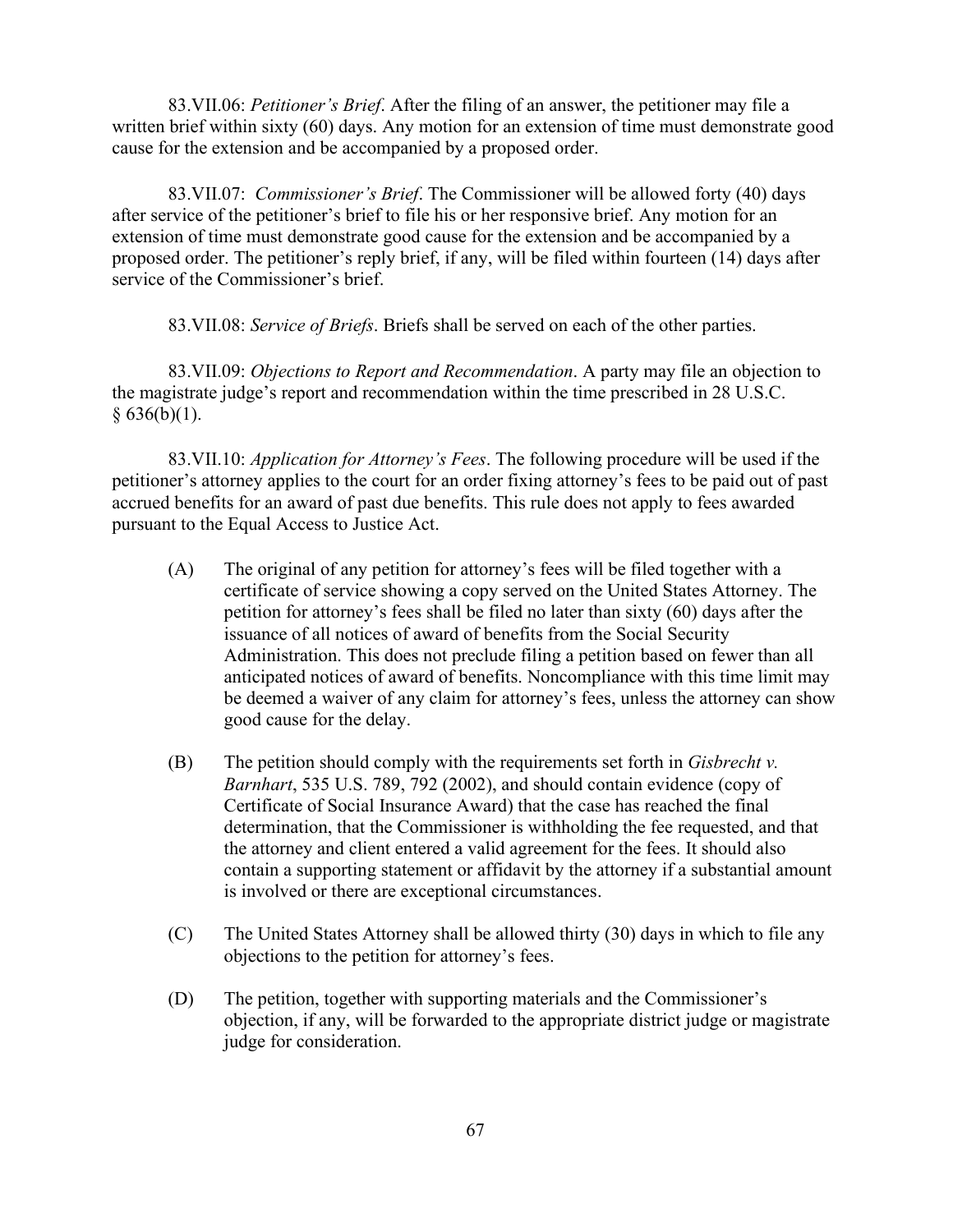## ACTIONS FILED BY PRISONERS

83.VIII.01: *Filing of Civil Rights Actions.* All complaints filed by state, federal, and local prisoners seeking relief under 42 U.S.C. § 1983 *et seq.,* or under the holding in *Bivens v. Six Unknown Members of Federal Bureau of Narcotics*, 403 U.S. 388 (1971), shall be filed with the court in compliance with the instructions of the clerk of court on the appropriate form(s) or on forms substantially similar. Instructions and the appropriate forms may be obtained from the clerk of court without charge.

83.VIII.02: *Procedure for State, Federal, and Local Prisoners Seeking to Proceed In Forma Pauperis.* The court shall maintain an operating procedure for prisoners seeking to proceed *in forma pauperis*. The operating procedure, which is set forth in detail in a miscellaneous order of the court, shall be fully effective as if reprinted in these rules.

83.VIII.03: *Filing of Habeas Corpus Actions.* All petitions filed by state, federal, and local prisoners seeking relief under 28 U.S.C. § 2254 or 28 U.S.C. § 2255 shall be filed with the clerk of court in compliance with the instructions of the office of the clerk of court and on the appropriate form(s) or on forms substantially similar. The instructions and the appropriate forms may be obtained from the office of the clerk of court without charge.

83.VIII.04: *Successive Habeas Corpus Petitions*. The Anti-Terrorism and Effective Death Penalty Act of 1996 has placed limitations on successive petitions. In light of conflicting precedents in various federal jurisdictions and because most closed case records are at the Federal Records Center, a magistrate judge or district judge may, in his or her discretion, authorize service of a petition under 28 U.S.C. § 2254 or 28 U.S.C. § 2255 where court records do not conclusively show that a petition is successive. In such circumstances, the respondents may raise successiveness as an affirmative defense.

83.VIII.05: *Federal, State, and Local Prisoners Seeking Relief Under 28 U.S.C. § 2241.* All petitions filed by federal, state, and local prisoners seeking relief under 28 U.S.C. § 2241 shall be filed with the clerk of court in compliance with the instructions and on the appropriate forms or on forms substantially similar. The instructions and the appropriate forms may be obtained from the office of the clerk of court without charge.

83.VIII.06: *State and Local Prisoners Seeking Relief Under 28 U.S.C. § 2241.*

[Deleted effective November 15, 2013.]

83.VIII.07: *Forms on Electronic Media.* The clerk of court is authorized to promulgate the civil rights forms or any habeas corpus forms on electronic media and is authorized to distribute copies of the forms to correctional institutions, detention institutions, or litigants. Such forms on electronic media, if promulgated, shall be deemed to be "forms substantially similar" to the appropriate forms.